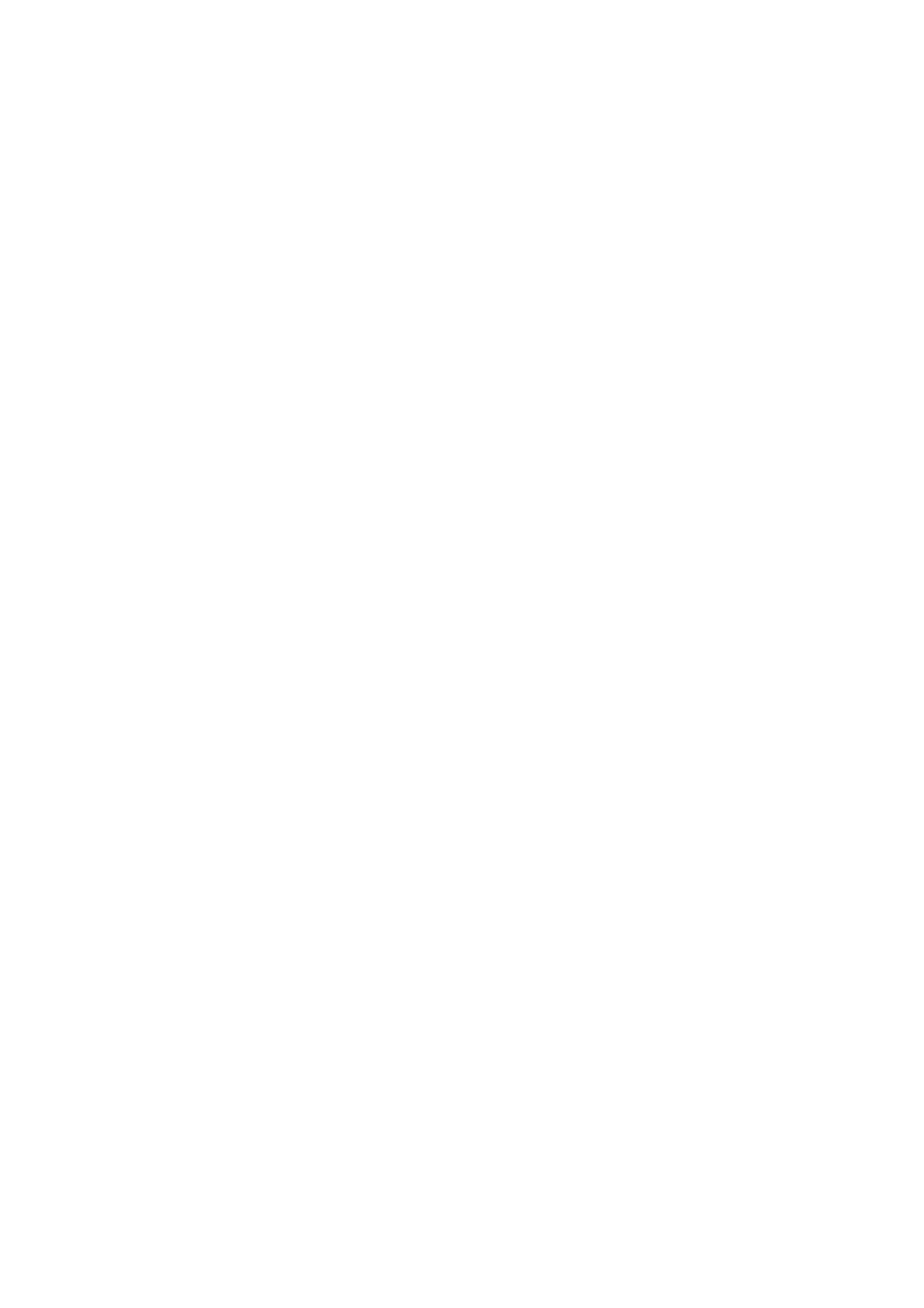#### **1 HISTORICAL DEVELOPMENT OF THE PROBATION SERVICE SYSTEM**

#### **1.1 The start of probation in Moldova**

The history of the probation system in Moldova goes back to 1936. Between 1918 and 1940 Moldova was a part of Romania; therefore the story of development of Romanian probation in this period can be related to Moldova as well. The first elements of probation, such as suspension of punishment execution, conditional release or post-criminal assistance were introduced for the first time in the Criminal Code of Romania in 1936. According to art.50 of this Code, each court must coordinate the activity of a supervision body (NGO) responsible for the social reintegration of former prisoners, especially minors. Article 65 of this Code provided for the first time the institution of suspension of the execution of the imprisonment punishment.

 According to the Criminal Code of 1961 of the Social Soviet Moldovan Republic, there were certain punishments not involving deprivation of liberty, but they were limited to control of behaviour of the convicts and were mainly for constraint purposes. This activity was performed by the penitentiary system, which until 1995 was a division of the Ministry of Internal Affairs. After 1995 the penitentiary system was subordinated to the Ministry of Justice. In 2002 the service responsible for this activity was demilitarised and transferred to the Department for Execution of Judicial Decisions within the Ministry of Justice, a newly created structure (the Government Decision no. 34 of 15.01.02), responsible for ensuring the execution of judicial decisions related to civil, administrative or criminal cases. Within the central office of the Department for Execution of Judicial Decisions the Directorate for Execution of Non-custodial Sentences was created, execution agencies were open in the regions of the republic, carrying out activities of registration and supervision of people convicted to non-custodial punishments. In 2007 the Directorate for Execution of Non-custodial Sentences is reorganized into Directorate for Probation and 125 staff members are allotted additionally. We can consider that this was the moment when the Probation Service was created in the Republic of Moldova.

#### **1.2 Important developments**

At the beginning of 2000 the Law Program of the SOROS Foundation in Moldova acknowledging the need for creation of an institution specialized in supporting the penitentiary reform that would establish a strategic partnership between local decision makers and advanced foreign experience in the area of penitentiary reform, such as Helsinki Committee Holland, International Criminal Reform etc.

 The Mission of estimation of needs for the penitentiary reform, conducted in October 2000 by Soros Foundation, with the participation of notorious experts in the field, revealed the need to introduce modifications in the legislation and to promote alternatives to detention in the Republic of Moldova, to modernize and to reform the system of penitentiary institutions; it recommended the initiation of a project in this sense, to be implemented by non-governmental organizations specialized in this area. Thus, the meeting of the senate of the Moldova Soros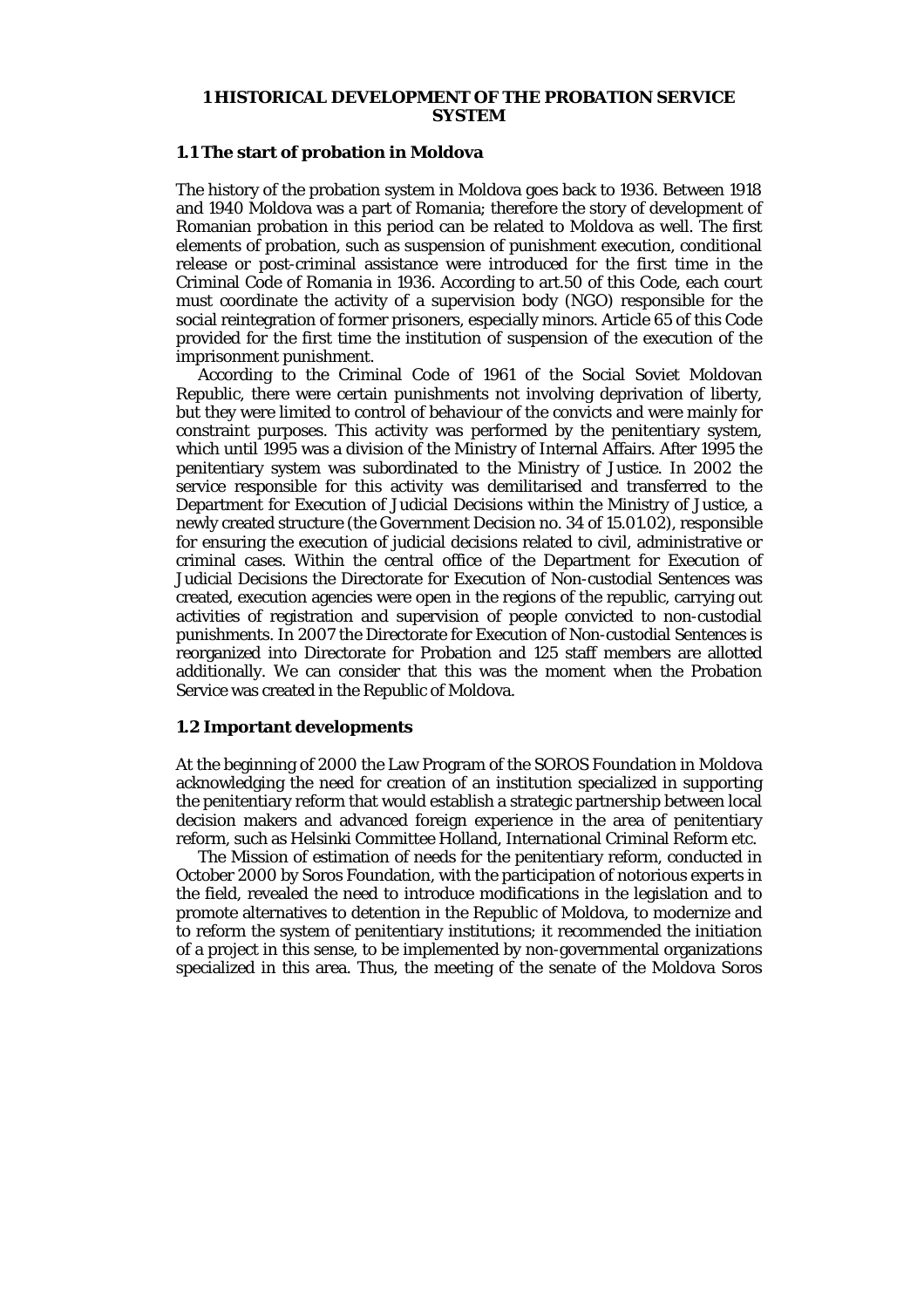Foundation of March 1,2001 decided to establish the Centre for Assistance to Criminal Reform in Moldova (CARPEM – since 2003 Institute for Penal Reforms), on 10 May 2001 CAPREM was registered with the Ministry of Justice of the Republic of Moldova. CAPREM started its activity in the field of alternatives to detention based on the results of the mission of estimation of the situation related to the execution of criminal sentences, of imprisonment in general and situation in the penitentiary institutions in particular, mission conducted in October 2000 by the Centre for International Legal Cooperation CILC.

 Before the project started CAPREM also organized in October 2001 in collaboration with the Ministry of Justice of the Republic of Moldova, the workshop on the subject "Alternatives to detention: temporary release and alternative criminal punishments", during which the participants (representatives of the law community) were presented a series of alternative measures implemented in the world, the existing gaps and the possibilities of incorporation of new alternatives to preventive arrest and criminal punishments in the national legislation were analysed. At the end of the workshop a number of recommendations for the reforming of the criminal justice system or the development and implementation of alternatives, were drafted.

 The activities suggested by CARPEM and by the Helsinki Committee Holland within the project "Assistance of the Penitentiary Reform in Moldova" were made public during the launching event, which took place on 26 February 2002 at the premises of the Soros Foundation Moldova. Within the project "Assistance to Penitentiary Reform in Moldova" CARPEM initiated in April 2002 the creation of a workgroup in the field of alternatives as a specialized structure for the development of alternative measures to detention, both to preventive arrest and to custodial sentences and to draft concrete proposals for the modification of legislation. As result of the activity of the Work Group the following alternative measures, considered as being possible to be implemented in Moldova taking into consideration the national features were developed:

- to arrest: bail, temporary release under judiciary control, home arrest;
- to detention as a criminal punishment: unpaid community work and Probation;
- extra-procedural measures: mediation.

The development of alternatives to detention of children and young people in conflict with the law is a part of the project "Reform of the Juvenile Justice System in Moldova", implemented by the Government of the Republic of Moldova with support of UNICEF-Moldova since 2003. The Institute for Penal Reforms in partnership and with the financial support of UNICEF Moldova, started in autumn 2003 the project "Alternatives to detention for children in the criminal justice system", aiming at promoting alternatives for children, especially community work, mediation in criminal cases and pre-sentence and sentence probation for children in the system of criminal justice. Due to these activities of the IPR, probation has been implemented gradually in Moldova, its role has been identified and its advantages have been acknowledged.

 Following all these activities, the criminal, criminal procedures and criminal execution legislation were supplemented with provisions that give us possibility to conduct probation activities and the Probation Service was created (DG No. 44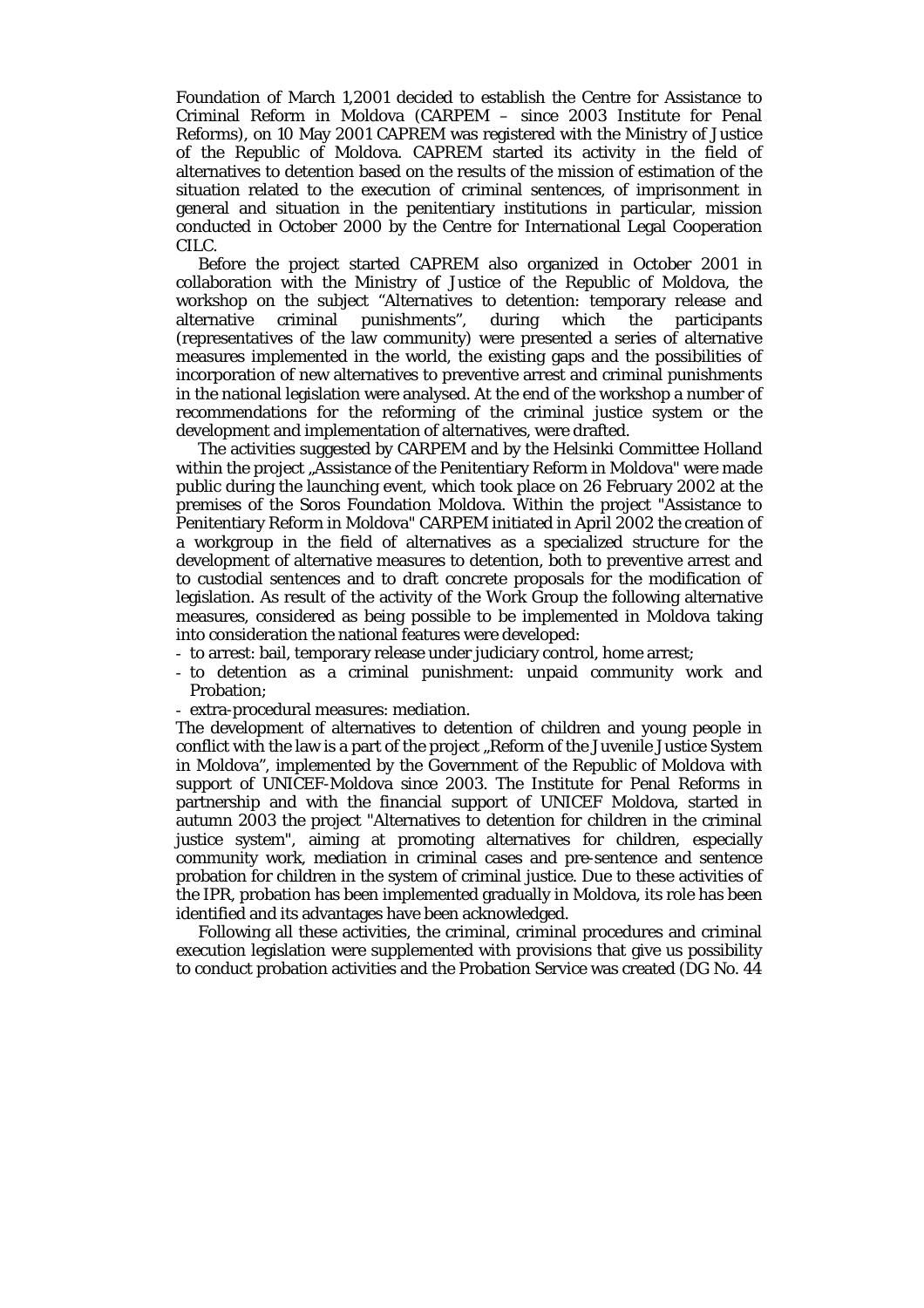of 12.01.07). Probation system of RM is a public one. In our Service work professional personnel and they are state functioners. The concept of Probation Service is to monitor the persons whom weren't applied penal sentence and to assist them. The system of probation is a centralized one and is governed by the Ministry of Justice. The growing rate of offences and a great number of prisoners created the need of changing the direction of criminal policies. With the establishment of the probation system, the treatment of prisoners by the society will significantly change. The old supervision system of the internal affairs bodies was transformed into the rehabilitation of offenders. A new structure has been created, that will combine supervision and assistance of the offender and will become a support for the entire society. If we would like to make a description of recent progress in the field, the following events should be mentioned:

- adoption of the Law 297 of 24.02.99 on social reintegration of people released from prison;
- entry into force on 12.06.03 of the Criminal Code and Criminal Procedures Code;
- the Execution Code enters into force in July 2005;
- by the Government Decision No.1643 of 31.12.03 the regulation on the execution of criminal punishment in the form of unpaid community work is approved;
- initial piloting of unpaid community work in Ungheni, Nisporeni and Chisinau (January-March 2004);
- training of the staff of execution agencies, of local public administration authorities regarding the methods of execution of unpaid community work punishment;
- the IPR pilot-project, financed by UNICEF Moldova, on pre-sentence probation for minors;
- establishment of the Directorate for the Execution of Non-custodial Criminal Sentences, Government Decision No. 312 of 15.03.2002;
- the Government Decision No. 1059 of 27.09.04 provides that the supervision of execution of judicial decisions applying a non-custodial sentence for all categories of convicts, adults and minors, becomes the task of the Execution Department, through the Directorate for Execution of Non-custodial Criminal Sentences;
- an IPR project financed by Soros-Foundation Moldova (SFM) and the Swedish Agency for International Development and Cooperation (SIDA) creates Centres for Community Justice (post-penitentiary probation);
- in 2005 the Execution Code enters into force, providing probation activities;
- the Government Decision No. 44 of 12.01.07 reorganizes the Directorate for execution of non-custodial criminal sentences into Directorate for Probation and 125 staff members are allotted for the probation activity- creation of the State Probation Service;
- UNICEF-Moldova employs an international expert for the development of the plan for recruiting and monitoring of the staff that will perform activities of probation with the minors;
- the draft law on probation is developed.

## **1.3 Probation activities in a nutshell**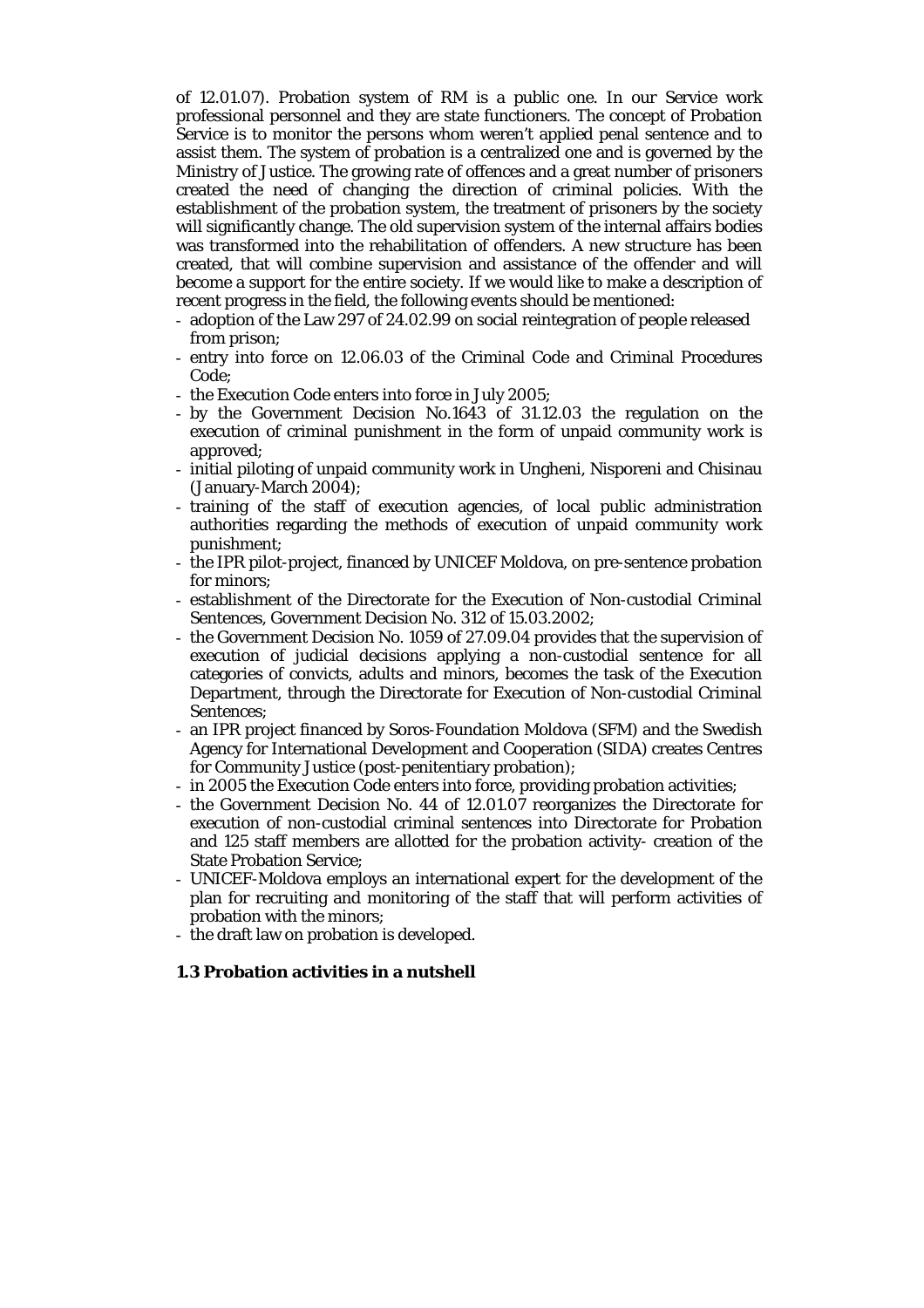As it was mentioned, while the supervision activity of individuals released from criminal sentence existed for a longer time, the practical activity of pre-sentence probation started in 2004 through a pilot-project. Starting from 1 January 2004, the IPR began drafting pre-sentence reports about minors. This activity was carried out according to the program "Alternative to detention and legal assistance for children in the criminal justice system" financed by UNICEF-Moldova. The reports are developed by the experts in psychology and social assistance of IPR who are working in the execution agencies. Thus, the current directions of probation activity can be divided into:

- development of pre-sentence reports for psychosocial assessment of minors;
- supervision of people released from criminal punishment- conviction with conditional suspension of punishment execution, art.90 Criminal Code of RM; conditional release from punishment before term, art.91 of the Criminal Code of RM; postponement of sentence execution for pregnant women or women with children under the age of 8, art. 96 of the Criminal Code;
- execution of criminal punishment in form of unpaid community work- art. 67 of the Criminal Code of RM;
- release from punishment of minors, art.93 CC;
- activity in the penitentiary, art. 237 EC RM;
- post-penitentiary activity (Law on social reintegration of people released from prisons, No.297-XIV of 24.02.99).

#### **2 LEGISLATIVE BASIS AND MISSION**

#### **2.1 Legislative basis**

In the Republic of Moldova the role of probation is certainly identified and acknowledged as having many advantages. The legal framework favourable to the implementation of community sentences has already been developed. The provisions of the Criminal Code (art. 54, 67, 90, 91, 93, 96, 104) and of the Criminal Procedures Code (art. 385, 475, 485 CPP RM), regulate the alternatives to detention already at the stage of criminal prosecution, as well as create a mainly educating punishment system for minors. New institutions, such as unpaid community work are only an example of that. The Criminal Procedures Code provides that when issuing a sentence, the court decides what punishment shall be applied to the culprit taking into consideration the recommendations of the re-socialization service, if such an enquiry has been made (art. 385). Within the criminal prosecution and trial of cases involving minors, a social enquiry shall be requested, and presentation of necessary documents and other criminal prosecution and judiciary actions shall be performed (art.485 CPP RM), this activity is done by the Probation Service (conform GD 44 from 1.01.07). When issuing a sentence in a case involving minors, besides the questions mentioned in art. 385, the court shall also examine the possibility of release from criminal punishment of the minor according to art.93 of the Criminal Code or conditional suspension of the punishment according to art.90 of the Criminal Code. In case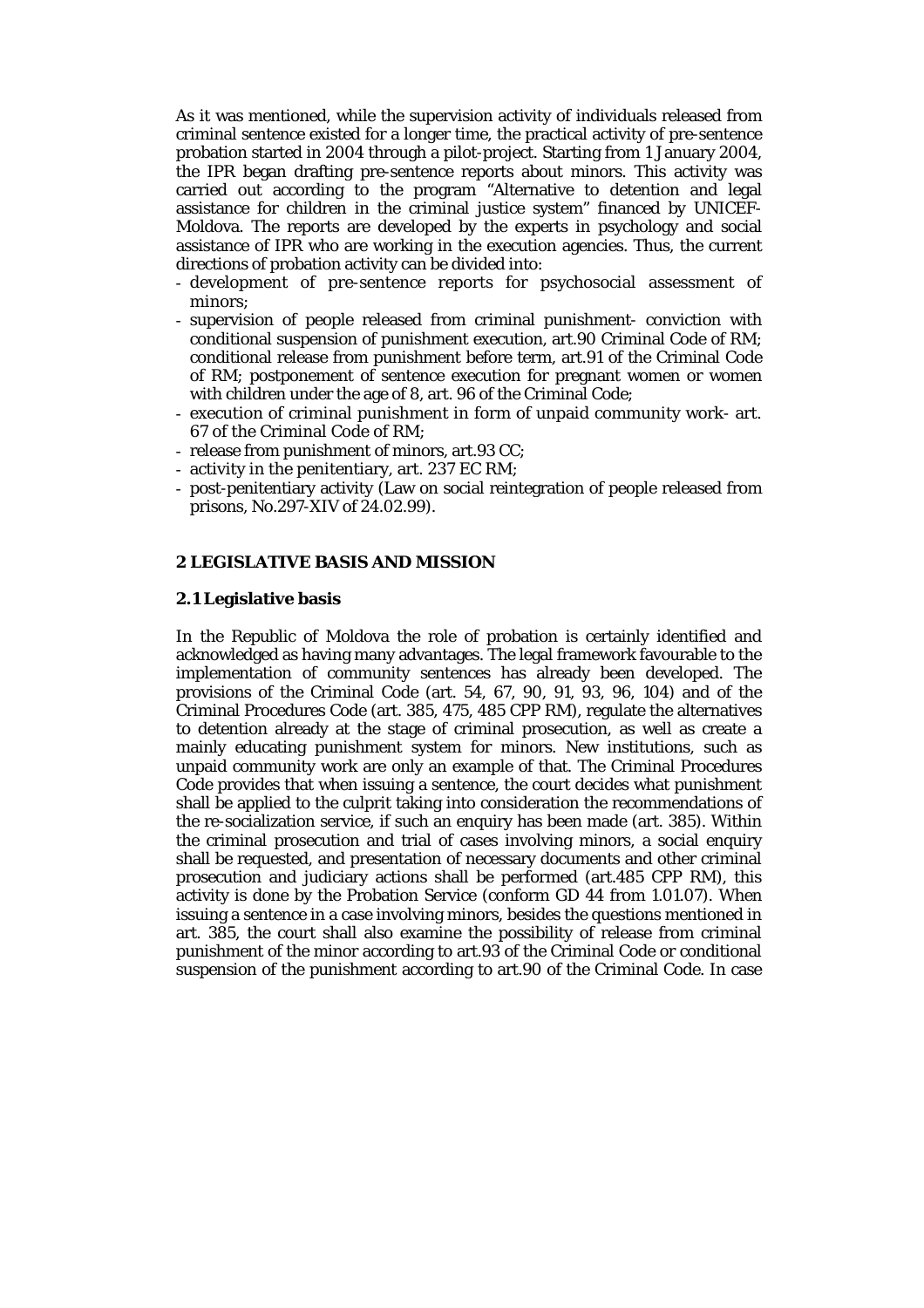of release of the minor from criminal punishment with his admission into a special education and re-education or into a treatment and re-education institution, as well as with application of constraint measures of educational nature, provided in art.104 of the Criminal Code, the court informs about it the specialized state body (Probation Service) which will be in charge of controlling the behaviour of the convicted minor. The Criminal Code of the Republic of Moldova provides the applicable requirements and obligations in the period of execution of the non-custodial punishment (art. 64, 65, 66, 67, 73, 74) and release from criminal punishment (art. 90, 91, 92, 96). Particularly, constraint measures of educational nature are provided for minors: warning, supervision by parents, tutors or specialized state bodies; compelling the minor to repair the caused damages, compelling the minor to undergo a medical psychological treatment, enlisting of the minor into a special education or re-education institution or a treatment and re-education institution (art. 54, 93, 104).

 The Execution Code provides that the execution of the punishment by application of a fine, of the punishment consisting in deprivation of the right to hold certain positions or to carry out a certain activity, deprivation of the military degree, a special title, qualification (classification) and of state distinctions, punishment in form of unpaid community work, conditional suspension of punishment execution, conditional release from punishment before term, replacement of the non-enforced part of the punishment with a milder one, release from punishment of minors, postponement of the execution of the punishment for pregnant women and women with children under the age of 8, as well as of execution of punishment applied to legal entities are ensured by the execution agencies (art. 170 EC RM). The execution agency supervises and performs probation measures for people for which the punishment execution has been suspended, who have been conditionally released from punishment before term, including those related to obeying of restrictions established by court for the provided period (art.art.279, 281, 288). All decisions related to the execution of educational constraint measures are sent by the court to the Probation Service in the area of residence of the minor (art.311 EC RM).

 According to art.237 EC RM the administration of the prison encourages the contacts of the prisoners with the penitentiary Probation Service and the representatives of civil society who are able to provide legal and social assistance to prisoners, as well as with people able to help in their social reintegration and adaptation. Art. 233 EC RM directly provides the establishment of the penitentiary Probation Service in the penitentiary system. The prisoner can be granted amnesty with the reduction of the term of punishment or released with the establishment of a probation period. In this case, the person is supervised by the Probation Service during the probation period (art. 292 EC RM). Article 293 of the Execution Code provides that the convict can be pardoned through a decree of the President of the Republic of Moldova. The pardoned person shall be given a probation period. During the probation period the Probation Service supervises the behaviour of the pardoned person. The President of the Republic of Moldova is annually informed about the behaviour of the culprit. Upon the expiry of the provided probation period, the competent institution or body informs within 5 days the President of the Republic of Moldova and the court that has examined the facts and law during trial of the case about the cessation of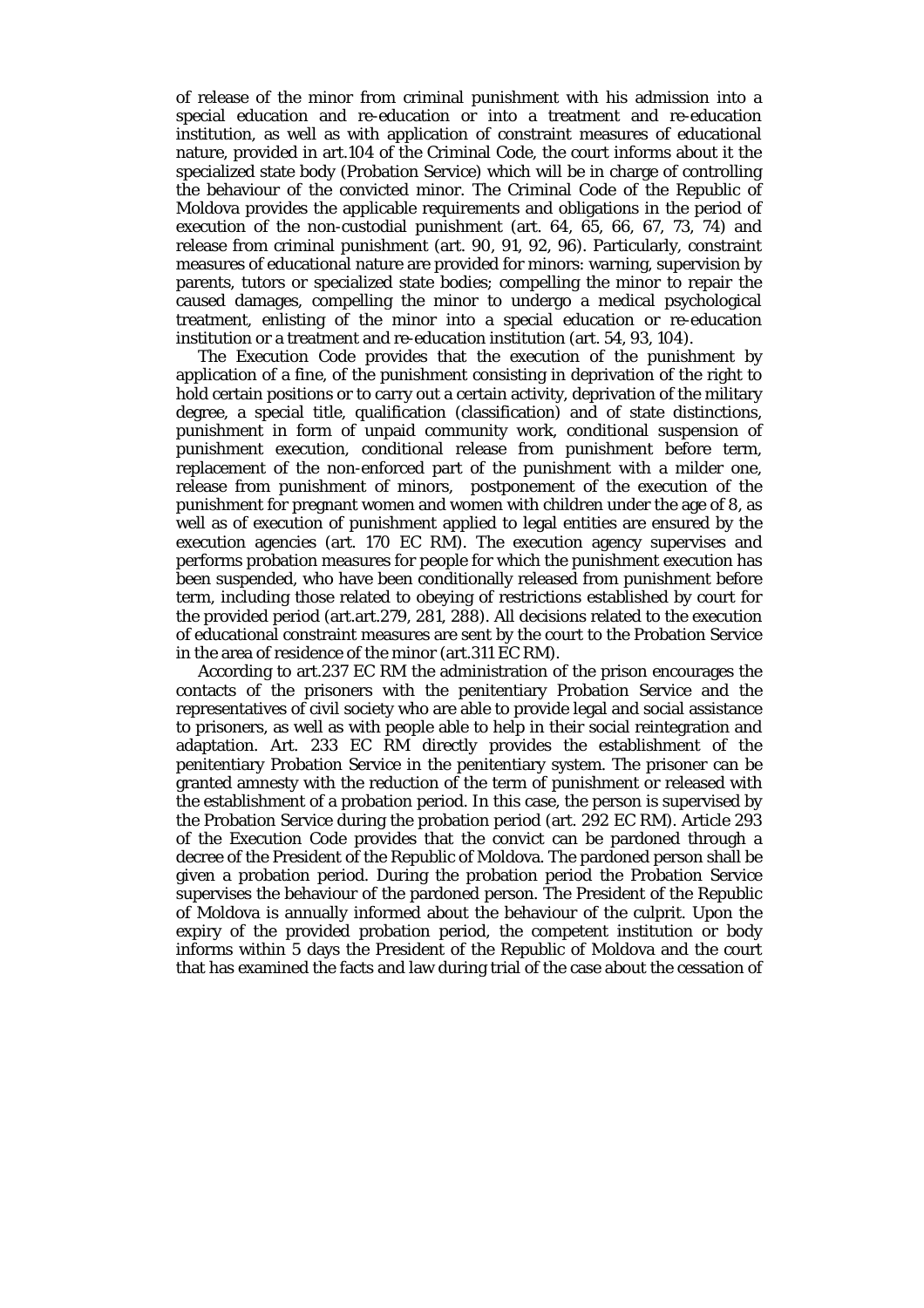the supervision measures. Administrative Acts: Government Decision no. 312 of 15.03.2002 creating the Directorate for Execution of Non-custodial Criminal Punishments:

- Government Decision no.1643 of 31.12.03 approving the regulations on the execution of criminal punishment in form of unpaid community work (DG no.1643 of 31.12.03);
- Government Decision no.1059 of 27.09.04 providing that the supervision of execution of judicial decisions applying a non-custodial punishment for all categories of convicts, adults and minors shall be performed by the Directorate for Execution of Non-custodial Criminal Punishments;
- Government Decision no.44 of 12.01.07 reorganizes the Directorate for Execution of Non-custodial Criminal Punishments into Directorate for Probation and 125 staff members are allotted for the probation activity, i.e. the State Probation Service is created.

#### **2.2 Mission and mission statement**

The mission and the objectives of the Probation Service are to protect the community and to prevent repeated offences, to assist and to provide counselling for the successful reintegration of the offenders into the community. The tasks of probation are to correct and to re-educate people who have committed offences, to support their re-socialization and reintegration into society through an established intervention plan, in order to increase the efficiency of the criminal justice system and the importance of the concept of individualization of criminal liability, to succeed in promotion of the adequate behaviour of people in conflict with criminal law, observance of interdictions and legal requirements by supervised people, prevention of new offences and their rehabilitation. In their work, the Probation Counsellor seeks to optimally use the resources provided by public authorities and civil society to facilitate the fulfilment of objectives of probation activities. For this purpose, the Probation Counsellor cooperates with the staff of the Ministry of Internal Affairs, with the prosecutor's office, representatives of local public administration, social protection structures, education institutions, healthcare institutions, penitentiaries, religious communities, territorial employment agencies, civil associations, foundations, etc. If necessary, the Probation Service signs the corresponding cooperation agreements.

 Probation Services cooperate with the employees specialized in assistance and counselling from the Social, Education and Probation Service of penitentiary institutions of the Republic of Moldova, for the purpose of guiding and supporting social reintegration of persons sentenced to deprivation of liberty. If it is necessary to talk to the imprisoned person, the employees of the Probation Service have the right to visit the beneficiaries who are in pre-trial detention or who are serving their imprisonment sentence. If necessary, the Probation Service, in cooperation with social security structures, education institutions, healthcare institutions, registered churches and religious organizations, civil associations, foundations and other humanitarian associations coordinates this cooperation in order to use probation and mediation in a criminal trial. During the period of activity, the Probation Service cooperates with the structures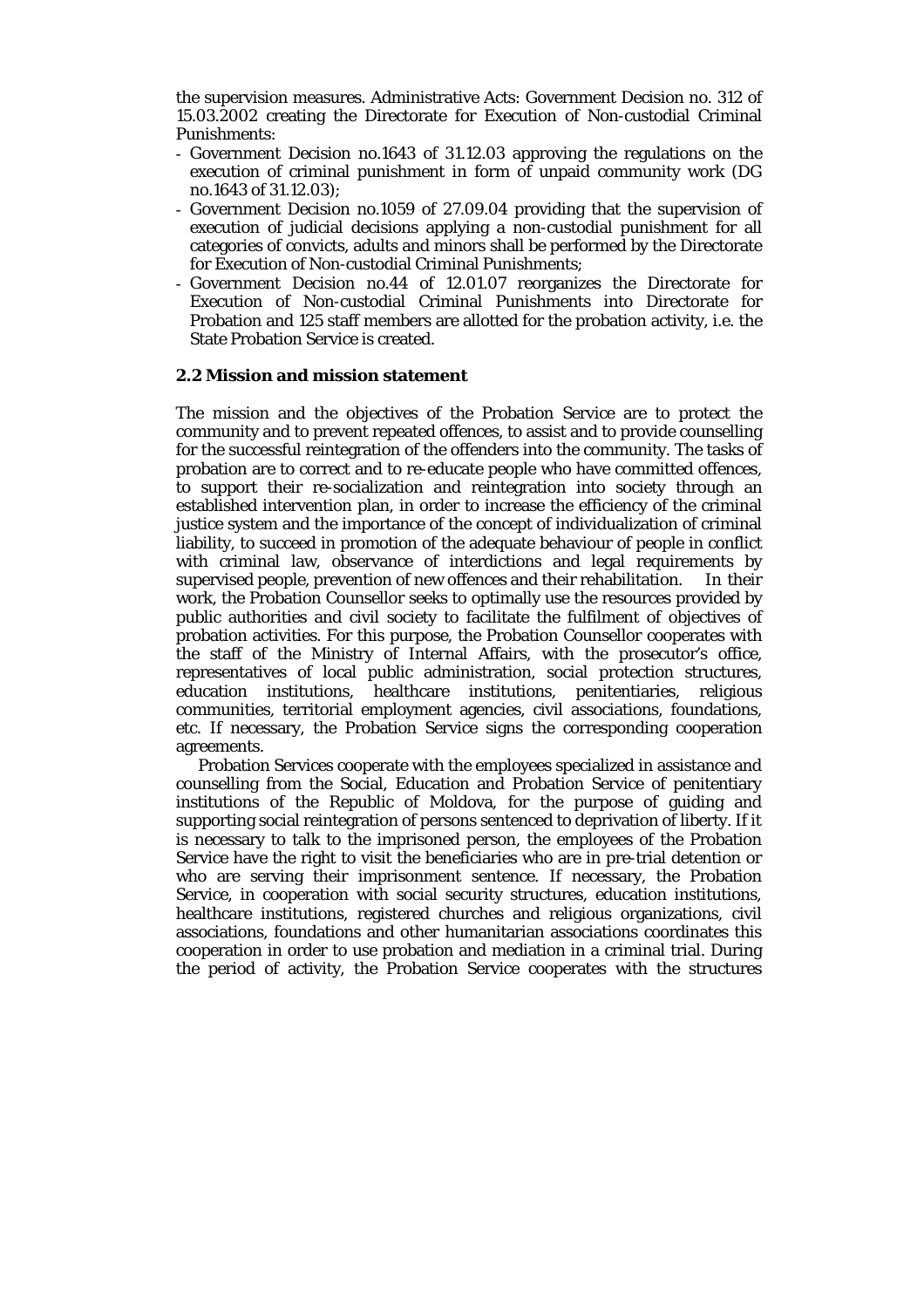appointed by a special law to ensure social and legal protection of children and provide assistance to inadaptable citizens.

 In relation to the probation activity, the employees of the Probation Service have the right to request necessary data and information from state bodies, individuals and legal entities that are obliged, if there is no law or regulation that stipulates otherwise, to provide the requested data immediately. If a state body, an individual or a legal entity groundlessly refuses to satisfy the submitted request, the employee of the Probation Service notifies the prosecutor for the necessary measures to be taken. The Probation Counsellor can be helped in their work by unofficial assistants (social assistants), who with or without being paid, at their own initiative and upon the request of the Probation Counsellor, can facilitate probation activities. The Probation Counsellor shall periodically provide information to the public opinion regarding the developments in the probation activity. In relation to probation responsibilities, the Probation Service has the right to obtain information and data about the beneficiary's personality, which are relevant for the court decision.

#### **2.3 Crime prevention**

In the process of reformation of the criminal justice system in Moldova, special attention is paid to alternative punishments to detention enforced for the people convicted to minor and less serious offences of conditional and community criminal punishments, aiming at significantly reducing the number of prisoners and organizing their correction outside the prison, placed under supervision of staff specially trained in this field; educational preventive measures and measures of social rehabilitation based on a complex of measures being provided. The implementation of the institute of probation and of alternatives to detention in Moldova is also based on the recommendations of the Committee of Ministers of the Council of Europe. Therefore the development of probation in Moldova is very important for the society. The probation activity is based on the principles:

- respect for human rights and human dignity and non-admitting of any kind of discrimination;
- permanent support and encouragement of supervised, assisted and counselled people for their reintegration into the society and for the undertaking of responsibility for one's own actions through the formation of a correct attitude towards the law and the rules of social behaviour;
- opportunities, as the probation activity is carried out at any stage of the criminal process in order to ensure an efficient social response to the committed deed, depending on the psychosocial situation and the circumstances of the offence and to achieve a successful intervention for the settlement of the problems of the person in conflict with the law;
- participation of the community in the process of assistance, professional counselling and control;
- differentiation and individualization probation activities are selected depending on the psychosocial situation and the committed offence.

The development of probation is a priority of the criminal policy of the state. These concerns are provided in the Action Plan of the Ministry of Justice on the enforcement of the Republic of Moldova-European Union Action Plan. The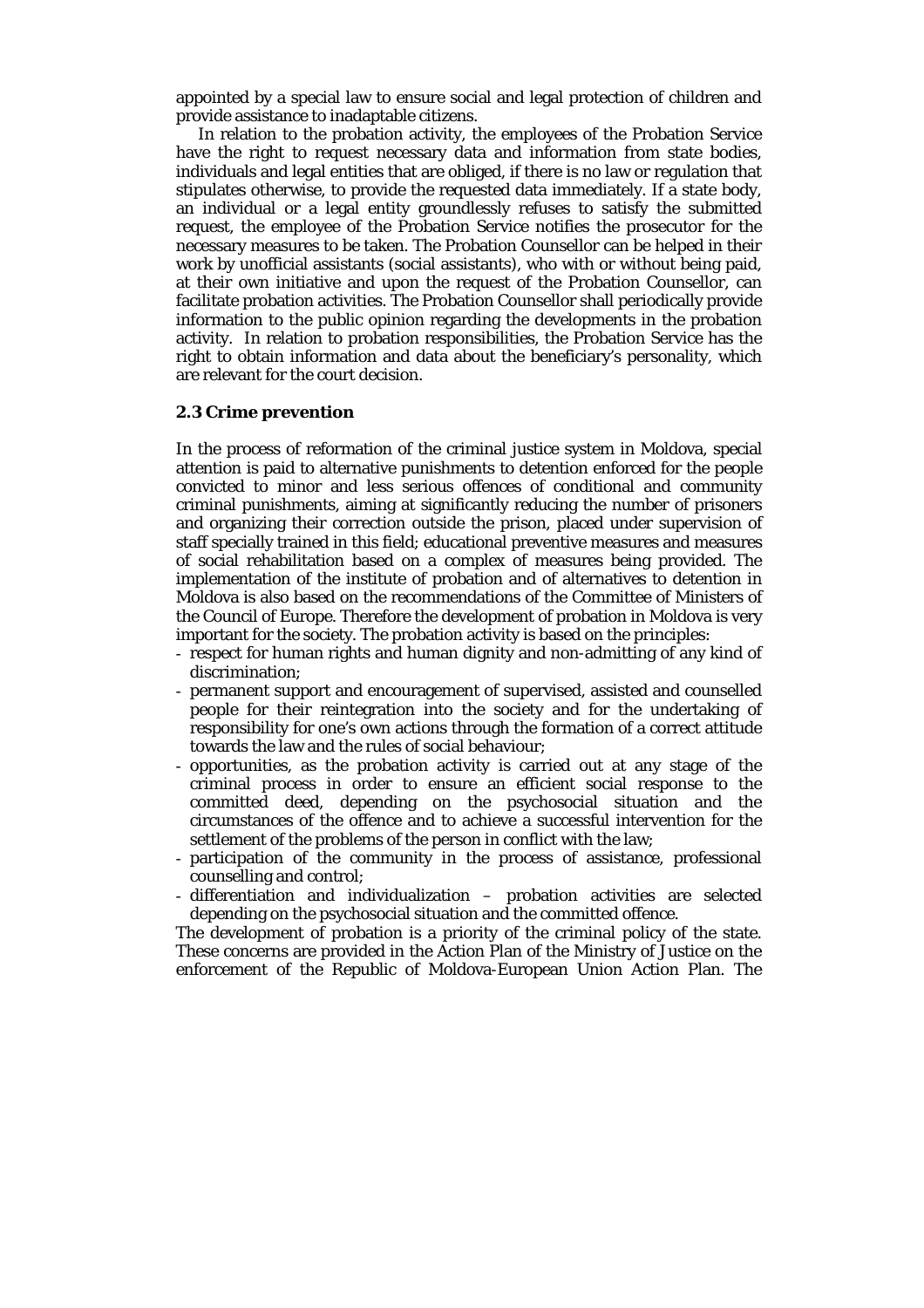improvement of the legal framework and of the mechanism of enforcement of probation, development of the law on probation, development and approval of the Concept of Development of the Probation Service, creation of Probation Services, continuous training of the staff of Probation Services are only a part of objectives provided in this document.

 Cooperation with law enforcement agencies, local public administration and other non-governmental institutions aims at planning and exercising joint measures, ensuring exchange of information related to the supervision of the convicts and release from punishment. The probation counsellors of the IPR work together with the enforcement agencies.

#### **2.4 Victim protection**

One of the most important evolutions in the contemporary thinking and response to the offence phenomenon is the growing interest for restorative justice. This concept emphasizes the importance of the increase of the role of the victims of offences and members of the community, responsibility of the offender towards the people to which he/she caused damage, restoring of emotional and material damage caused to victims and providing, as much as possible, a wide range of opportunities for dialogue, negotiation and settlement of problems in order to obtain a stronger feeling of community safety, settlement of the conflict and compensation for the harm caused to all those involved or affected by the offence. The activity of assistance of the victim in Moldova is not developed. However in June 2007 the Parliament of the Republic of Moldova adopted the Law on Mediation. According to this law, the activity of mediation shall be carried out by individuals on the basis of a license. The objectives of mediation can be described as restorative settlement of the conflict involving actively the victim and the offender in the effort to repair the emotional and material damage caused by the offence; creation of opportunities for the victim and the offender to discuss about the committed offence, to get answers to the questions, to express emotions, to focus on rehabilitation and treatment, development of an acceptable bilateral plan regarding the prejudice caused by the crime. In February 2005, the Mediation Centre was opened in Chisinau (IPR project), specialized in providing mediation services in criminal cases involving minors, victims or offenders. In the process of organization and development of mediation certain conclusions related to the philosophy of restorative justice have been made, first of all related to the position of the victim in the criminal process. While initially mediation was understood as a possibility of cessation of criminal prosecution of an offender, after some experience and analysis of the situation of the victim we came to the idea that the goal of restorative justice is to establish the situation previous to the conflict, through compensation of material damage to the victim and reestablishment of social relations between the parties.

#### **3 THE ORGANIZATION OF PROBATION SERVICES**

#### **3.1 Main characteristics**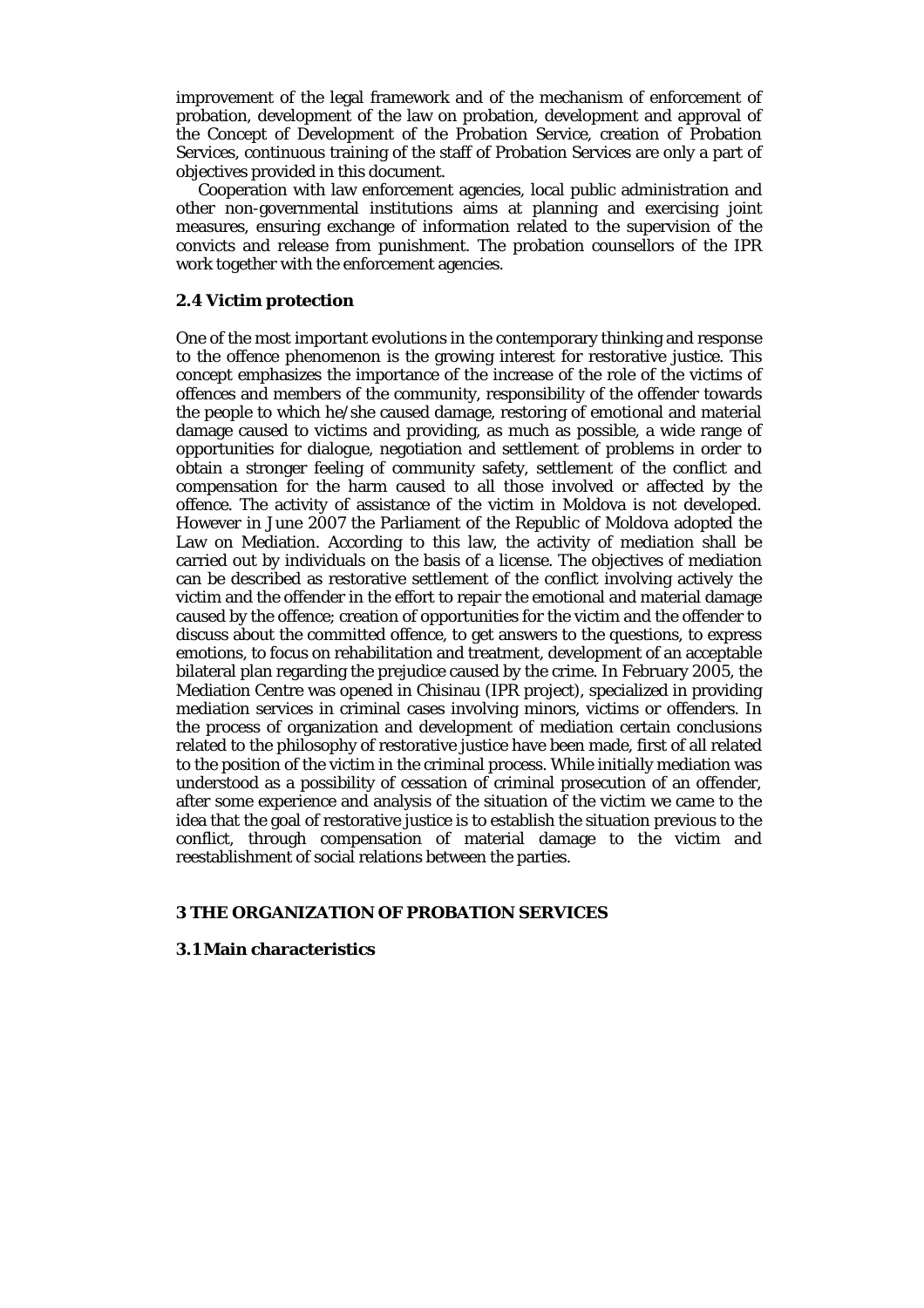Currently a structure performing probation duties and conducting activities connected to this institution functions in the Republic of Moldova and namely Directorate for Probation of the Execution Department. The Department for Execution of Judicial Decisions, under the Ministry of Justice was established in the Republic of Moldova by Government Decision No.34 in 2002. The Department included the judicial executors service (previously the executors were part of the court staff) and the correction affairs service – a structure of the penitentiary system supervising people convicted to non-custodial punishments.

 The Directorate for Probation is a specialized body, which, through the territorial subdivisions of the Department, enforces the community criminal punishments, performs supervision and probation of persons released from criminal punishment, in terms established by the court of law: conditional suspension of the punishment execution (art.90 Criminal Code of the Republic of Moldova), postponement of punishment execution for pregnant women and for women who have children under the age of 8 years ( art.96 CC RM), release on probation before term ( art.91 CC RM), release of minors from criminal liability (art.54 CC RM), release of minors from criminal punishment, (art.93 CC RM); application of constraint measures of educational nature (art.104 CC RM). These persons are in charge of deprivation of a military rank, of a special title, of qualification (classification) and of state distinctions (art.66 CC RM), application of fines as criminal punishment (art.64 CC RM), unpaid community work (art.67 CC RM), deprivation of the right to hold certain positions or to carry out a certain activity (art.65 CC RM).

 The Institute of Penal Reforms is involved in probation activity through projects financed by Soros-Moldova, SIDA (Sweden), ICCO (Holland), UNICEF-Moldova conducting pre- sentence activity with minors, assisting and counselling persons released from penitentiaries. As mentioned above, the Probation Service of the Ministry of Justice keeps records of and supervises the persons released from criminal sentence and coordinates the execution of non-custodial criminal sentences as well as enforces educational measures for minors. The assistance and conciliation, preparation of pre-sentence reports regarding minors as well as the post penitentiary assistance is provided by the NGO–The Institute of Penal Reforms, Community Justice Centres in collaboration with execution agencies.

#### **3.2 Internal organization**

The probation activities are conducted by judicial executors (after the adoption of the Law on Probation – probation counsellors) and probation counsellors of the IPR. The judicial executor is a public servant and shall meet the following requirements: be a citizen of the RM, not have criminal record, have university degree and pass an intelligence test. While exercising the duties, the staff shall observe professional standards and legislation, other regulatory acts, court decisions, etc. They shall act with responsibility, respect people's fundamental rights and liberties and human dignity. They also must observe the principle of confidentiality of information, except for information that can be regarded as an offence. If the executor does not fulfil his/her duties appropriately, sanctions can be applied in accordance with Labour legislation.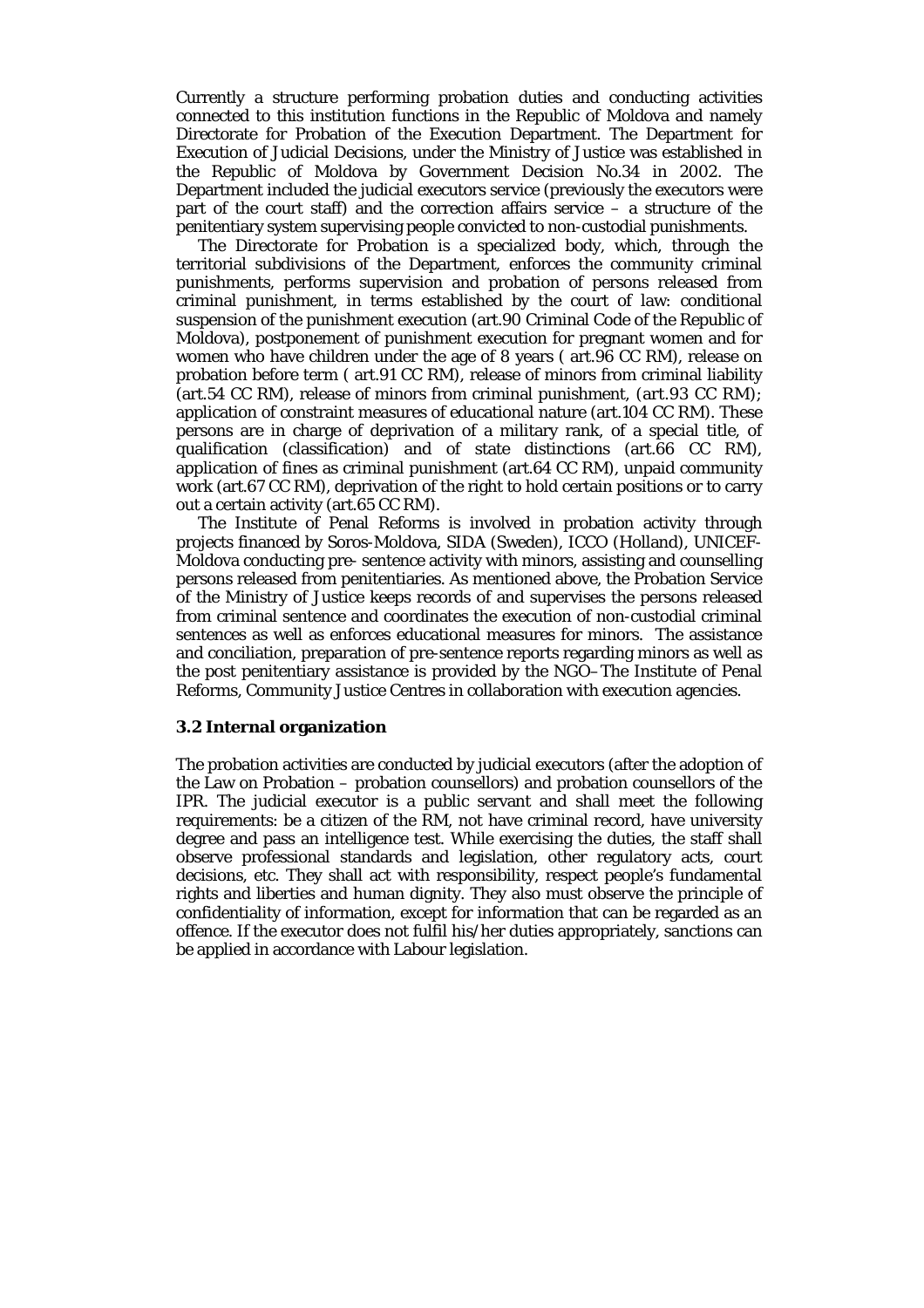#### **3.2.1 Probation workers**

The Directorate for Execution of Non-custodial Criminal Punishments was established within the central office of the Department for Execution of Judicial Decisions. In 2007, according to Government decision No.44 of 12 January, the Directorate for Execution of Non-custodial Criminal Punishments was reorganized into Directorate for Probation and additional 125 staff members were employed for probation activity. The process of hiring of the personnel has been finished in 2007 and starting from 2008 all candidates started their activity. The subdivisions of the Execution Department are the 42 execution agencies (according to territorial administrative division of Moldova). The execution agencies include the section for enforcement of civil and administrative documents and the probation section. The probation section employees are public servants (employed by the state). The probation sections employ 169 persons and the Directorate for Probation – 9 persons (GD No.44 of 12.01.07). Currently, not all the positions are taken, because staff is being recruited. In order to insure probation measures, probation counsellors have the following main duties:

- keeping record of supervised persons according to registers, personal files, including by electronic methods;
- supervising the fulfilment by supervised persons of obligations established by Legislation and Court;
- organizing control of supervised persons` behaviour;
- solving issues and problems occurring during probation process;
- cooperating with local public bodies, non- governmental organizations, police, and other law bodies;
- checking the level of educational work with minors within education institutions, at the employment place, etc.;
- providing assistance and counselling to clients who signed the agreement.
- visiting and checking the supervised persons at their place of residence at home, place of study, work, etc.;
- exercising control over execution by the administration of competent bodies of conditions of non -custodial sentence.

## **3.2.2 Education, training requirements and opportunities**

The probation staff will be trained through the National Institute of Justice, established early in 2007. The IPR and other organizations (UNICEF Moldova) also organize trainings, seminars. The Training Program of the National Institute of Justice includes initial 3-month training and continues, depending on the employee's field of activity. Staff training is also stipulated in the Action Plan of the Ministry of Justice on the implementation of the Republic of Moldova – European Union Action Plan:

- to develop an objective and transparent staff recruiting mechanism;
- to develop a complex program to train probation counsellors;
- to organize formation trainings for counsellors;
- to develop individual professional performance assessment norms;
- to issue the probation counsellor's methodological handbook;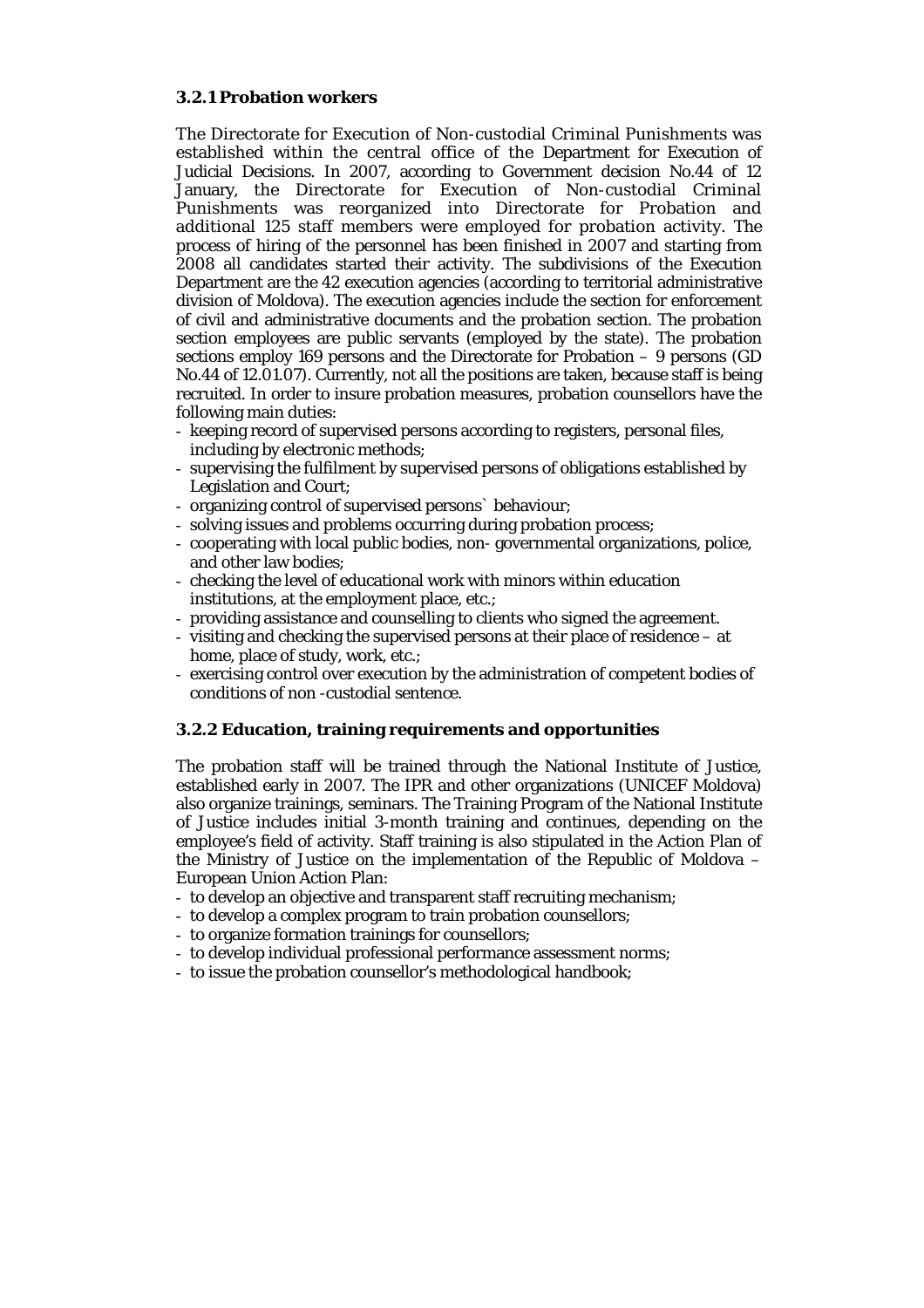- to develop efficient programs for probation counsellor's assistance, counselling and supervision.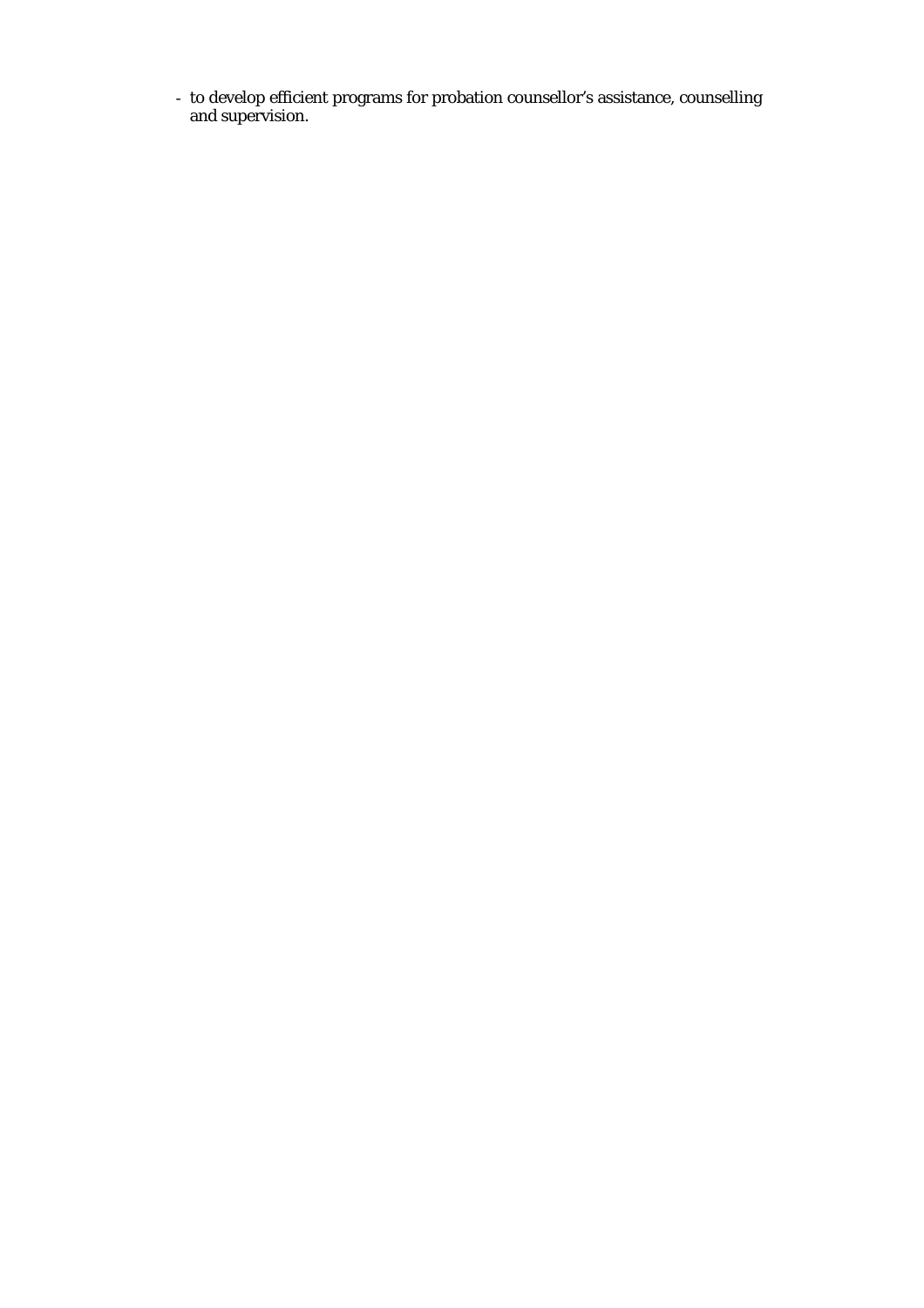## **3.2.3 Other organizations involved in probation work**

## **Figure 1**



The Execution Department



## **4 PROBATION IN DIFFERENT PHASES OF THE CRIMINAL PROCESS**

**4.1 General**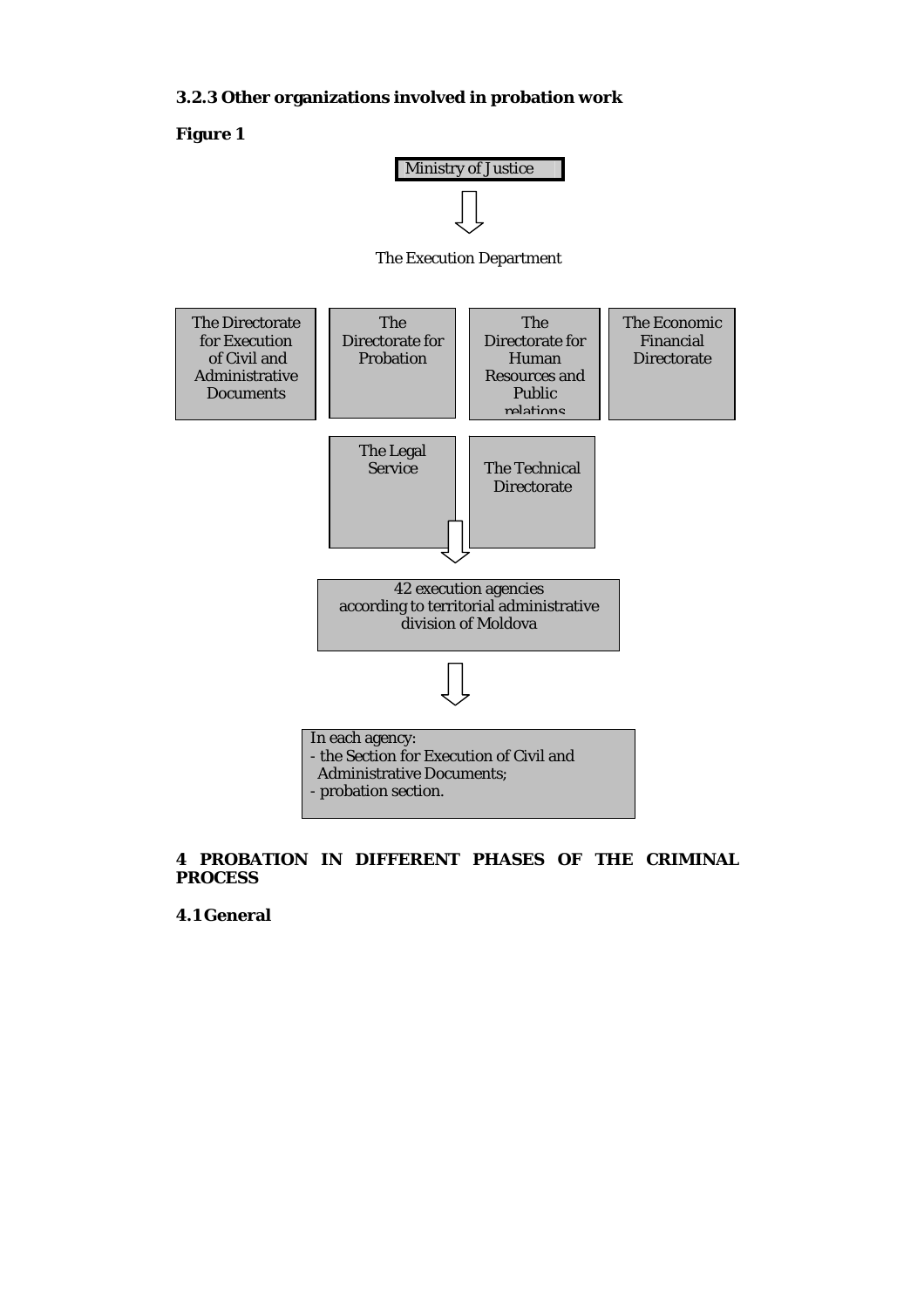Probation and counselling are conducted through direct contacts with the supervised person, other persons and by conducting joint measures with competent bodies for the purpose of organizing different pedagogical and psychological activities aimed at correcting the behaviour of supervised persons and their social rehabilitation.

|           | <b>Table1: Activities of Probation during the Different Stages of Criminal</b> |
|-----------|--------------------------------------------------------------------------------|
| Procedure |                                                                                |

|                                                                                                 | Pre-Trial<br>Phase<br>See: 4.2 | <b>Trial and</b><br><b>Enforcement</b><br>Phase<br>See: 4.3 | Post<br>Release<br>Phase  |
|-------------------------------------------------------------------------------------------------|--------------------------------|-------------------------------------------------------------|---------------------------|
|                                                                                                 |                                |                                                             | See: 4.4                  |
| Preparing a Social Enquiry report                                                               | $\mathbf{x}$                   |                                                             |                           |
| Mediation/victim support                                                                        | $\mathbf x$                    |                                                             |                           |
| Supervising / organizing etc.<br>community service                                              |                                | X                                                           |                           |
| Supervising etc. drug/alcohol<br>treatment programs                                             |                                | X<br>(SP prison)                                            |                           |
| Supervising etc. other community<br>sanctions, namely:                                          |                                | $\mathbf x$                                                 | $\boldsymbol{\mathrm{X}}$ |
| a. fine                                                                                         |                                | X                                                           | X                         |
| b. deprivation of the right to hold<br>certain positions or to carry out a<br>certain activity; |                                | $\boldsymbol{\mathrm{X}}$                                   | $\boldsymbol{\mathrm{X}}$ |
| c. release from punishment of<br>minors                                                         |                                | X                                                           | X                         |
| d. application of constraint<br>measures of an educational nature                               |                                | $\boldsymbol{\mathrm{X}}$                                   |                           |
| e. unpaid community work;                                                                       |                                | $\mathbf x$                                                 |                           |
| Pre - sentence report                                                                           | $\mathbf{x}$                   |                                                             |                           |
| Supervising etc. sanction of<br>probation                                                       |                                | $\mathbf x$                                                 | $\mathbf x$               |
| Supervising etc. suspended sentence                                                             |                                | $\mathbf{x}$                                                | $\mathbf x$               |
| Supervising etc. semi-detention                                                                 |                                | X<br>(SP prison)                                            |                           |
| Supervising etc. conditional sentence                                                           |                                | $\mathbf{x}$                                                | $\mathbf x$               |
| Assistance / support to prisoners in<br>prison                                                  |                                | X<br>(SP prison)                                            | $\boldsymbol{\mathrm{X}}$ |
| Supervising etc. conditional<br>release/parole                                                  |                                | $\mathbf x$                                                 | X                         |
| Advisory report with respect to<br>amnesty / pardon                                             |                                | $\mathbf X$                                                 | $\boldsymbol{\mathrm{X}}$ |
| Assistance / support to persons who<br>are granted amnesty / pardon.                            |                                | X                                                           | X                         |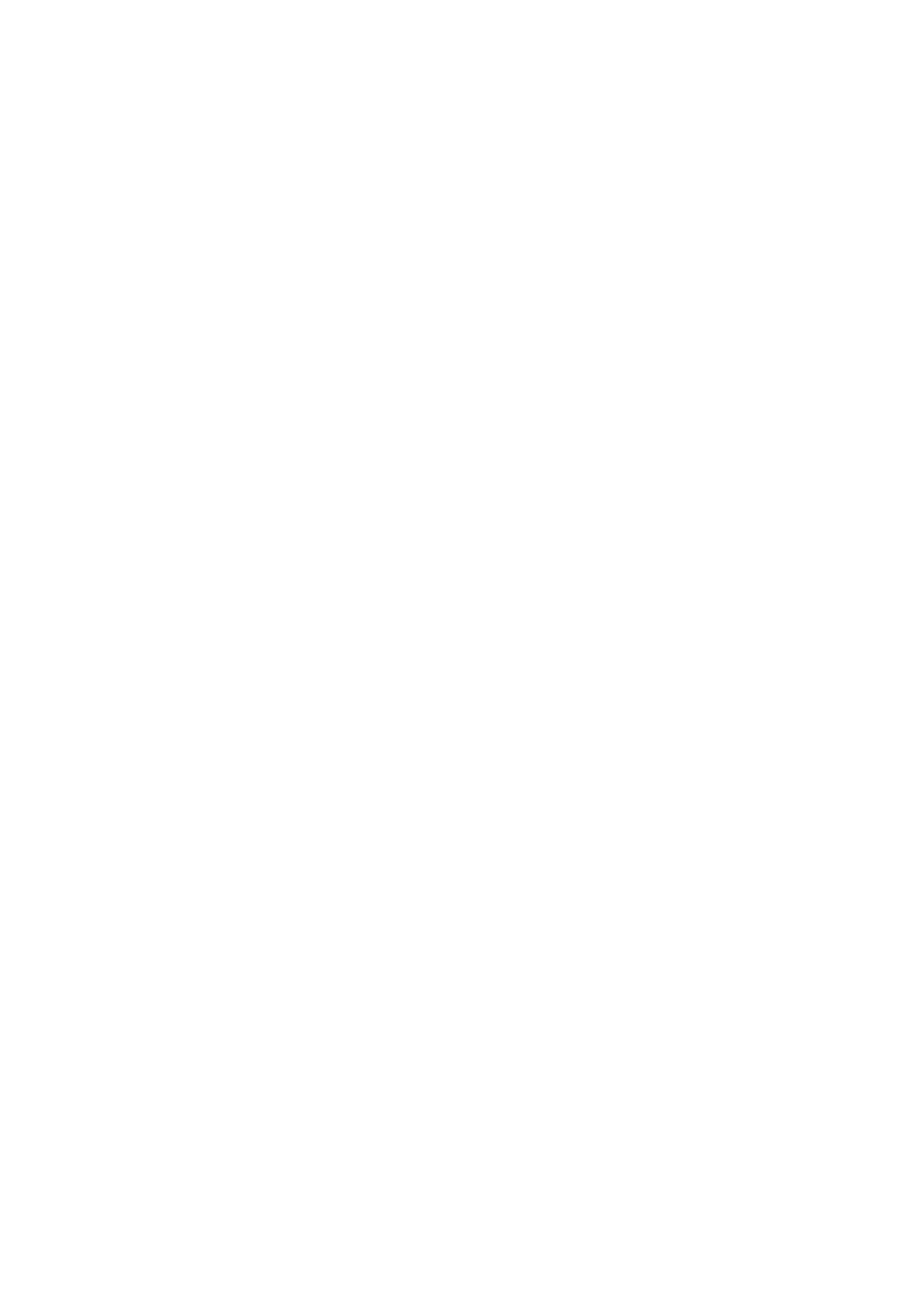#### **4.2 Pre-trial phase**

#### **4.2.1 General**

The criminal procedure in Moldova is based on modern principles and includes procedural rights and guarantees such as: presumption of innocence, the right to defence, the guarantee of freedom etc. The purpose of criminal prosecution is to collect the necessary evidence regarding the existence of offence, identification of the offender, to determine whether the case should be sent to court according to the law in order to determine the punishment.

 The criminal prosecution body must undertake all measures stipulated by law to completely and objectively research all aspects and circumstances of the case in order to find out the truth. The criminal prosecution is performed in a reasonable term. The criminal prosecution time limit for a specific trial is established by the prosecutor by means of a resolution, depending on trial complexity and behaviour of participants to the trial. Generally speaking, the criminal trial is the activity of criminal prosecution bodies and court bodies with participation of parties to the trial and other persons, carried out in accordance with the provisions of the Criminal Procedures Code. According to the Procedures Code of RM it is carried out by the prosecutor and criminal prosecution officer. As for minors, criminal prosecution is carried out by prosecutor only. In criminal trials justice is enforced by the Supreme Court of Justice, the courts of appeal and prosecutors, according to territorial competence. Besides the ordinary court system, there is the Constitutional Court, which can be directly informed about certain trials and the District Economic Prosecutor's Office and the Economic Court of Appeal. A range of alternatives to pre-trial detention are stipulated at the criminal prosecution stage. The alternatives are stipulated in art.175 CPC RM (table nr.2). Another alternative measure is conditional suspension of criminal prosecution for 1 year. According to art.510 of CPC RM "Conditional suspension of criminal prosecution and further release of criminal liability may be applied for a person convicted for a minor or less serious crime, who pleads guilty and who does not represent a danger for the society and may be re-educated without application of criminal punishment." The prosecutor issues an ordinance of conditional suspension of criminal prosecution. Applying conditional suspension, the prosecutor establishes one or more of the following obligations:

- to leave the place of residence, only under the conditions established by the prosecutor;
- to communicate to the criminal prosecution body when changing the place of residence;
- not to commit crimes or contraventions;
- to continue work or studies;

The ordinance adopted shall be approved by the superior prosecutor. The conditional suspension cannot be applied to the following persons:

- who have criminal record;
- who are alcoholics and drug abusers;
- persons in responsible positions who abused their function;
- who had committed crimes against the security of the state;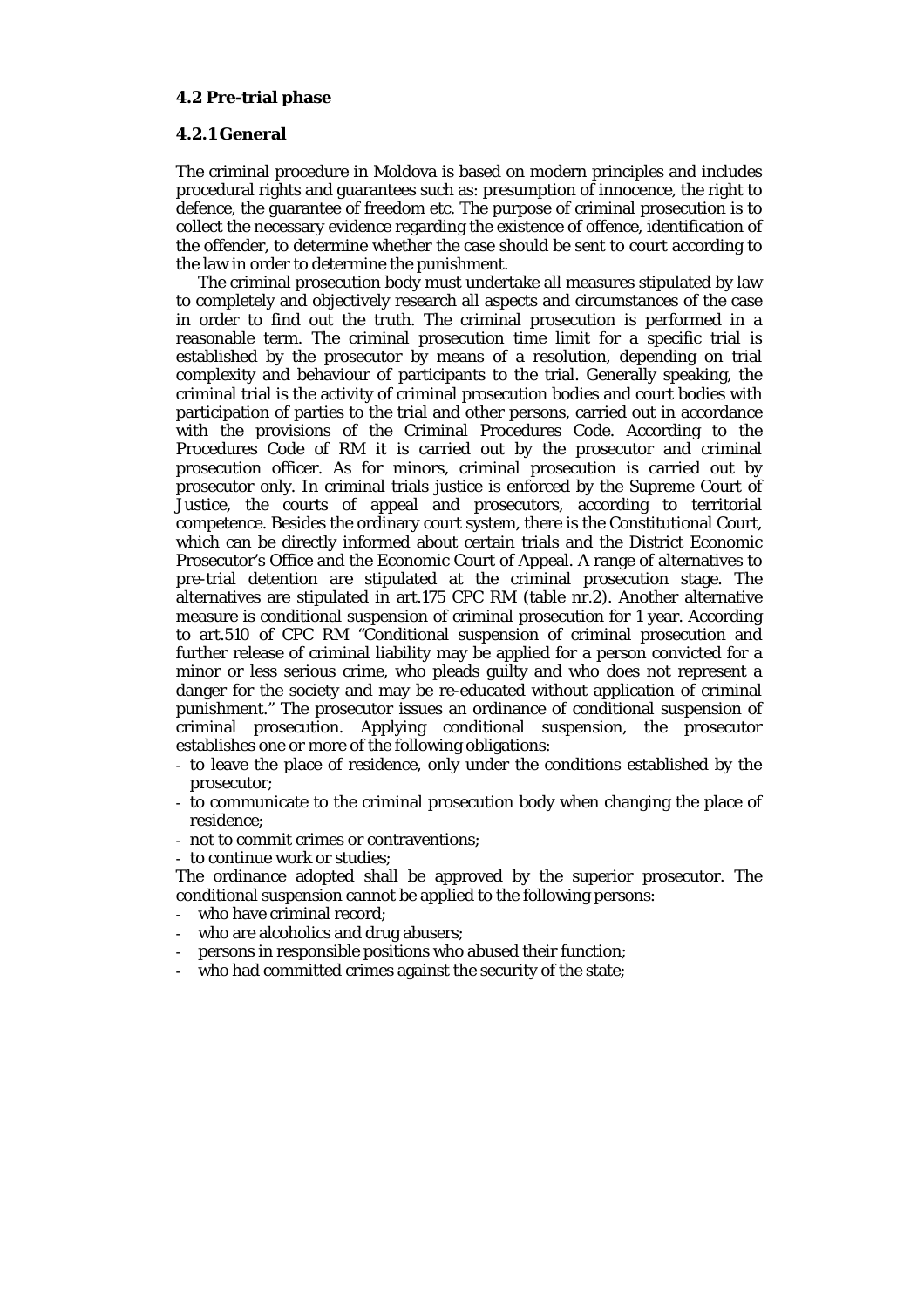- who did not repair the damages caused by their crime.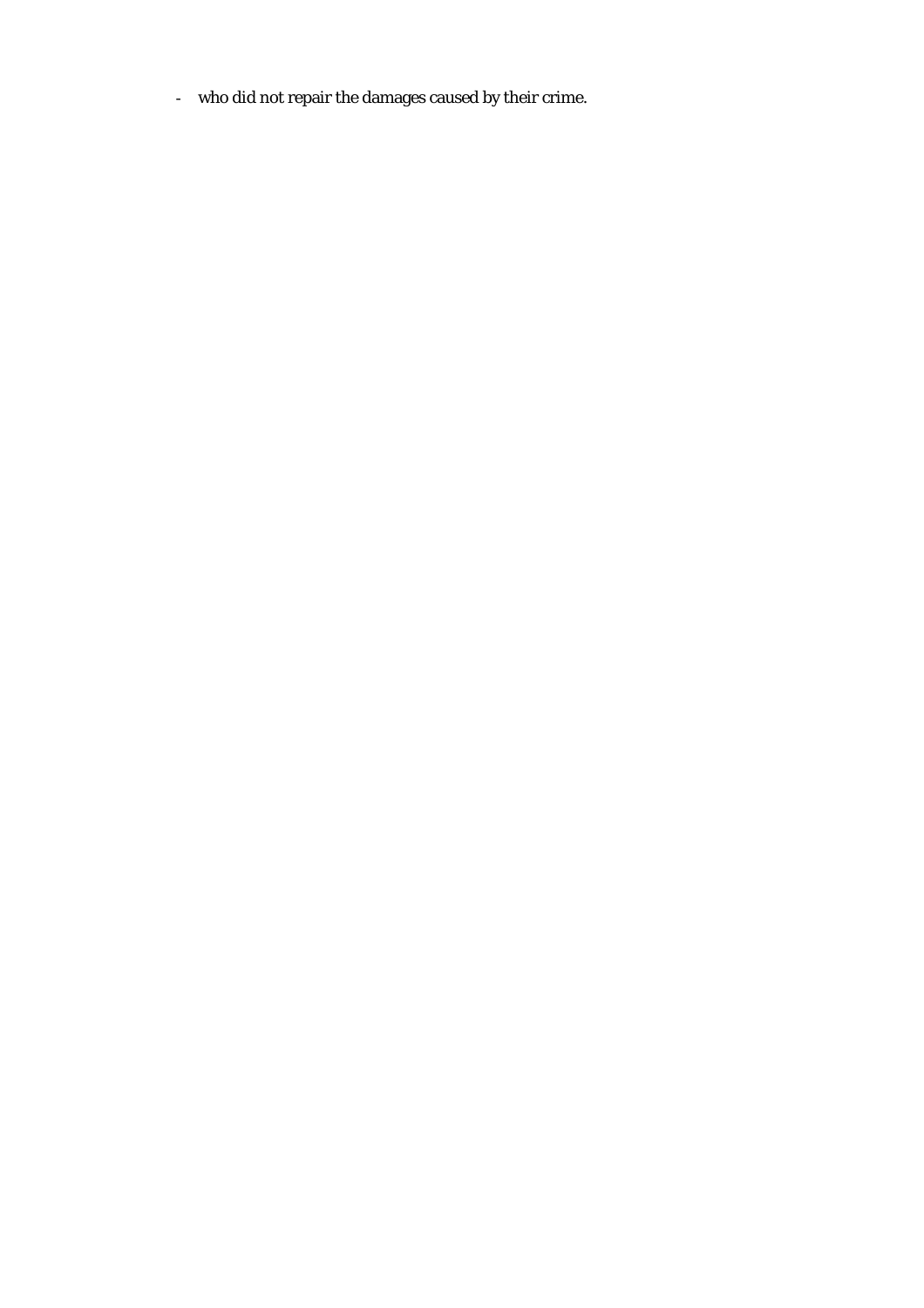## **Table 2: Alternatives during criminal prosecution stage**

| Alternatives to<br>pre-trial detention                          | interdiction to leave the locality;<br>interdiction to leave the country;<br>the guarantee of a person;<br>the guarantee of an organization;<br>the temporary suspension of the driver's license;<br>placing a military under supervision;<br>placing a minor under supervision;<br>temporary release under;<br>judicial control;<br>temporary release on bail;<br>home arrest. |
|-----------------------------------------------------------------|---------------------------------------------------------------------------------------------------------------------------------------------------------------------------------------------------------------------------------------------------------------------------------------------------------------------------------------------------------------------------------|
|                                                                 |                                                                                                                                                                                                                                                                                                                                                                                 |
| <b>Conditions for</b><br>conditional release<br>from punishment | termination of criminal prosecution;<br>mediation;<br>established restrictions and obligations;                                                                                                                                                                                                                                                                                 |

## **4.2.2 Pre-trial report**

At this stage the pre- sentence report for psychosocial evaluation of the suspect, accused, or culprit is developed (it is compulsory for minors and upon requestfor adults) and psychosocial counselling and assistance activities on current problems faced by the suspect, accused, and culprit are conducted. Within presentence probation, the probation counsellor carries out the following activities:

- draws up a compulsory pre-sentence psychosocial personality evaluation report on the minor suspect, accused, culprit;
- at the request of the criminal prosecution body, prosecutor, and court draws up a pre-sentence psychosocial personality evaluation report on the adult suspect, accused, culprit;
- provides assistance and psychological counselling in current problems faced by the suspect, accused or culprit;
- the probation counsellor who has drawn up the pre-sentence psychosocial evaluation report at the request of the criminal prosecution body, prosecutor or court must appear before them.

## **4.2.3 Mediation**

Mediation is an alternative manner of solving the conflict between parties in an amiable way, with the help of a third party. Mediation is not a process to determine guilt or innocence. Mediation is based on parties` trust in the mediator, as a person able to facilitate the negotiation between them and to assist them in solving the conflict by finding a mutually convenient, efficient and sustainable solution. The mediator is the person who helps reaching an agreement; he helps the parties in conflict to reach an agreement and also supervises the mediation process. The mediator is an impartial third party involved in conflict resolution, having specific knowledge and experience in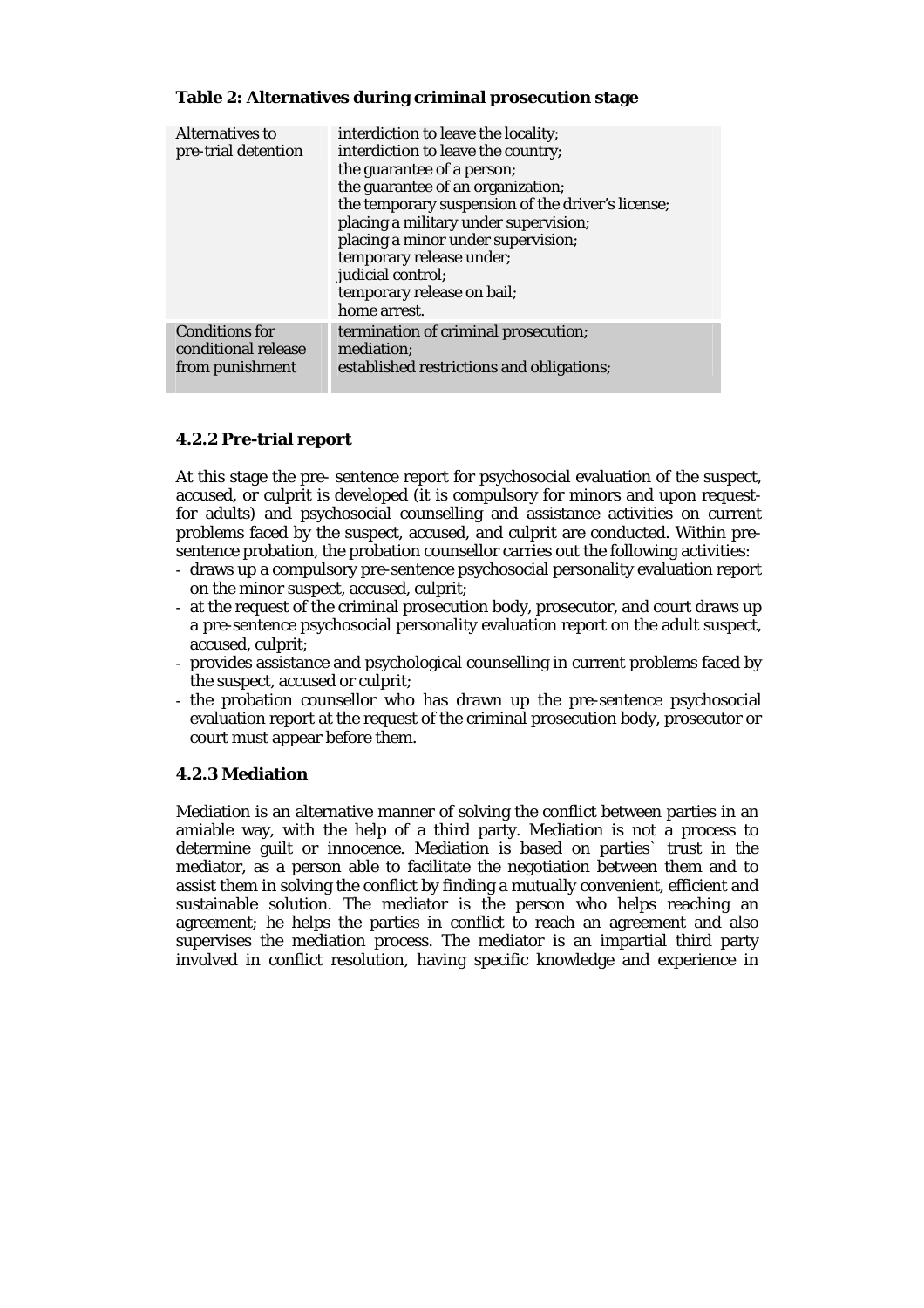conflict resolution, assisting the parties in reaching an acceptable solution. The mediator is impartial, treating both parties involved in conflict equally, showing equidistance towards involved interests. Contrary to traditional conflict resolution methods (when a judge or arbitrator, during a previously established procedure, hears the case through legal representatives of parties and then issues a compulsory decision) the mediator plays the role of a catalyst, helping the parties find a range of possible solutions and chose a mutually convenient solution. The mediator facilitates the negotiations and provides active assistance to parties in choosing the convenient solution. The parties are given the possibility and the power to define their expectations and interests and to develop together solutions to achieve these interests. The information coming from mediation shall not be disclosed or used by parties in another trial or before other bodies, and it shall not be used inadequately for personal interests.

#### **4.3 Trial and enforcement phase**

#### **4.3.1 General**

The trial phase starts when the file reaches court. During the trial, the Court must research directly and under all aspects the evidence presented by parties or administrated at their request, including hear the culprits, damaged parties, witnesses, research the material evidence, read the expertise reports, records of the case and other documents, as well as examine other evidence stipulated by the present code. When judging the case, the court creates for accusation and defence necessary conditions for multilateral and complete research of circumstances of the case.

 The sanctions that can be applied at this stage are divided into punishments, measures and conditions (table No.3). There are main and complementary punishments. The main punishments can be custodial and non-custodial, most of them are alternatives to detention (conviction with conditional suspension of the punishment execution, postponement of the punishment execution for pregnant women and woman who have children under the age of 8 years, release from punishment before term, release from punishment of minors, application of constraint measures of educational nature, deprivation of a military rank, special title, qualification (classification) and state distinctions, fine, punishment in form of unpaid community work, deprivation of the right to hold certain positions and carry out a certain activity). The measures are divided into custodial and non–custodial. The conditions that can be established by court are compulsory. The criminal punishment (art. 61 CC RM) is a state constraint measure and a means of correction and re-education of the convict applied by the courts, in the name of the law, to individuals who have committed crimes, thus imposing certain restrictions and depriving them of certain rights. Criminal punishment has as a purpose restoration of social equity, correction of the convict, as well as preventing the convicts and other individuals from committing new crimes. According to art.62 of CC the following punishments can be applied to individuals who have committed a crime:

- fine;

- deprivation of the right to hold certain positions or to carry out a certain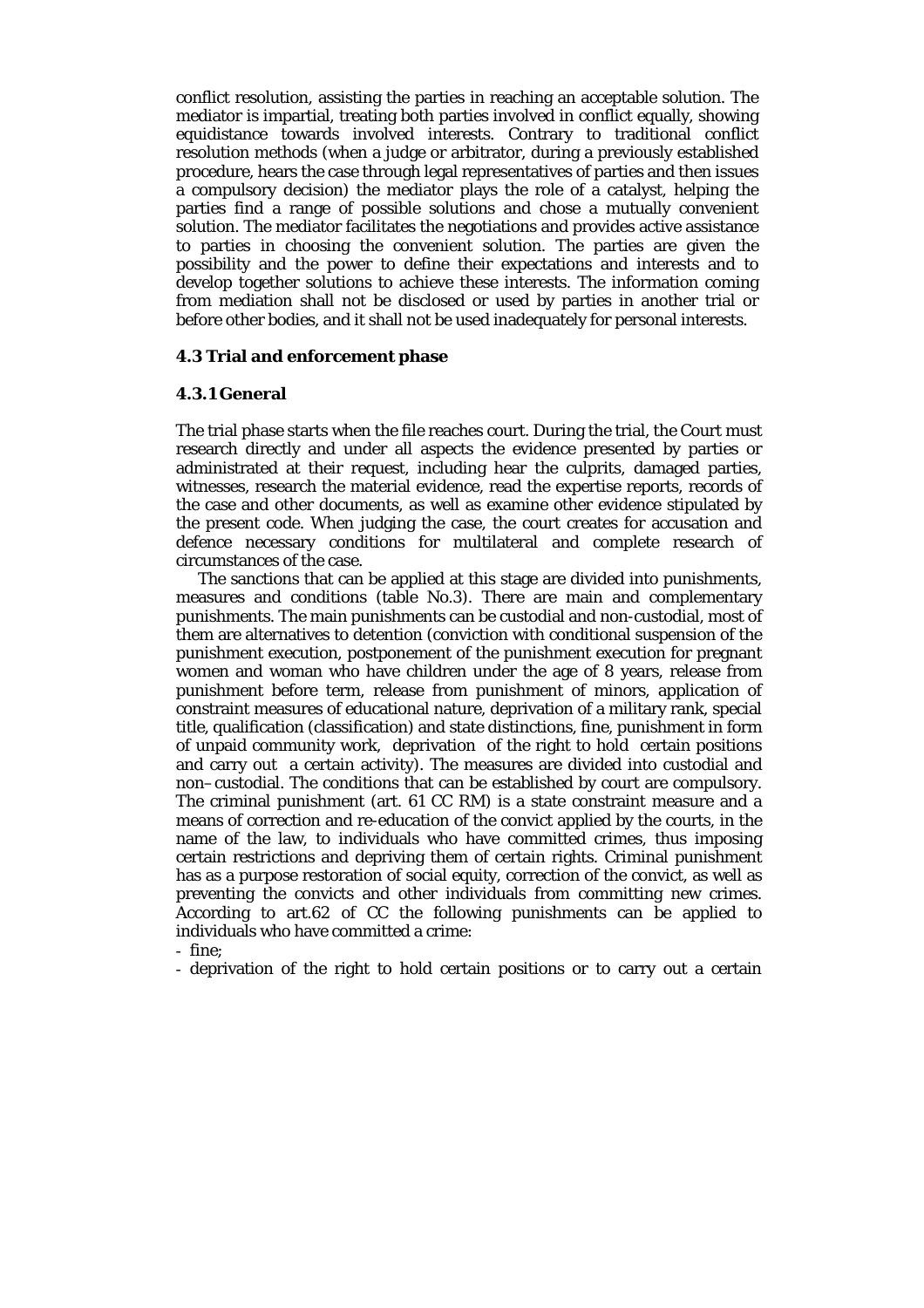activity;

- deprivation of a military rank, of a special title, of a qualification (classification) and of state distinctions;
- unpaid community work;
- arrest;
- sending to a disciplinary military unit (for serving soldiers);
- prison;
- life detention.

## **4.3.1.1 Fine**

The fine is a pecuniary sanction. The fine shall be established in conventional units. The conventional unit of the fine equals to 20 lei. The amount of the fine for individuals will be established depending on the character and the seriousness of the committed crime, taking into account the financial situation of the offender, between 150 and 1.000 conventional units, and for crimes committed for profit purposes, up to 5.000 conventional units, taking as a basis the conventional unit at the moment when the crime was committed. Fine is applied as both main punishment and complementary punishment.

## **4.3.1.2 Deprivation of a military rank, a special title, a qualification (classification) and of state distinctions**

In case of conviction for a serious crime, very serious crime or an extremely serious crime, the court, taking into account the circumstances in which the crime was committed, can deprive of a military rank, a special title, a qualification (classification) and state distinctions. The deprivation of a military rank, a special title, a qualification (classification) and of state distinctions is applied only as a complementary punishment.

## **4.3.1.3 Deprivation of the right to hold certain positions or to carry out a certain activity**

Depriving of the right to hold certain positions or to carry out certain activities consists of the interdiction to hold certain position or to carry out certain activity having the same character as the one used by the convict to commit the crime. Depriving of the right to hold certain positions or to carry out a certain activity can be established by court for a term of 1 - 5 years. Depriving of the right to hold certain positions or to carry out certain activities can be applied as a complementary punishment and in cases when it is not provided as a punishment for crimes from the special part of the Criminal Code, if, due to the character of the crime committed by the convict while carrying out his function or while performing a certain activity, the court considers that it is impossible for the convict to uphold his right to hold certain positions or to carry out a certain activity.

## **4.3.1.4 Unpaid community work**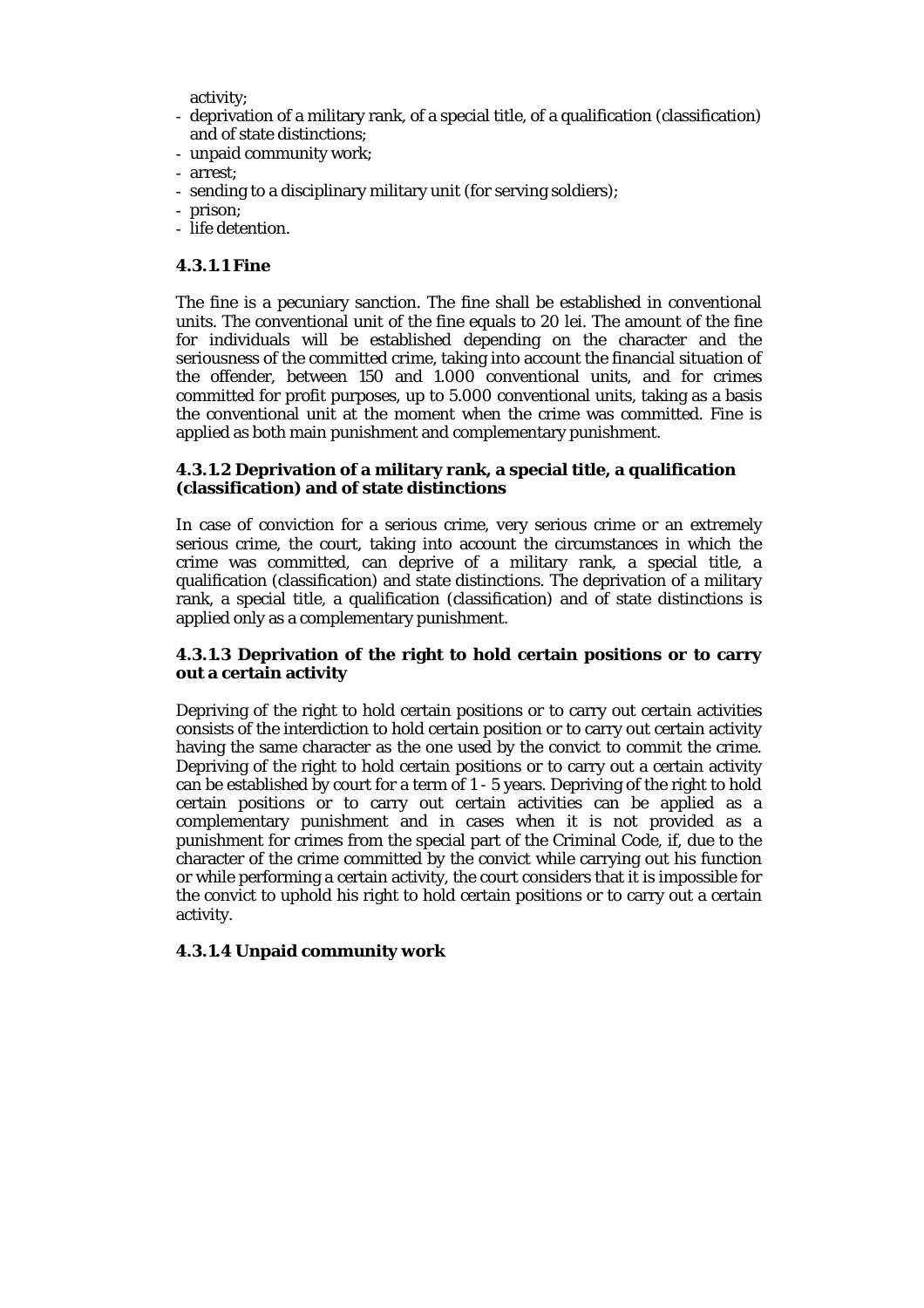Unpaid community work means getting the convict involved in a non -paid, socially useful activity, outside his basic work or school schedule, determined by the local public administration bodies. Unpaid community work will be established between 60 hours and 240 hours and no more than 4 hours per day. In case of failure of the convict to perform unpaid community work, this punishment will be replaced by arrest, 2 hours of unpaid community work being equivalent to one day of arrest. Unpaid community work cannot be established for individuals recognized as first and second degree disabled persons, militaries, pregnant women, women who have children under the age of 8 years, for minors who are under the age of 16 years and to persons who reached the retirement age. Unpaid community work will be carried out during maximum 18 months, period which will be calculated from the date when the final sentence was pronounced. Unpaid community work can be applied as main punishment or in case of conviction with conditional suspension of the punishment execution  $-$  as obligation for the probation term.

## **4.3.1.5 Sending to a disciplinary military unit**

Serving militaries who committed crimes, can be sent to a disciplinary military unit for a term up to 2 years, as well as in cases when the court, taking into consideration the circumstances of the case and the convict's personality, considers appropriate to send the offender for the same term to a disciplinary military unit instead of up to 2-year term in prison. Sending to a disciplinary military unit instead of prison cannot be applied for persons who previously served a prison punishment

## **4.3.1.6 Detention**

Detention means depriving of liberty through isolation from his normal environment and through placement, on the basis of the court sentence, for a certain term into a penitentiary institution an individual found guilty of committing a crime. Imprisonment can be established for a term between 6 months and 25 years. In establishing the punishment for a person who, at the moment when he committed the crime was under 18 years of age, the detention term cannot be over 15 years. In establishing the final punishment in case of one crime, the detention punishment cannot be higher than 30 years, and in case of more than one crime, it cannot be higher than 35 years. In case when life detention punishment is changed, as pardon, with a milder punishment, the detention for 35 years shall be applied.

## **4.3.1.7 Release from criminal punishment**

In establishing a prison punishment the court can decide to conditionally suspend the punishment execution for a probation period (art. 90 CC RM) or postpone the punishment execution (art.96 CC RM). The conditional suspension of punishment execution is applied in case the prison punishment was established for a term no longer than 5 years for intentionally committed crimes and no longer than 7 years for crimes committed by negligence or in case of the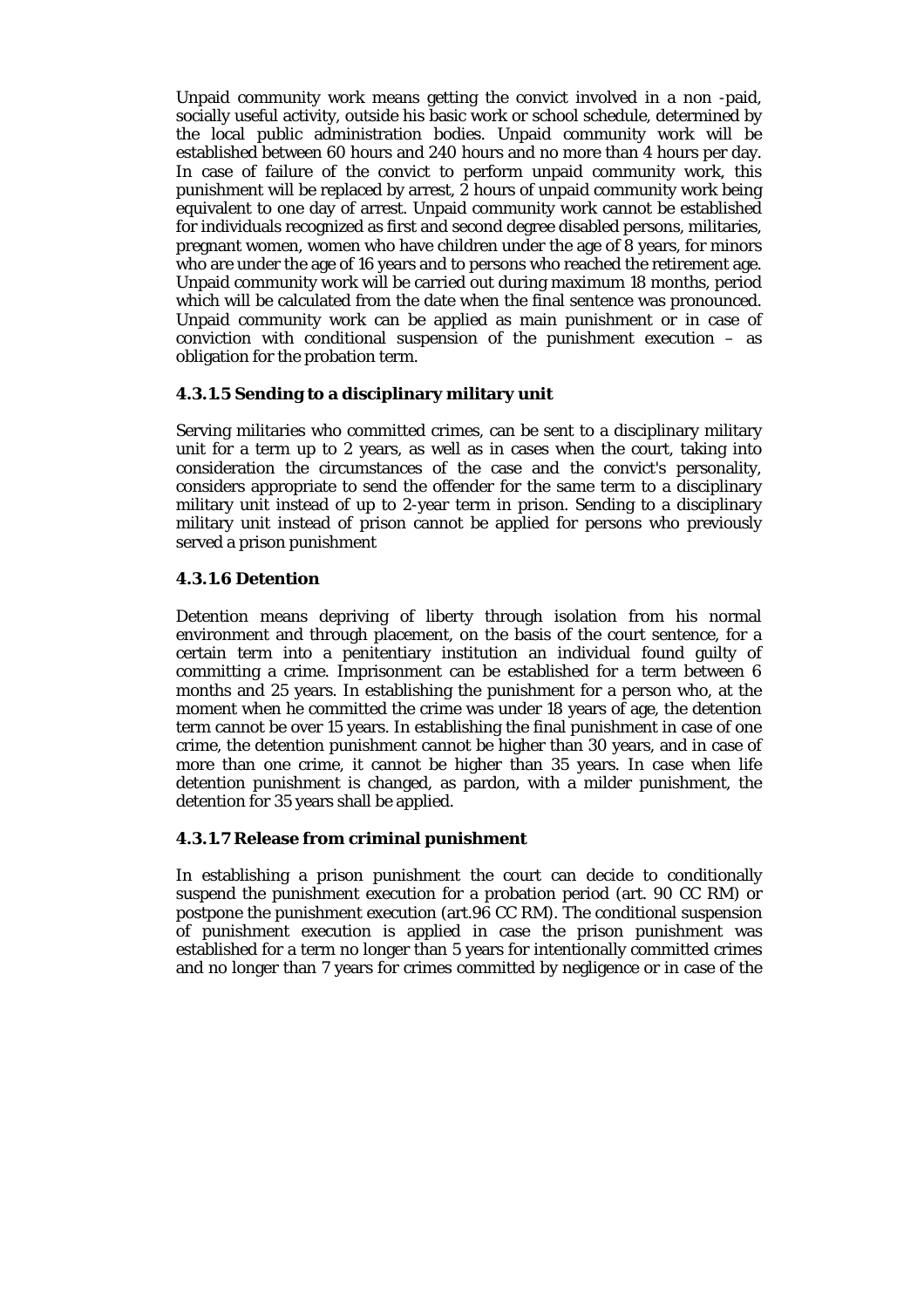sentence to detention into a disciplinary military unit. The probation term is set for 1 to 5 years. In case of conviction for a crime that caused damages, the court may decide to conditionally suspend the punishment only if when the sentence is pronounced the damage was entirely compensated. The condition to compensate the damage entirely is not compulsory in case of minors or women having children under 8.

 For persons who committed serious crimes, very serious crimes and extremely serious crimes, as well as in cases of relapse, conditional suspension will not be applied. Some restrictions and obligations are established. These provisions play an important role in re-socialization of the convict. In case of conviction with conditional suspension of the punishment, complementary punishments can be applied. The Probation Service as a competent body, exercises control of the behaviour of the convict during conditional suspension of the punishment execution, and supervises the observance of obligations and restrictions by the convict. In case of militaries, the corresponding military commandment is in charge with above-mentioned duties.

 According to the stipulations of the Criminal Code the postponement of punishment execution is applied only for pregnant women and for women who have children under the age of 8 years except for women convicted to prison for a term longer than 5 years for serious crimes, very serious crimes and extremely serious crimes. The execution of the punishment is postponed until the child reaches the age of 8 years. In this case restrictions and obligations are established as well. If the woman does not take care of child's upbringing or violates other obligations the postponement of the punishment execution can be cancelled and by court decision the woman is sent to prison. The Probation Service is in charge with supervising these categories of convicts. After 8 years the court of law, at the recommendation of the Probation Service, may decide to completely release the woman from punishment or send her to serve her punishment in prison. All depends on the behaviour of the convicted woman.

 As for persons who execute their punishment in prison, the criminal legislation also provides for release on probation before term (art.91 CC RM). Release on probation can be applied after the convict served his punishment for a certain period established by court for each particular offence. By applying release on probation before term, the court may oblige the convict to fulfil some obligations for the rest of punishment that was not executed. The control of the behaviour of the individuals released on probation before term and the supervision of observance of obligations (art.288 CE RM) will be exercised by the competent bodies, the Probation Service, as for soldiers, it will be exercised by the corresponding military commandment. Release on probation before term may be accompanied by some obligations and restrictions. In case the released convict does not fulfil all obligations, at the suggestion of the Probation Service he can be sent to prison to execute the term of punishment that was not executed.

#### **4.3.1.8 Life detention**

Life detention is the imprisonment of the convict for the rest of his life. Life detention is applied only for extremely serious crimes. Life detention cannot be applied to women and minors.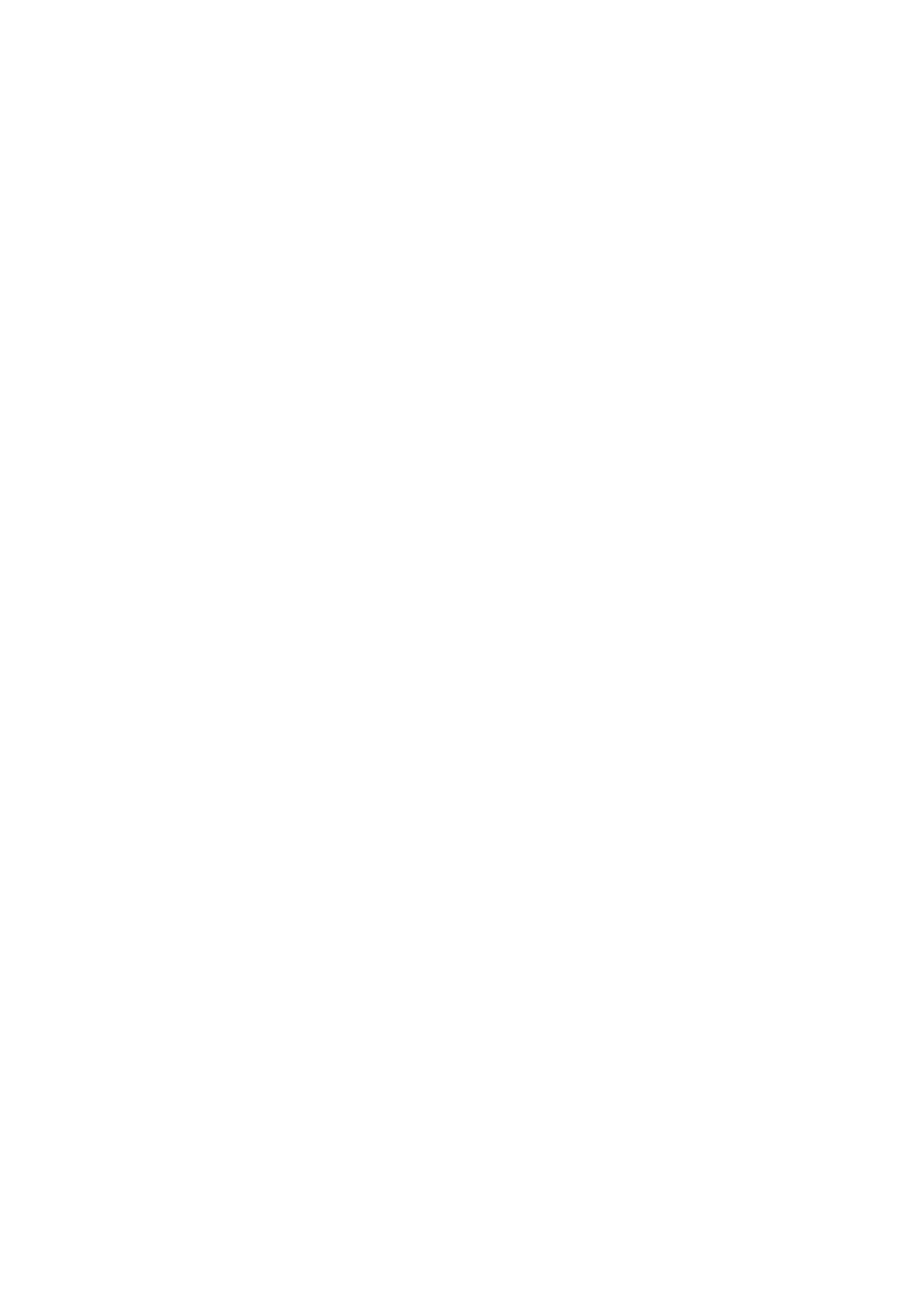## **Table 3**

| The main<br>punish-<br>m ents     | The trial stage                                                                                                                                                                                                                                                                                                                                                                                                                                                                                                                                                                                                                                                                                                              | The execution stage                                                                                                                                                                                                                                                                                                                               |
|-----------------------------------|------------------------------------------------------------------------------------------------------------------------------------------------------------------------------------------------------------------------------------------------------------------------------------------------------------------------------------------------------------------------------------------------------------------------------------------------------------------------------------------------------------------------------------------------------------------------------------------------------------------------------------------------------------------------------------------------------------------------------|---------------------------------------------------------------------------------------------------------------------------------------------------------------------------------------------------------------------------------------------------------------------------------------------------------------------------------------------------|
| Custodial                         | Prison                                                                                                                                                                                                                                                                                                                                                                                                                                                                                                                                                                                                                                                                                                                       | -conditional suspension of the<br>punishment execution;<br>-postponement of the punishment<br>execution for pregnant women and<br>women who have children under the<br>age of 8 years;<br>-release from punishment before<br>term;<br>$-fine$ :<br>-deprivation of the right to hold<br>certain positions or to carry out a<br>certa in activity. |
| Non-<br>custodial                 | Alternative to prison:<br>conviction with conditional suspension of the punishment execution,<br>postponement of the punishment execution for pregnant women and women<br>who have children under the age of 8 years, release from punishment before<br>term, deprivation of a military rank, of a special title, of a qualification<br>(classification) and of state distinctions;<br>-fine:<br>-deprivation of the right to hold certain positions or to carry out a certain<br>activity;<br>-release from punishment of minors;<br>-application of constraint measures of an educational nature;<br>-unpaid community work;<br>-deprivation of the right to hold certain positions or to carry out a certain<br>activity. |                                                                                                                                                                                                                                                                                                                                                   |
| Complement<br>ar y<br>punishments | - fine;<br>-deprivation of the right to hold certain positions or to carry out a certain<br>activity;<br>release from punishment of minors;<br>deprivation of a military rank, of a special title, of a qualification<br>(classification) and of state distinctions.                                                                                                                                                                                                                                                                                                                                                                                                                                                         |                                                                                                                                                                                                                                                                                                                                                   |
| Non-<br>custodial<br>measures     | compulsory medical treatment within special healthcare institutions (for<br>alcohol addicts, drug addicts etc);<br>application of constraint measures of an educational nature (warning;<br>entrusting the minor for strict supervision to parents or persons replacing<br>them or to specialized state bodies; compelling the minor to repair the<br>caused dama ge, compelling the minor to undergo a psychological<br>rehabilitation treatment).                                                                                                                                                                                                                                                                          |                                                                                                                                                                                                                                                                                                                                                   |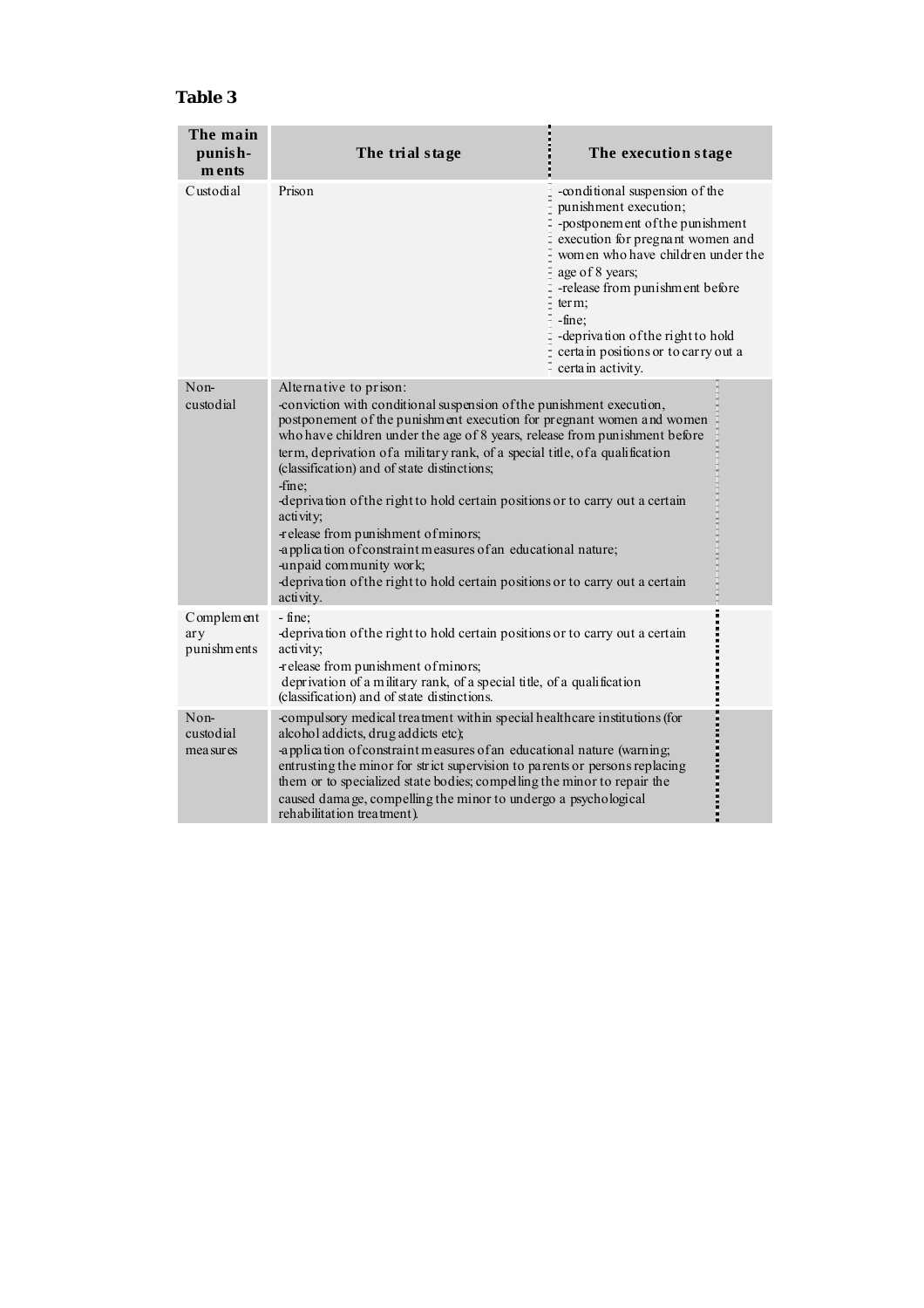| Custodial<br>measures | -placement into a psychiatric<br>institution under strict supervision;<br>-placement of the minor into a special<br>education and re-education institution<br>or treatment and re-education<br>institution after reaching the age of 18<br>and only until graduating from a<br>secondary school or vocational school.                                                                                                                                                                                                                                                                                                                                                                                                    | - compulsory medical<br>treatment (in prison) and after<br>release from prison, if it is<br>necessary to continue the<br>treatment, they will be treated<br>within special medical<br>institutions.                                                                                                                                                                                                                                                                                                                                                                                                                                                                                                                                                                                                                                                                                                                          |
|-----------------------|--------------------------------------------------------------------------------------------------------------------------------------------------------------------------------------------------------------------------------------------------------------------------------------------------------------------------------------------------------------------------------------------------------------------------------------------------------------------------------------------------------------------------------------------------------------------------------------------------------------------------------------------------------------------------------------------------------------------------|------------------------------------------------------------------------------------------------------------------------------------------------------------------------------------------------------------------------------------------------------------------------------------------------------------------------------------------------------------------------------------------------------------------------------------------------------------------------------------------------------------------------------------------------------------------------------------------------------------------------------------------------------------------------------------------------------------------------------------------------------------------------------------------------------------------------------------------------------------------------------------------------------------------------------|
| Conditions            | Obligations established by court for<br>conditionally released from punishment before<br>term:<br>-not to change the place of residence without<br>the consent of the Probation Service;<br>-not to attend certain places;<br>-to undergo treatment in case of alcohol<br>abusers, drug addicts, and other substances<br>that cause psychological and physical<br>dependencies, infected with a sexually<br>transmitted disease;<br>-to pay material damages to the victim's<br>family;<br>-to repair caused damages in terms established<br>by court;<br>-to work without being paid within a public<br>institution, from 60 to 200 hours, established<br>by court, maximum 4 hours a day, after his<br>work or school. | Obligations and restrictions during<br>the period of release from criminal<br>punishment established by court and<br>by Execution Code (to observe the<br>provisions of criminal legislation on<br>execution, to respect the dignity of<br>other convicts, of the staff of the<br>institution or of the body insuring the<br>execution of punishment (Probation<br>Service), of other persons, to fulfil the<br>legal requests of the administration of<br>the institution or of the body insuring<br>the execution of punishment<br>(Probation Service), to be present<br>when requested by the<br>administration and explain issues<br>connected to punishment execution,<br>to notify beforehand about change of<br>the place of residence and any trip<br>longer than 5 days, to be present at<br>the Probation Service within 5 days<br>after the court decision, to look after<br>the child (for women with children). |

## **4.3.2 Pre-sentence report**

Evaluation report is a written document of consultative or orientation nature aimed at providing the criminal prosecution body, prosecutor or court with data on the personality of the suspect, accused or culprit, their level of education, behaviour, family environment, circle of friends, factors that influence or can influence their general conduct, prospects of social reintegration, as well as other information expressly indicated by the inquirer in the request. The file of social reintegration contains data regarding the person, the committed deed, the decision of the court, the established obligations, the evaluation report, other necessary documents and the actually conclusion.

## **4.3.3 Probation procedures and processes**

When establishing the punishment the court shall also take into account the recommendations of the Probation Service, is such an investigation was carried out. When making the decision in a trial involving a minor, the court shall examine the possibility to release the minor from criminal punishment in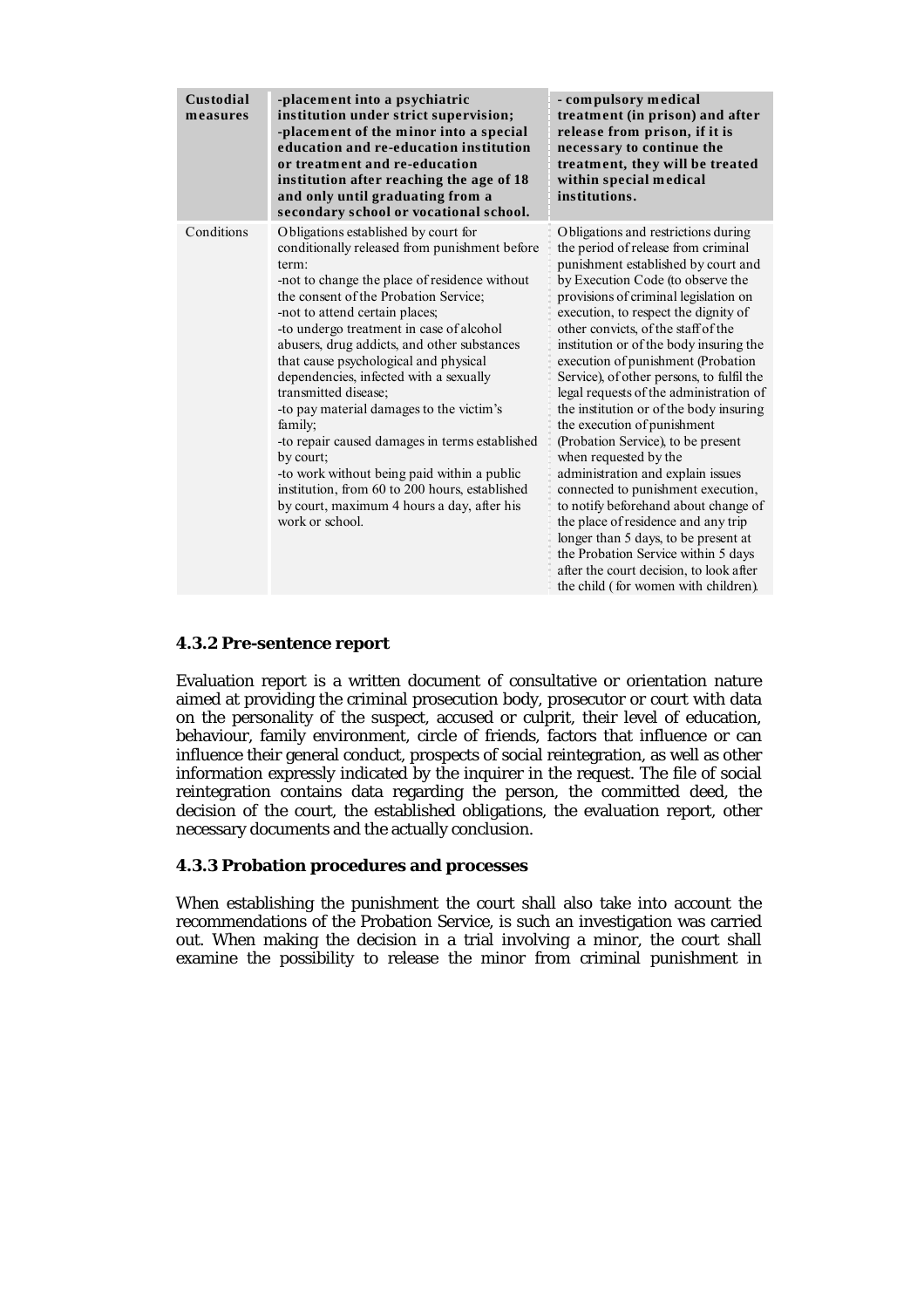accordance with the provisions of art.93 of the Criminal Code or to conditionally suspend the punishment execution by the minor in accordance with the provisions of art.90 of the Criminal Code. In case of minors released from criminal punishment and minors placed into a special education and reeducation institution or into a treatment and re-education institution as well as application of constraint measures of educational nature provided in art.104 of the Criminal Code, the court informs about it the corresponding specialized state body, which is responsible of controlling the behaviour of the convict juvenile.

 According to the law on mediation, the mediation procedure may be required by any of the parties. The mediation is required with the consent of both parties and at the initiative of the court or, depending on the case, of the criminal prosecution body. In case both parties accept the mediation, they will sign a mediation contract. The mediation procedure starts on the day when both parties in conflict sign the mediation contract. The parties will willingly accept mediation, including after the trial has started, at any of its stages. The authorities, including judicial authorities, shall inform the parties about the possibility and the advantages of using the mediation procedure and will recommend them to apply for it to solve their conflicts.

 A court decision shall enter into force on the day it was announced as final. (1) The final court decisions are compulsory for all individuals and legal entities from the country and have executory power on the entire territory of the Republic of Moldova. The collaboration required for the execution of final court decisions is compulsory for all individuals and legal entities. As ground to initiate a probation activity is the court decision on conditional suspension of the punishment execution applied to the defendant, according to art.90 of the CC RM release on probation before term of persons who execute their punishment in prison, according to art.91 of the CC RM, replacement of the non-executed part of the punishment with a milder punishment, according to art. 92 of the CC RM release from criminal punishment of minors, according to art. 93 of the CC RM, postponement of punishment execution for pregnant women and for women who have children under the age of 8 years, amnesty of persons who execute their punishment in prison. The Decree of the President of the Republic of Moldova on granting individual pardon to convicts also serves as ground for probation activity.

#### **4.3.3.1 Conditional suspension of punishment execution.**

By applying release on probation before term, the court may oblige the convict to strictly fulfil the obligations provided by Paragraph (6) of Article 90 for the rest of punishment that was not executed. Release on probation before term may be applied to a convict by the court from the territory of punishment execution, on the basis of the recommendation of the body responsible for control of punishment execution (penitentiary institution, Probation Service). Release on probation before term may be applied only after the convict, who has reached the age of 18 at the moment he committed the crime, executed:

- at least half of the punishment term established for committing a minor offence or for a less serious crime;
- at least two-thirds of the punishment term established for committing a serious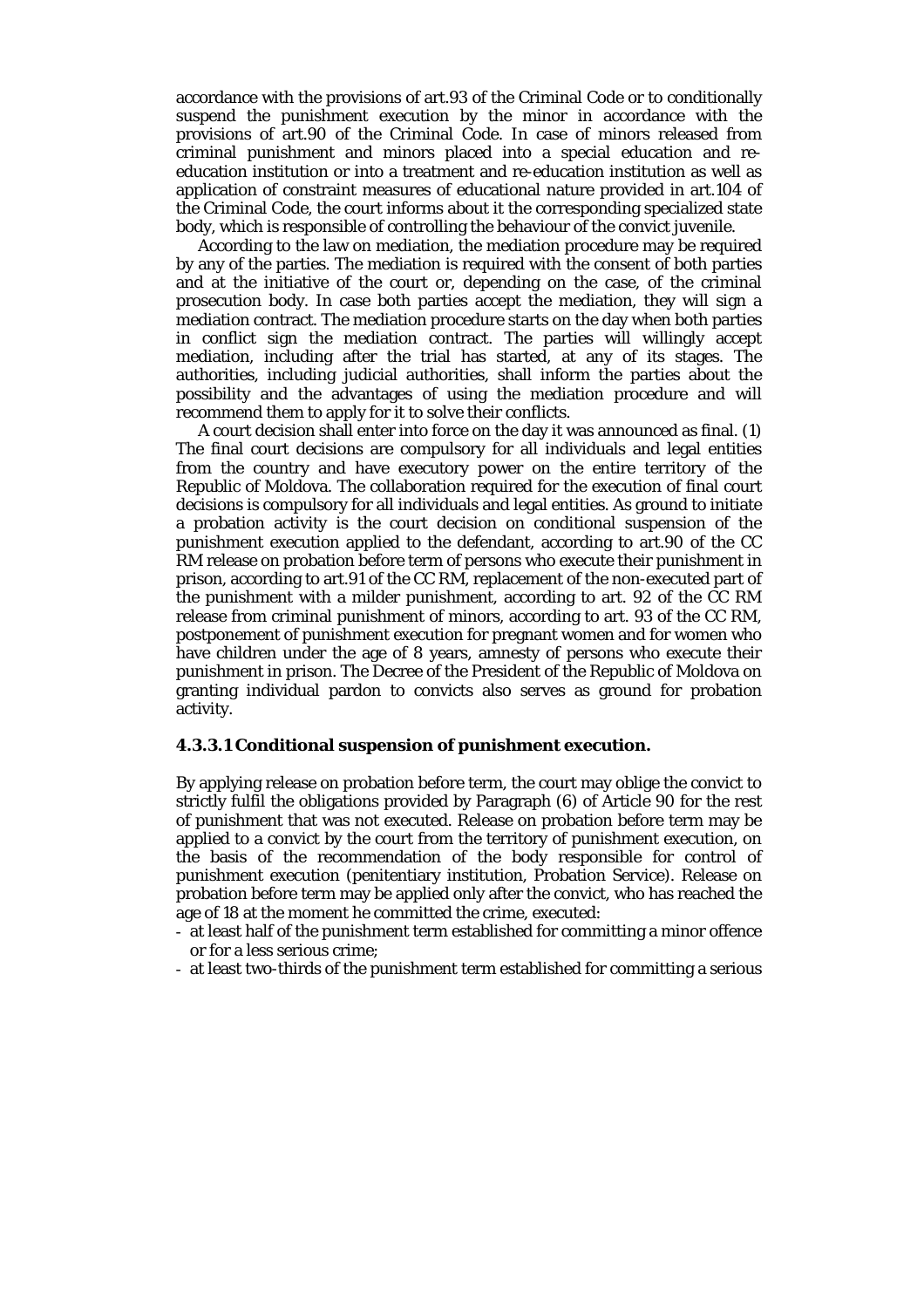crime;

- at least three-fourths of the punishment established for committing a very serious or extremely serious crime, as well as of the punishment previously applied to the person released on probation before term, if the release on probation before term was cancelled.

A person, who was sentenced to life detention, may be released on probation before term, if the court finds that the person no longer needs to actually execute the punishment and served at least 35 years in prison. Release on probation before term may be applied to minors only after they served:

- at least one-third of the punishment term established for committing a minor offence or for a less serious crime;
- at least half of the punishment term established for committing a serious crime;
- at least two-thirds of the punishment term established for committing a very serious or extremely serious crime.

If during the probation term the convict violates public order, for which an administrative sanction is applied, or he deliberately avoids performing his obligations established by the court on the application of the release on probation before term, the court, at the recommendation of the body executing the punishment may issue an order regarding the cancellation of the release on probation before term and sending the convict to execute the term of his punishment that was not executed; Secondly, if the convict commits a new crime by negligence, the court will decide whether to cancel or maintain release on probation. Finally, if the convict deliberately commits a new crime; the court will establish his punishment according to the rules provided by Article 85. The punishment is applied according to the same rules in case of a new crime committed by negligence, if the court cancels the release on probation before term. By applying conditional suspension, the court can compel the convict not to change his place of residence without the consent of the competent body, not to attend certain places, to undergo certain treatments in cases of alcohol or drug abuse, or other substances that cause psychological and physical dependencies, or venereal disease, to provide financial support to the family of the victim or to compensate caused damages within a term set by the court;

 During the probation term, the court, at the suggestion of the body performing control of the behaviour of the convict during conditional suspension of punishment execution, can cancel entirely or partially, the previously established obligations or can add new ones. If after at least half of the probation term has expired, the convict with a conditional suspension of punishment execution had a proper and exemplary behaviour, the court, at the recommendation of the body controlling the behaviour of the convict released on probation, may issue an order regarding the cancellation of the conviction and of the criminal record. In case, during the probation term, the convict is released on probation systematically violates the established obligations or public order, being submitted to administrative liability, the court, at the recommendation of the body performing control of the behaviour of the convicts with conditional suspension of the punishment execution, may issue an order regarding the cancellation of the release on probation of the convict and his sending to prison to execute his punishment, established by the sentence. In case when, during the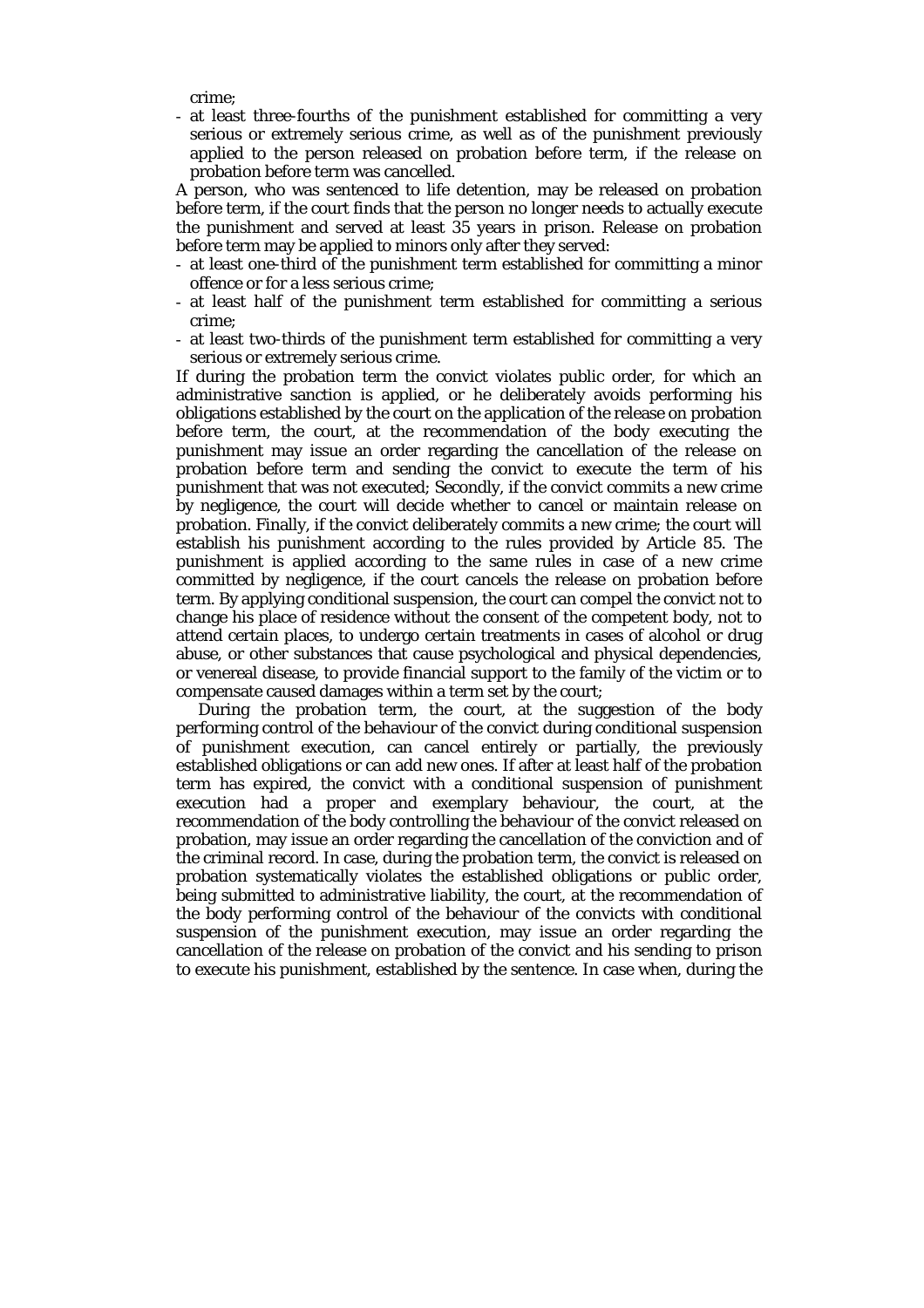probation term, the convict released on probation from executing his punishment commits a new crime, the court applies a punishment for more than one crime. In case, during the probation term, the convict is released on probation from executing his punishment commits a crime by negligence or a deliberate less serious crime, the matter of cancellation or maintaining the release on probation will be solved by the court.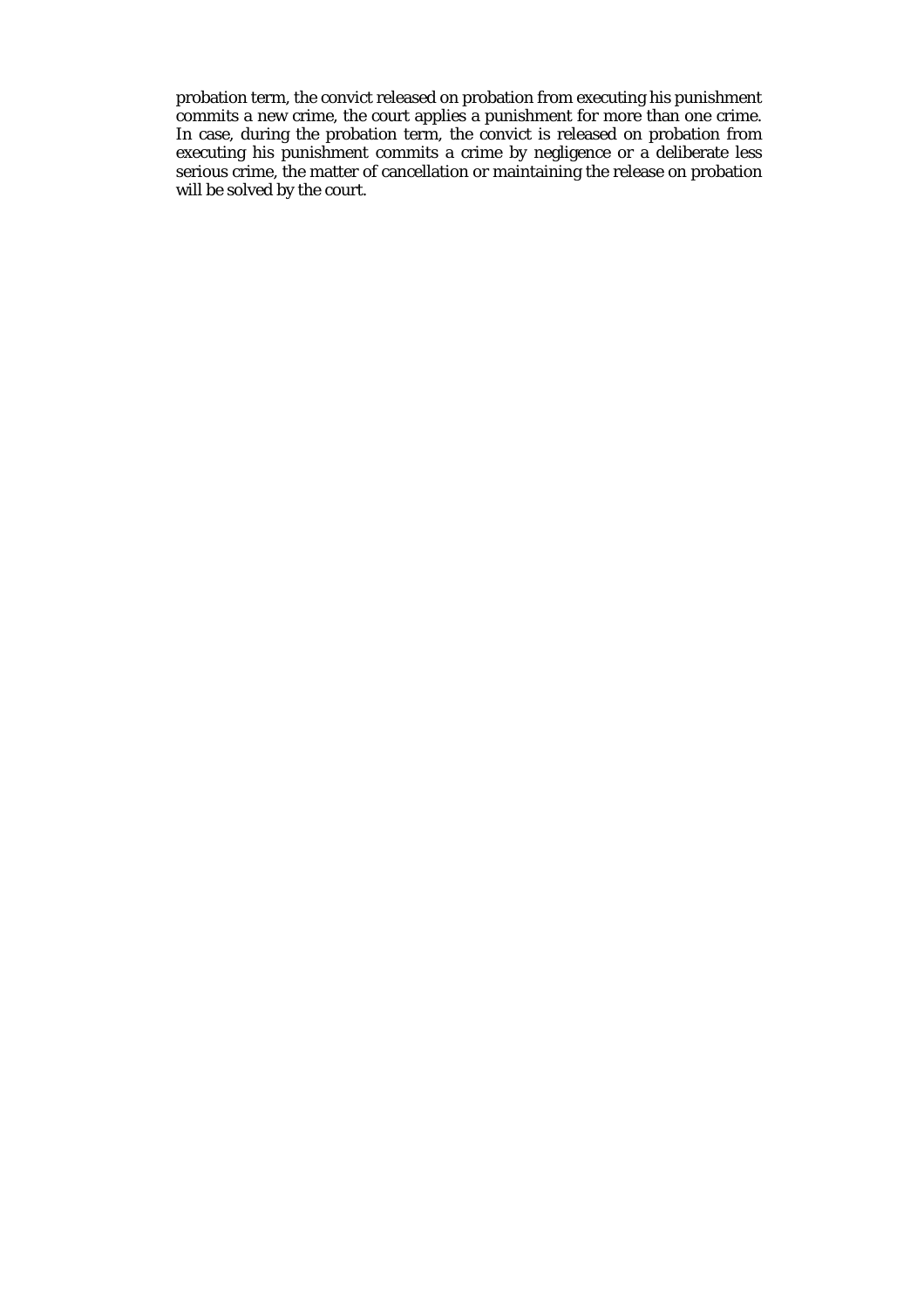#### **4.3.3.2 Visits**

Within 10 working days from the date of issue of court decision, or decision on pardon, the place, date and time of the first visit are set and the visit takes place. In the case of minors, the first visit is carried out in the presence of parents or persons replacing them, teacher and/or psychologist (if the latter is not mentioned in the staff list), of the worker from children's rights protection body. During the first visit:

- information is provided about the purpose, objectives and method of supervision, probation measures, obligations imposed by the court for the period of supervision and obligations stipulated in the Execution Code, as well as about consequences of failure to fulfil the obligations;
- information is provided about the rights and obligations of the supervised person;
- it is explained that the supervised person must observe the rules of social behaviour;
- the contact telephone number is provided;
- information is requested about the financial-material situation, living conditions, place of work or studies, period of employment and education and about dependants or caregivers of the person;
- explanation is provided about the need to inform the probation officer in writing, in case of change of place of living, residence, place of studies or place of work;
- the notified issues are written in a report that is signed by the probation officer and the supervised person.

For the probation period, discussions with the supervised person are carried out regularly (at least every month). The discussions can be also attended by the relatives of the supervised person or other persons that can positively influence the behaviour of the latter. The results of the discussion are recorded in a report signed by the attendees. The report is annexed to the personal file.

#### **4.3.3.3 Supervision of execution of the obligation not to leave the place of residence**

Periodical checks are organized at the supervised persons' home to verify if the person did not change the residence. If the court did not establish the obligation not to leave the place of residence, the supervised person can leave the place of residence for a period that exceeds 5 days. In this case, the supervised person writes an application to the probation officer indicating the reason. If the person leaves in order to change the residence permanently, the file is sent to the corresponding subdivision. In case the person leaves the place of residence temporarily, the supervision plan of the convicted is modified indicating the period for execution of probation measures (schedule of visits, other measures).

## **4.3.3.4 Supervision in case of obligation not to attend certain places**

Periodically, information is required from other persons involved in the supervision process if the person respects the interdictions. For this purpose,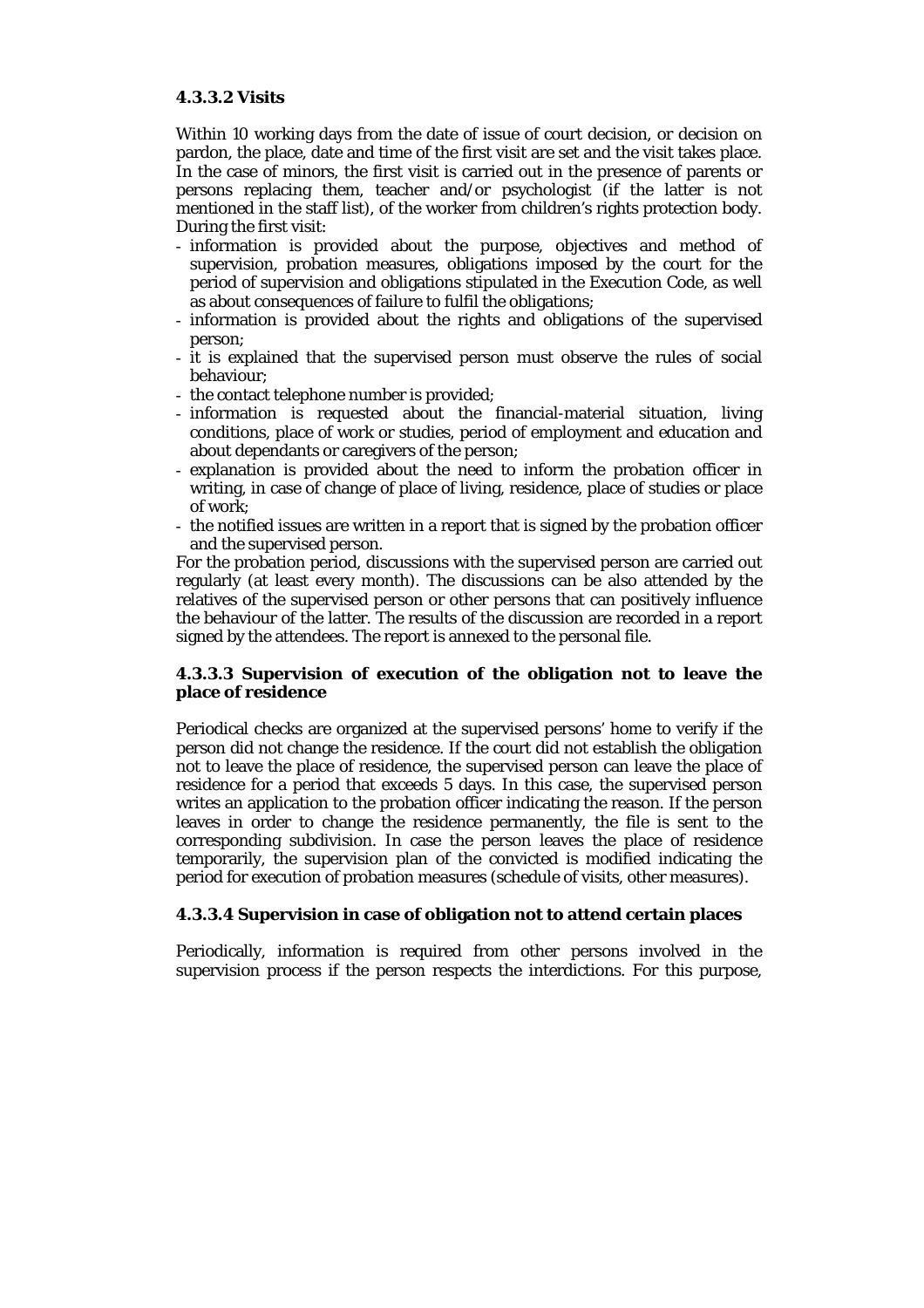permanent contact is maintained with representatives of local public authorities, police, family of the person, and with any other individual or legal entity that could provide information about violation by the person of the interdiction to attend certain places. In case when there are data about the non-fulfilment of this obligation by the supervised person, the data are checked, including by requesting explanation from the supervised person. If the person is found in a place that the person is not allowed to attend, a protocol is drafted on the nonfulfilment of the interdiction.

#### **4.3.3.5 Supervision in case of obligation to provide material support to the victim's family, to repair the caused damage within the term set by the court**

In case of supervision of the execution of the obligation to provide material support to the victim's family and/or to repay the caused damage, the income and the material situation of the supervised person will be taken into account being periodically checked. The obligation to repay the caused damage within the term set by the court – implies checking whether the supervised person has repaid the damage or periodically repays it (periodical payments etc.) and checking whether the damage is fully repaid when the term set by the court expires. In this context, written information is requested periodically (at least quarterly) from the supervised person about the measures undertaken for the fulfilment of the material obligation. This information is also checked by requesting some confirmation documents. Permanent contact with the victim's family, the individual or the legal entity to whom damage was caused is maintained, if it is possible, and written information is requested from them about the repayment of the damage.

#### **4.3.3.6 Supervision in case of obligation to carry out unpaid community work**

In case of obligation to carry out unpaid community work, the probation officer undertakes all the measures established in the Regulations on the execution of criminal punishment in the form of unpaid community work.

## **4.3.3.7 Postponement of punishment execution**

Convicted pregnant women and women who have children under the age of 8 years, except for women convicted to prison for a term longer than 5 years for serious crimes, very serious crimes and extremely serious crimes against a person, the court may postpone the execution of the punishment until the child reaches the age of 8 years. In case when the woman abandoned the child or does not take care of the child, after the notice sent by the Probation Service, the court at the recommendation of the control body, may cancel the postponement of the punishment execution and send the convict to serve her punishment in the place established in compliance with the court sentence. In the moment when the child reaches the age of 8 years, the court:

- releases the convict from serving the non-executed part of the punishment;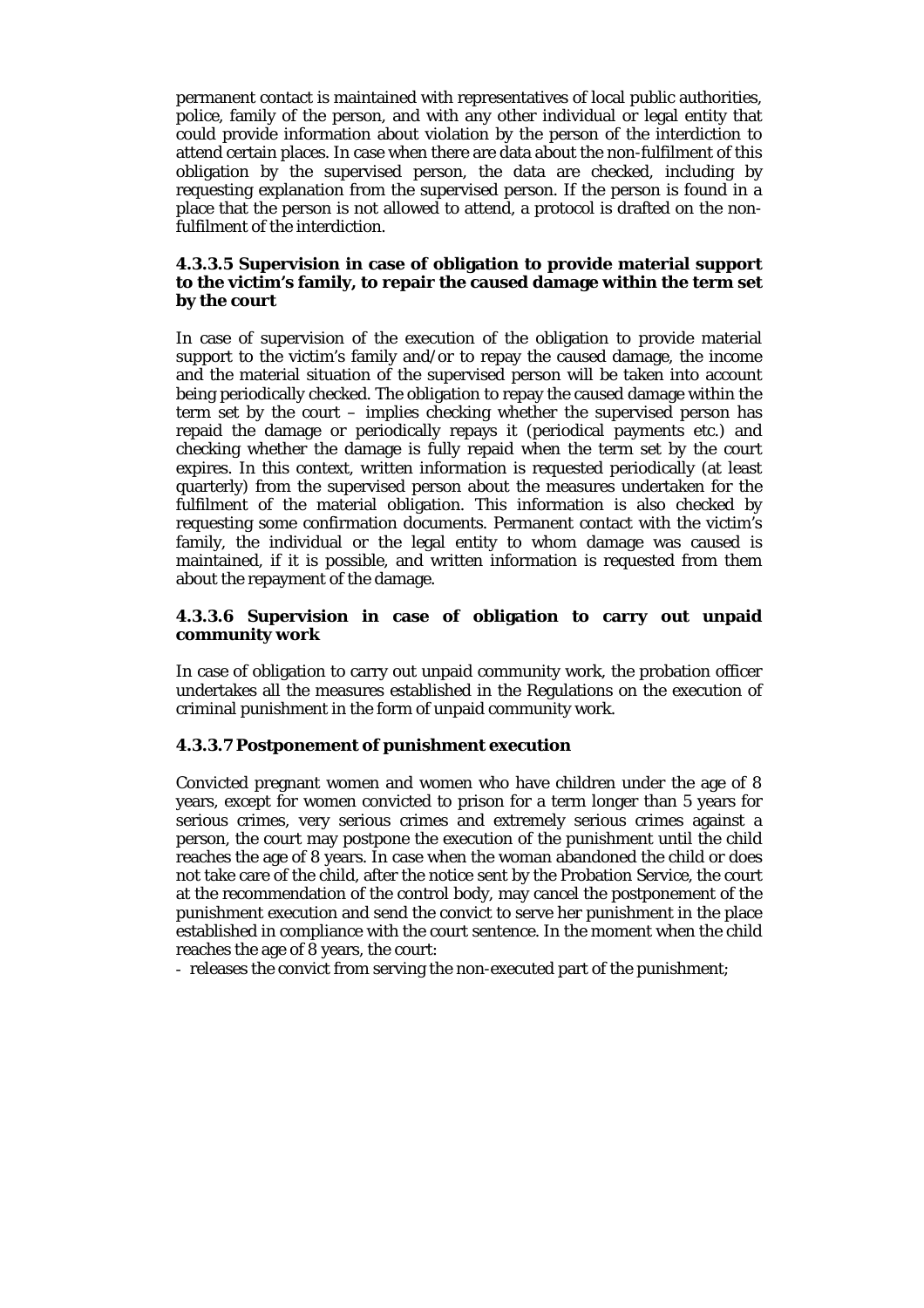- changes the non-executed part of the punishment with a milder punishment;
- sends the convict to the corresponding institution for execution of the nonexecuted part of the punishment.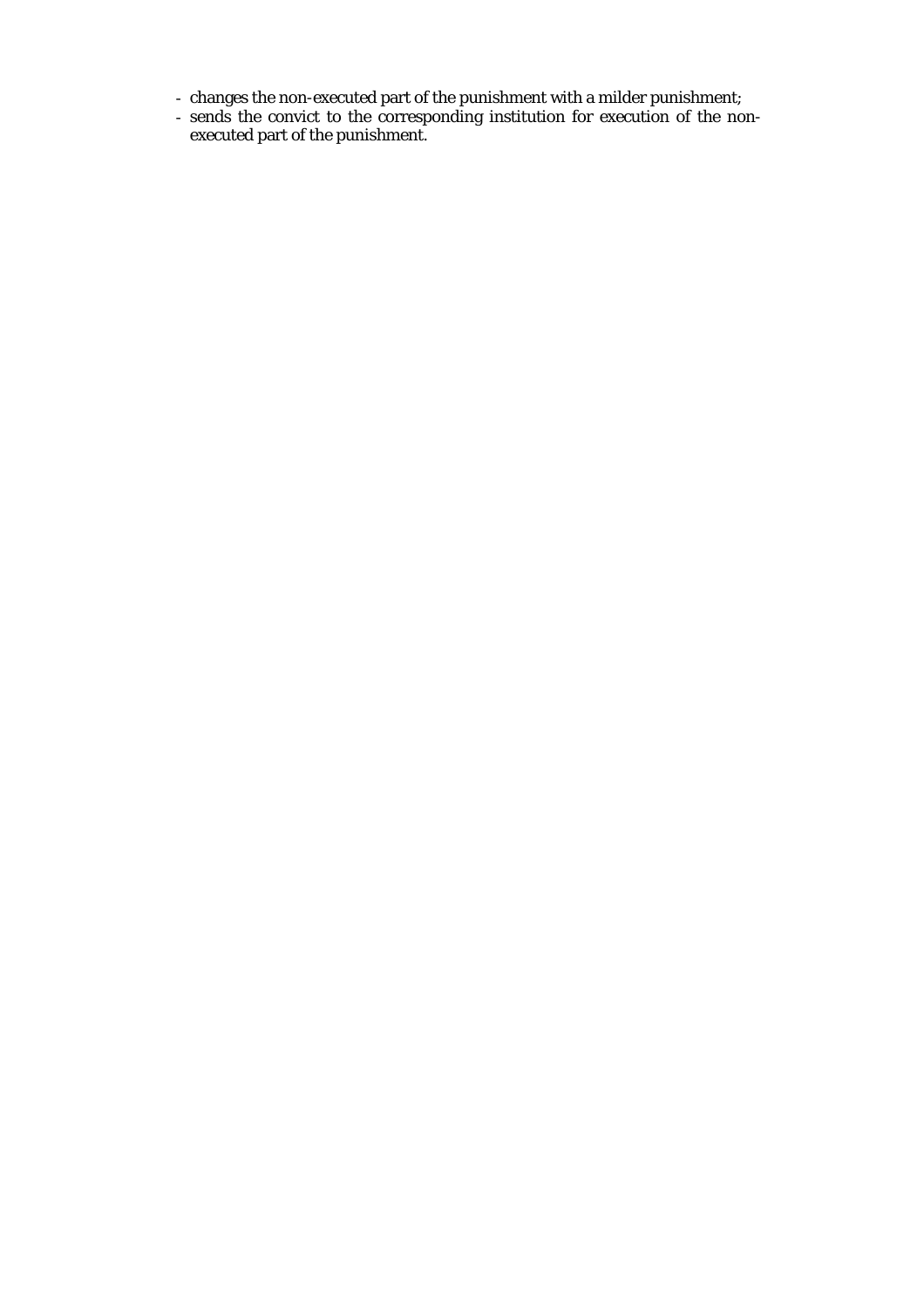#### **4.3.3.8 Replacement of punishment by unpaid community work**

According to the Criminal Code of the Republic of Moldova (art.67) in case the convict avoids unpaid community work, this punishment can be replaced by arrest, 2 hours of unpaid community work being equivalent to one day of arrest. Art.64 of CC stipulates that the non-paid fine, established as punishment can be replaced by unpaid community work, 60 hours of unpaid community work being equivalent to 50 conventional units. Unpaid community work will be carried out within a maximum period of 18 months, which will be calculated from the date when the final sentence was pronounced.

 In the execution of non-custodial sanctions, the probation service has an important role, especially in relation to supervision of persons released from criminal punishment and unpaid community work. The grounds for probation activity are the decisions of the court to release from criminal punishment. The grounds for probation activity are also the Decrees of Moldovan President on individual pardon for persons convicted to prison.

#### **4.3.3.9 Unpaid community work**

The punishment in the form of unpaid community work is executed in social facilities at the convicted person's place of residence. Social facilities with special destination are determined by mayor's office, together with the execution service, in organizations, institutions and state enterprises, which offer social services, irrespective of their organizational-legal form (hereinafter referred to as – organizations). The duration of the unpaid community work cannot exceed four hours – on the days when the convicted person is not at his/her main place of work, at work or in classes, and two hours – on working days, after the end of work or classes, and four hours with the convicted person's consent. The term of unpaid community work in which the convicted person executes the punishment is calculated in hours.

## **4.3.3.10 Termination of probation activities**

The persons convicted with conditional suspension of punishment execution, with conditional release from criminal punishment before term are excluded from the registry of convicts through a resolution of the probation officer that is kept in the personal file of the supervised person. Supervised women who are pregnant or have children under  $\overline{8}$  years old, whose punishment execution has been postponed, can be excluded from the registry only based on court decision, and issued upon request of the probation officer, in compliance with art.96 of the Criminal Code of the Republic of Moldova.

#### **4.4 Post-release phase**

During the penitentiary probation, the probation officer upon request of the Social-Educational and Probation Service within penitentiary institutions, develops and applies programs on civic, ethical and moral education, professional training, educational work and psycho-social therapy programs,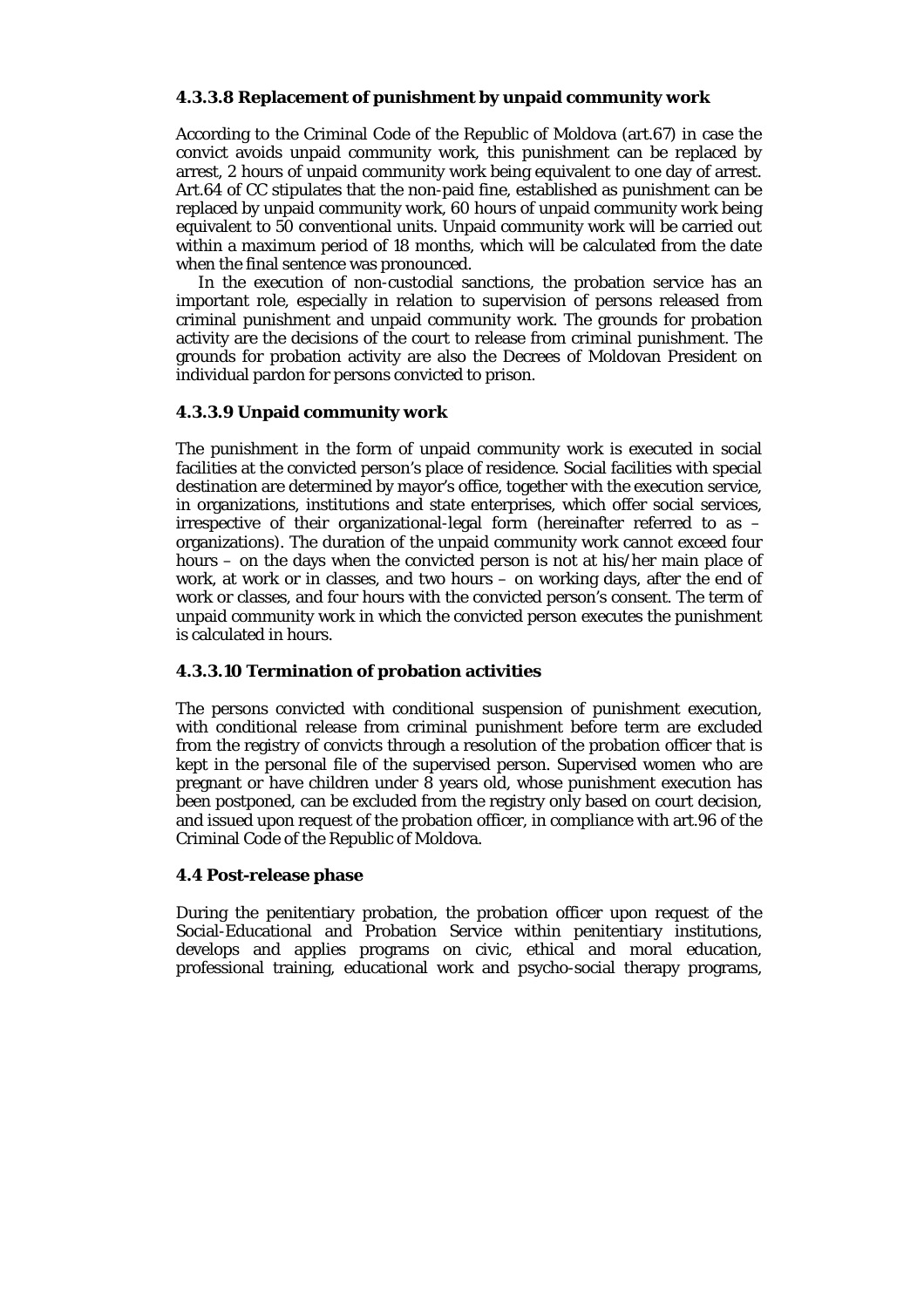providing assistance for release from the penitentiary. For this purpose, the probation officer, in cooperation with the Social-Educational and Probation Service within the penitentiary administration contributes to:

- creation of social adaptation sectors in the penitentiaries, which offer the convicted persons the possibility to acquire skills and abilities, to obtain some psychological, moral and practical skills for life in liberty, notions about the basic legislation principles and norms, including provisions regarding the use of workforce and medical insurance;
- establishment of preliminary official contacts with specialized institutions to create possibilities for professional training, professional re-qualification in compliance with the requirements on the labour market;
- establishment of preliminary official contacts with employment agencies with a view to provide truthful information to the convicted persons about vacancies and to select the appropriate place of work, in order to facilitate their registration with the employment agency;
- establishment of contacts with specialized agencies to facilitate, upon request, the rent of a house, for persons who do not have relatives or other social relations;
- establishment of contacts with specialized agencies to facilitate, upon request, the further placement of older people and of Ist and IInd degree disabled in placement institutions for older people;
- development and examination of proposals for the creation of a unique and efficient system for social adaptation of persons released from penitentiaries;
- development and improvement of short-term and long-term programs for social adaptation of persons released from penitentiaries;
- making suggestions regarding the government policy in the field of social adaptation of persons released from penitentiaries;
- coordination of the activity of representatives of other central public authorities, non-governmental organizations, local public authorities, the activity of which aims at or is related to post-penitentiary probation;
- implementation of programs for social correction of the convicted persons;
- according to art.88  $p^{\alpha}$  e" of the Constitution of the Republic of Moldova, the President of the Republic of Moldova can release a person or change the punishment. In case of release due to pardon the probation term for the rest of punishment can be established (release on probation before term).

## **4.5 Care and after-care outside the criminal justice system**

The activity in the penitentiary is carried out by the Social, Education and Probation Service of the administration of the penitentiary (art. 223 EC RM). Here programs of civil, ethic and moral education, educational work as well as psychosocial therapy programs are performed, providing assistance for release from the prison. According to art.302 of the EC of RM the administration of the penitentiary informs the local public administration authorities and the regional employment agency about the release of the prisoner, about his studies, work skills and specialization at least 1 month before the arrest term expires or at least 3 months before the imprisonment sentence expires. The administration of the penitentiary ensures the explanation of the provisions of labour legislation on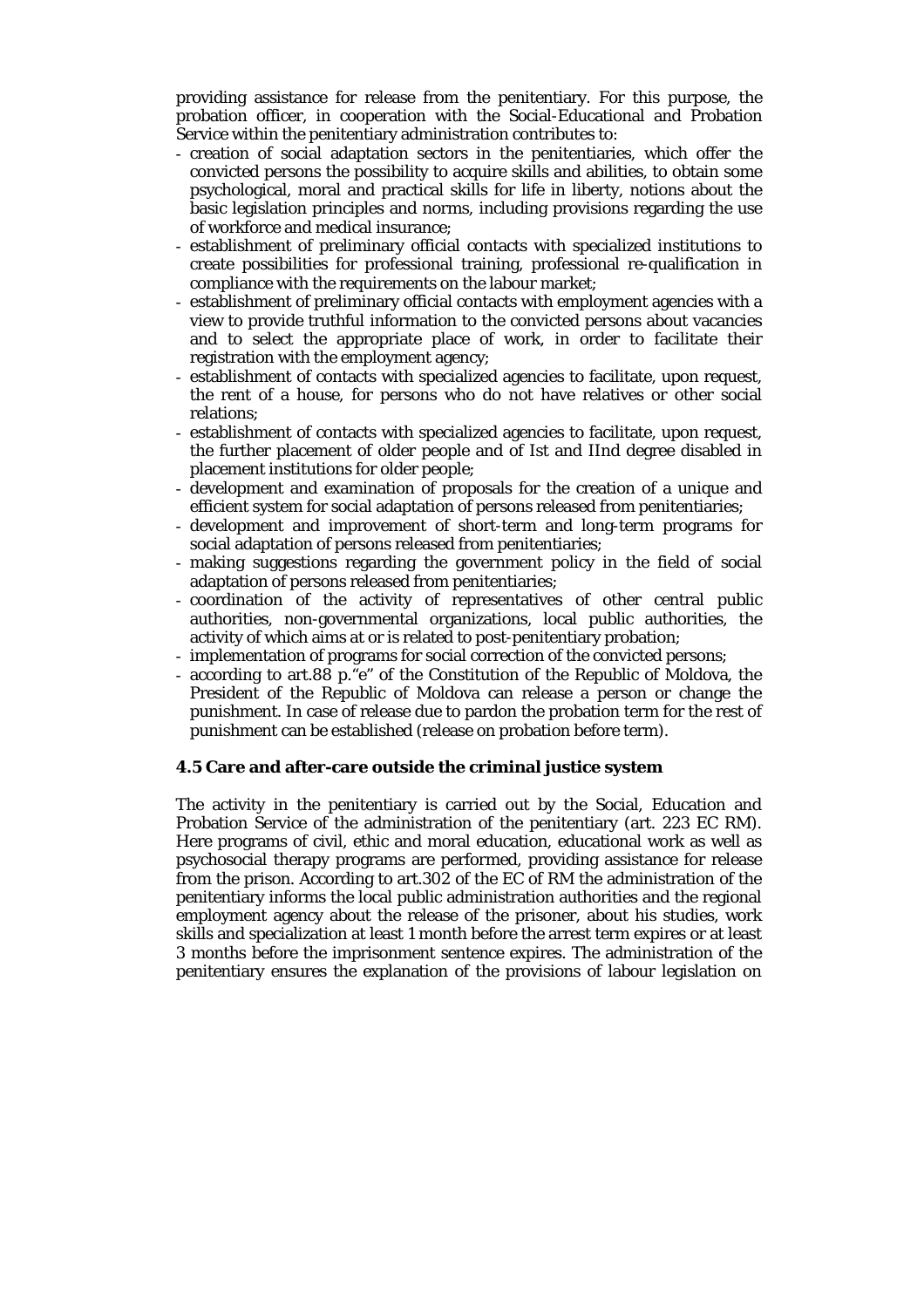forms of employment and on the right to single allowance. In cases when the convict wishes to be employed via the National Employment Agency in the area of residence, the administration of the penitentiary sends the application to the Regional Employment Agency within 5 days. The convicts with a Ist or IInd degree disability, as well as male convicts above the age of 65 and women over 60 years can request placement in homes for disabled or old people. The administration of the penitentiary sends the request of the convicts to the social assistance body within 5 days.The post-penitentiary activity aims at assisting and supporting people released from places of detention in their reintegration in the society after the release. This activity is presently carried out by the IPR within the program "Marginalized Groups. Social Reintegration of Prisoners" with financial support of the Swedish Agency for International Development and Cooperation" (SIDA) and Soros-Foundation Moldova.

## **4.5.1 Juvenile probation**

#### **4.5.1.1 General provisions**

Probation in case of minors is carried out based on the obligation to respect the best interest of the child and has the following objectives: temporary protection of the child in difficulty, socialization and reintegration of the child into the biological, extended or adoptive family and in community. The probation actions with respect to minors are focused on ensuring psycho-pedagogical rehabilitation of the personality of the child in difficulty, using an individual approach in every case taking in account the age and individual features, establishing and maintaining relations with child protection services in the community where the child is (re) integrated, monitoring pre- and post-integration situation of the minor and his/her family in which the child is (re) integrated, developing the capacity of the family and community to ensure assistance of minors and to prevent the risk of child institutionalisation and getting in difficulty. Finally, any relation with mass media regarding a minor, on whom probation measures are applied, must be dealt with only from the perspective of observing the best interest of the child.

 In carrying out probation activities, the probation officer will participate in development and approval of sector and local programs in the field of child and family protection, development and application of the monitoring and evaluation system for child and family protection services, creation of an information system at national and local level to include data about the child and families in difficulty or at risk, institutions of child and family protection, development and promotion of viable models of community-based child and family protection services: services to prevent getting of children in difficulty and in the residential care and education system, social assistance services for children and families at risk and in difficulty and development of the mechanism for involvement of private sector in the settlement of child and family problems and creation of community-based social protection services.

#### **4.5.2 Sentence probation**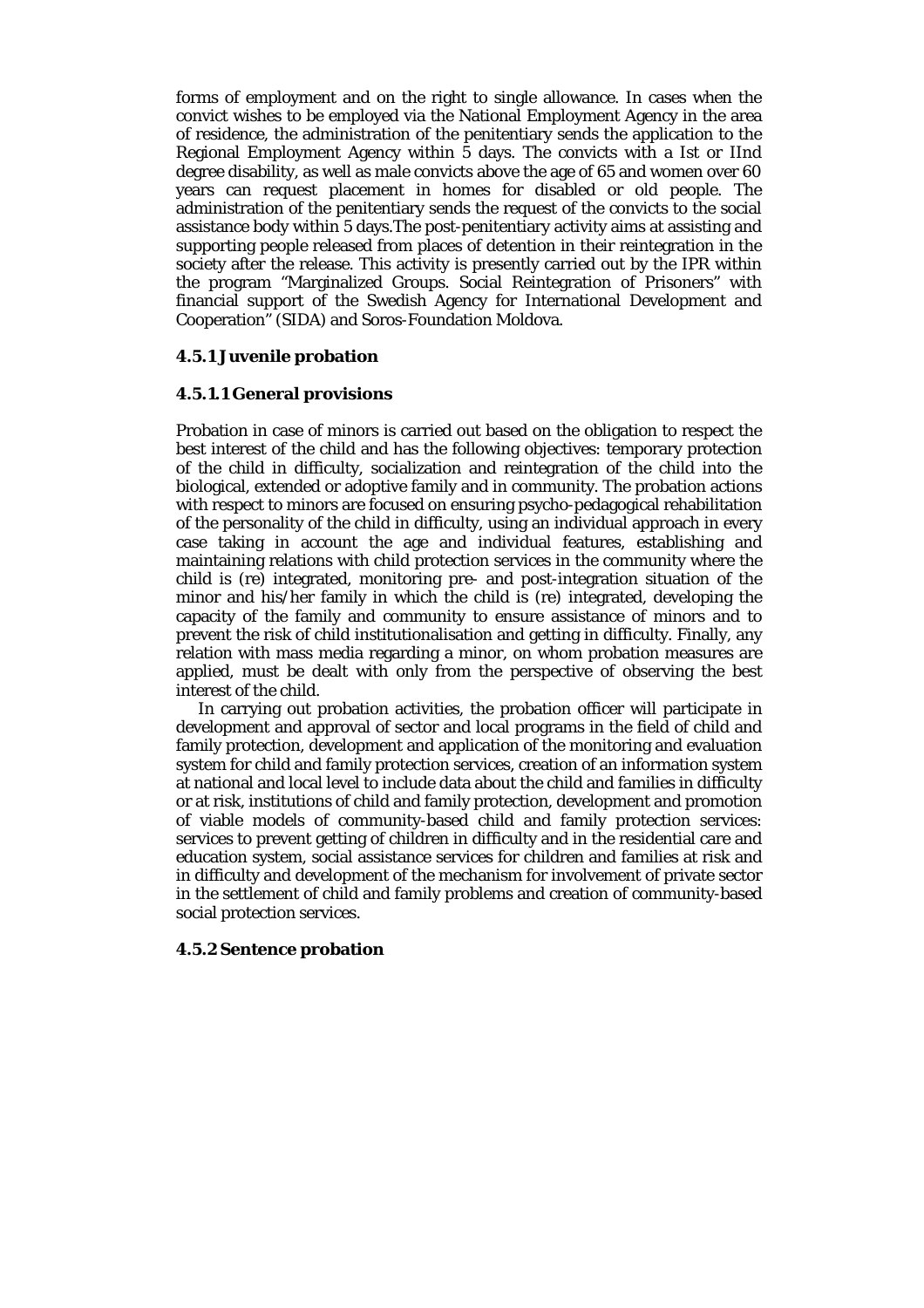Sentence probation activities for juveniles in the Republic of Moldova have been initiated during the period when activities of pre-sentence psychological evaluation reports drafting were piloted. Sentence probation activities for juveniles are implemented by execution agencies (Probation Service) and not internal affairs agencies as of September 2004 by Government Decision No. 1059. The Institute for Penal Reforms participated in this process. Therefore, the goal for this period was to determine current possibilities and necessities that can be realized in the Republic of Moldova in relation to probation activities, which was very useful in piloting the project in three regions by probation counsellors from the Institute for Penal Reforms. In 2005 cooperation was initiated with execution agencies. These activities include applying certain work tools (personal record, psycho-social surveys, intervention plan, evaluation surveys, etc.) that can lead to a positive result. The second area in the activity of probation counsellors represents the intervention in specific cases based on psychosocial problems identified. Juveniles convicted for a minor or less serious offence may be released from criminal liability or punishment by the court (Art. 54, 93,104, Criminal Code of the Republic of Moldova). The court can apply the following constraint measures of educational nature:

- a warning;
- placing the juvenile under the supervision of parents, people who replace them or specialized state bodies;
- obliging the juvenile to repair the damages;
- obliging the juvenile to undergo a psychological rehabilitation treatment;
- placing the juvenile in a special education or re-education institution or in a treatment and re-education institution.

In case the court decides to apply warning as punishment, the probation counsellor invites the juvenile to pick up the written warning against signature within a 5-day period. In case the court decides to place the juvenile under the supervision of parents, people who replace them or specialized state bodies as punishment, the probation counsellor invites the above-mentioned persons and drafts a report within a 5-day period which is signed by the probation counsellor, the juvenile and responsible persons. In case the court sentences the juvenile to undergo a psychological rehabilitation treatment, he contacts the child rights protection institution and the psychological rehabilitation treatment institution located in the area where the juvenile lives within a 5-day period, that jointly plan educational activities. Information on the juvenile's behaviour and attitude regarding measures taken is requested from the above-stated bodies. When the treatment is completed, the results are collected and a report with corresponding conclusions is drafted. In case the court decides to place the juvenile in a special education and re-education institution or in a treatment and re-education institution, the probation counsellor invites the juvenile's parents, people who replace them and sets the departure date to the institution within a 5-day period. In the established day, the probation counsellor goes with the minor to the institution and at arrival presents the court decision to the head of this institution and introduces the minor. The submitting-taking over report is developed. In case the minor hides, the court is notified in order to start searching for him.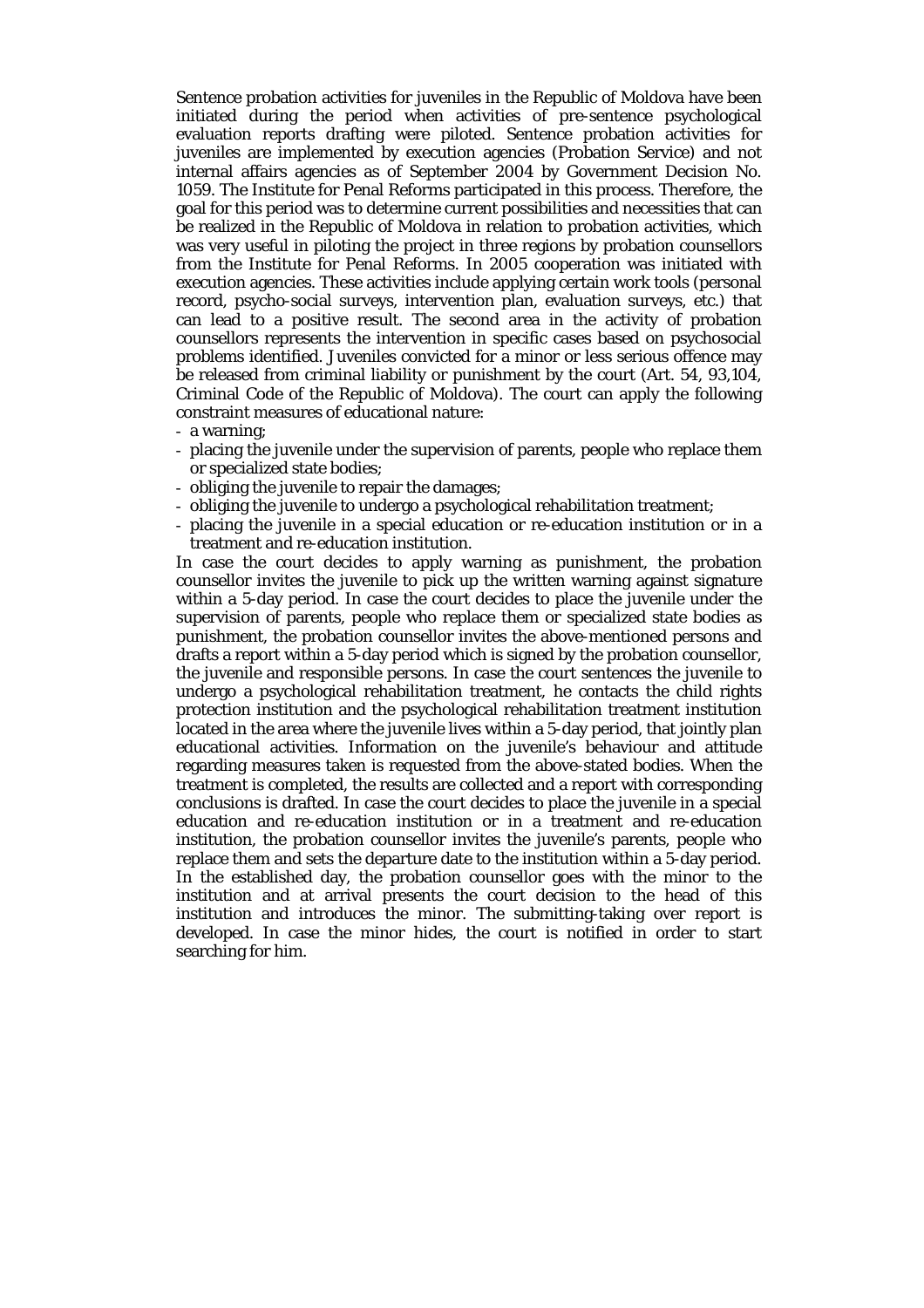When discovering a juvenile whose behaviour questions his psychological condition the probation counsellor recommends his parents or persons who replace them to take the child for a psychiatric evaluation. It is determined whether the juvenile has a psychiatric record. Information about these juveniles is sent to the local psychiatric institution. The date, reason for registration of the patient, short description of the committed offence, and specific data on any psychological disorder are being provided. If the juvenile represents a risk for himself or the society, the doctors are advised to isolate him according to the situation. Conditional release from punishment before term (Art. 91 of the Criminal Code of the Republic of Moldova) can be applied to juveniles if they served:

- at least one-third of their sentence for committing a minor or less serious offence;
- at least half of their sentence for committing a serious offence;
- at least two-thirds of their sentence set for committing a very serious or extremely serious offence;

#### **4.5.3 Preparing the convict for release**

Social assistants and psychologists from penitentiaries where juveniles are imprisoned (there are two of them for young men and women) carry out psychosocial juvenile assessments, intervene in specific cases, participate in trainings organized by the Institute for Penal Reforms, provide informational support. Assessment activities are intended for three categories of beneficiaries: newly arrived juveniles in penitentiary institutions; juveniles who continue to serve their term; juveniles or young people who will soon be released from the penitentiary. Social assistants and psychologists use two main methods to assess the psychosocial situation of juveniles: interview and psychosocial surveys. According to the results of the psychosocial assessments and the term left to be executed, individual working plans are drafted for each juvenile convict. Activities are carried out within the program according to this plan and each juvenile's personality and psychosocial situation. Examination, filing out, record keeping of each file is important in managing activities of social assistants and psychologists. Record keeping of each file involves registering activities the juvenile is involved in, their results or other important information.

#### **4.5.4 Unpaid community work**

The piloting of community service for juveniles included the establishment of local committees and selection of local coordinators and actual outreach work. As part of the first stage of activity, which was carried out in September 2003 – September 2004, a sector for piloting community service was identified, and namely the Centre sector of Chisinau city, and information activities for specialists involved in the project were carried out (round tables for judges, prosecutors, enforcement officers etc.). A Local Committee for coordination of piloting activities and development of proper community service in parallel with piloting of pre-sentence probation was established. Based on obtained results at the end of the first year of activity, especially with regard to low level of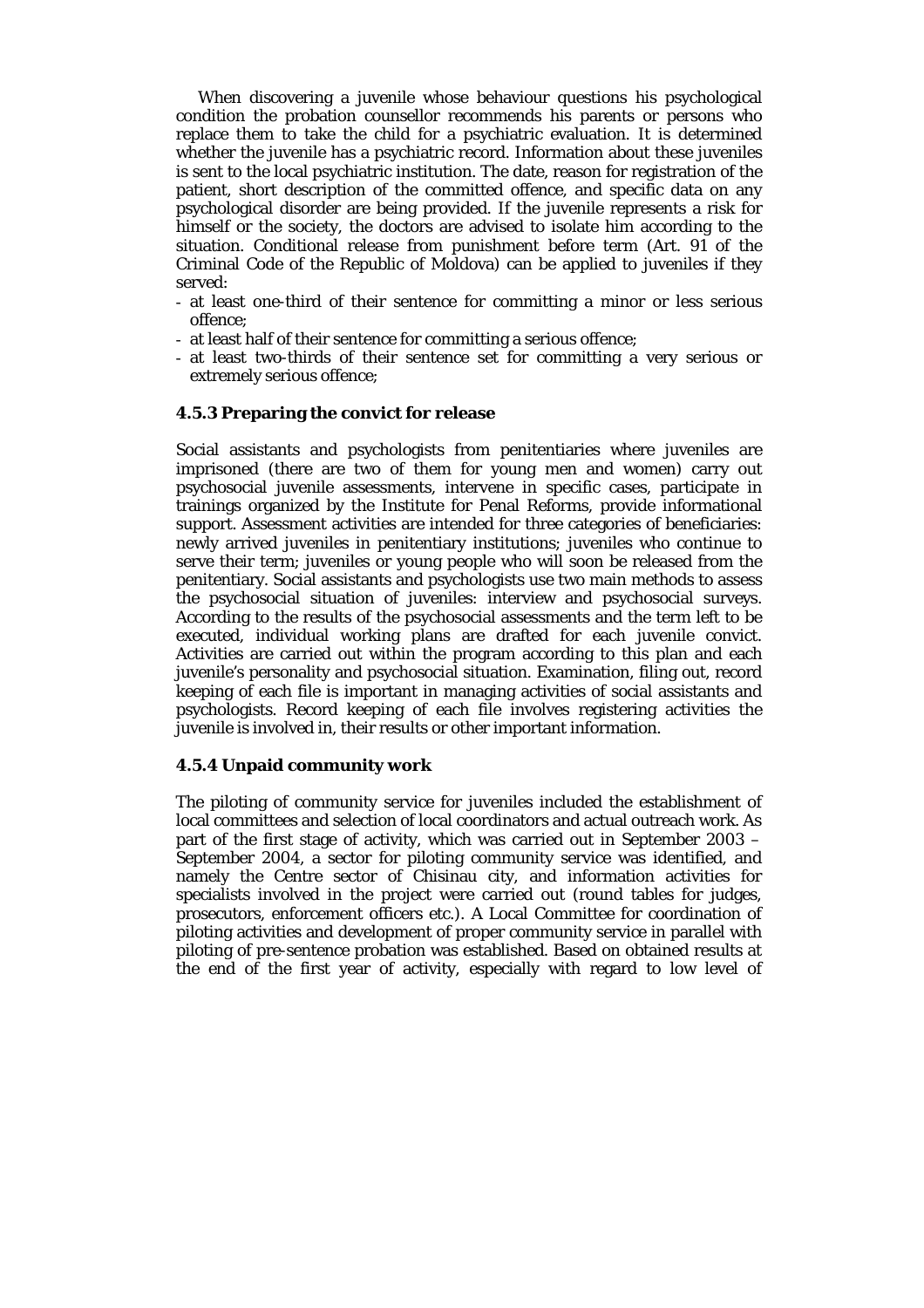participation of judges, the decision was made to extend piloting of such punishment of juveniles in the city of Chisinau and Ungheni and Cahul regions where Community Justice Centres were created. In order to coordinate the implementation of community service and pre-sentence probation in piloted regions, local committees were established, made of key persons within courts, execution offices, prosecutor's office, internal affairs bodies, and local public administration. Two additional local Committees were created in the Chisinau municipality, one comprised of representatives of the Centre and Botanica sector and the other from representatives of Buiucani, Ciocana and Riscani sector. Aiming at creating a mechanism for applying community service, all municipal sectors authorities within Chisinau municipality were approached to develop a list of works for persons sentenced to community service, as well as to determine the type of works for juveniles and adults. After cooperating with representative of municipal sectors authorities, it became obvious that it is necessary to explain the specifics of punishment with community service, method of implementing this punishment for children. Useful information for decision-makers within organizations where the convicted juvenile serves his community service sentence is provided by the Institute for Penal Reforms.

#### **4.5.5 Mediation**

As of February 1, 2005 the mediation in criminal cases involving juveniles is implemented in Chisinau municipality. The creation of the Centre for Mediation within the Institute for Penal Reforms was possible due to financial support of UNICEF Moldova in partnership with the Institute for Penal Reforms, which is financed by ICCO and CORDAID Foundations. Implementation of mediation in criminal cases was preceded by an information and training campaign for mediators and employees from legal institutions. The challenges of the first stage of mediation were the following: nature of offences committed by juveniles, inactivity of legal bodies and lack of knowledge in the society on the mediation process. Informing mediators at criminal prosecution stage is successful because the mediation institution is essentially an alternative to the classical criminal process. Problems that arise in mediation at this stage are related to insufficient time dedicated to mediation activities. Certainly, the mediation procedure can continue during the trial period, although mediators try to fulfil their mission until this stage, so that criminal prosecutors do not lose their trust in the mediation process. After the analysis of offences committed by juveniles, it becomes clear that these are of economic nature and are committed in groups. Offences committed in groups, like theft, are automatically classified as serious offences and are not under the incidence of article 109 of the Criminal Code.

## **5 FINANCES, REGISTRATION, EVALUATION AND OUTSIDE OPINION**

**5.1 Finances**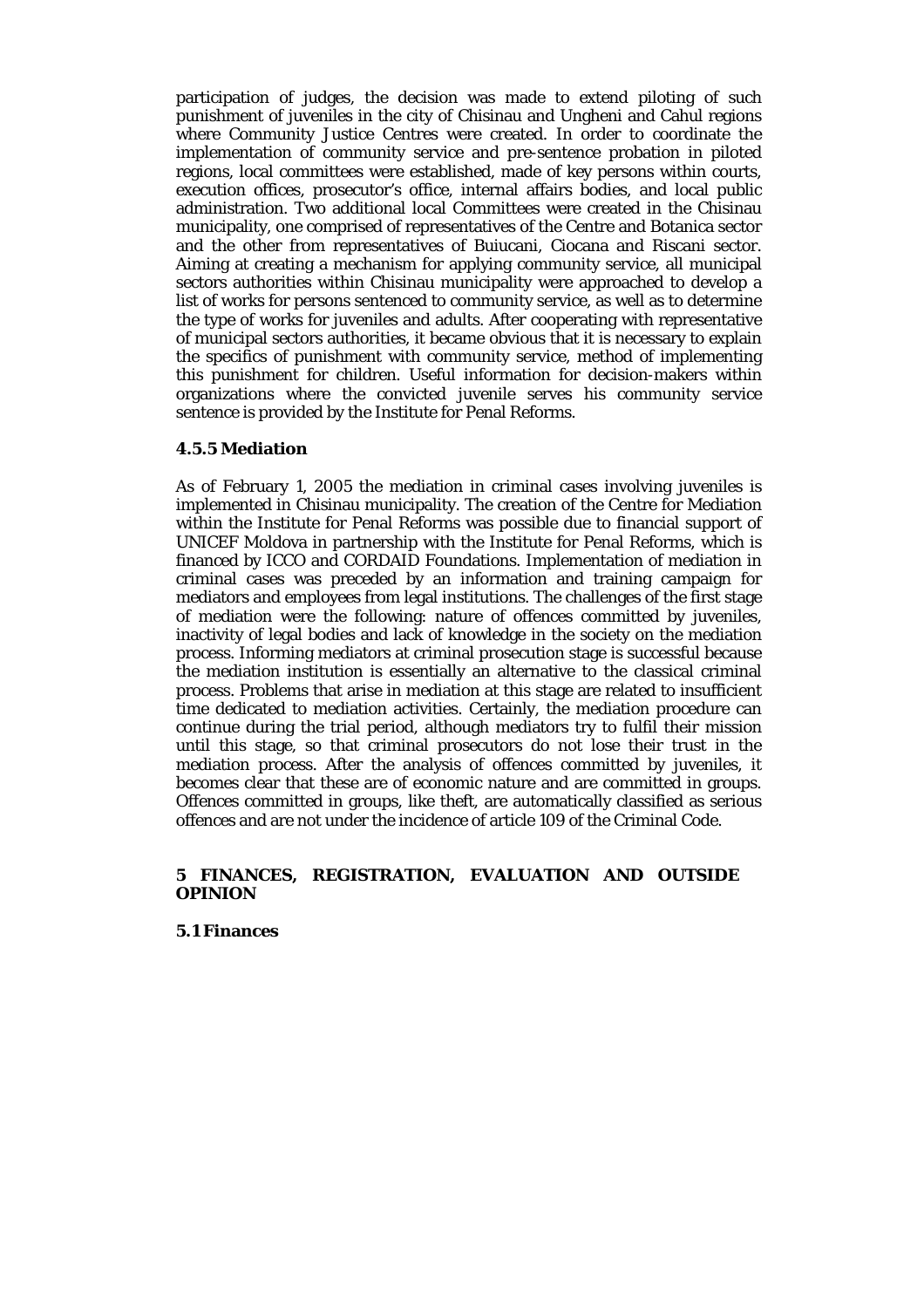Probation Service, a government organization is financed from the state budget, created for the activity of the Execution Department of the Ministry of Justice. It does not have a separate budget. The Ministry of Justice supervises the execution of the budget of the Execution Department. The final report is approved annually. The budget stipulates all expenditures, types of expenditures for example salaries, fees, service costs, etc. Expenditures must be structured according to the budget.

## **5.2 Accounting**

The budget is administered by the Execution Department management. Expenditures are directly managed by the department management. Probation Service's budget is an integrated budget of the Enforcement Department.

## **5.3 Registration systems and evaluation procedures**

In order to keep record of supervised persons separate registers for each category of punishment are developed. The record is kept in electronic versions (in computer). Within 5 days after the document is registered the personal file is initiated. The number of personal file corresponds to the number in the registration file. The file contains documents on the basis of which the supervised person was registered, information regarding this person's behavior, the way he observe his obligations, administrative offences committed or information about him being suspected, accused, culprit as well as about probation measures. The documents annexed to the file shall be numbered and registered within the file record in the order they are enforced. A single file is initiated for supervised persons who, as complementary punishment, are deprived of the right to hold certain positions and carry out a certain activity. A single file is initiated for supervised persons sentenced to unpaid community work. Personal files on individuals subject to probation are compiled. Personal file is confidential. With a written consent of the individual, the defence lawyer, organizations carrying out activities in the field of protection of human rights or the rights of convicts can have the access to their file**.** 

## **5.4 Societal support and client's views**

Studies on societal views and the clients' views on Probation Services work do not exist.

## **6 PROBATION CLIENTS' RIGHTS**

Generally speaking, supervised persons have the same rights as other citizens except for the restrictions stipulated by the Execution Code and standard acts adopted according to it. Restriction of rights stipulated in Art.20-24 of the Constitution of the Republic of Moldova is not allowed. The convicted foreign citizen or stateless person has rights and obligations stipulated in international agreements the Republic of Moldova adhered to, the legislation of the Republic of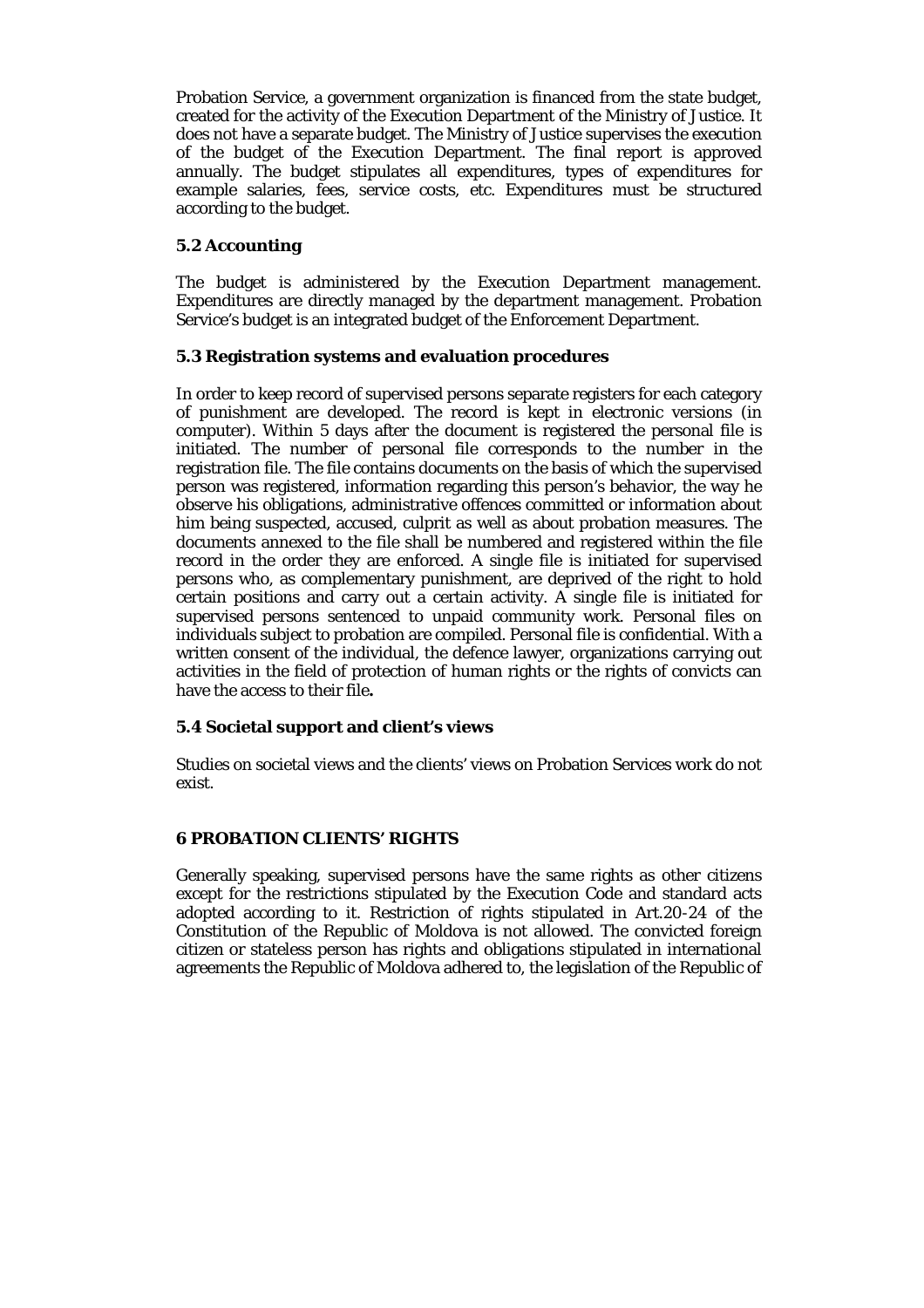Moldova on the legal status of foreign citizen and stateless persons with exceptions and restrictions provided by the present code and adopted standard acts. Rights are exercised according to the criminal and criminal execution legislation. Exercising by the client of his rights must not violate the rights and interests of other persons and should not violate conditions of punishment execution. When we talk about rights of the convicted person, the following are guaranteed:

- the right to be informed by the institution or body which ensures punishment execution in the language he understands about his rights and obligations, method and conditions of punishment execution and changes that may happen;
- the right to protection, respect from the institution or the body which ensures punishment execution, dignity and freedom including not to undergo torture, cruel, inhuman and degrading punishments or medical and scientific research whether he consents or not that would represent a hazard for his life or health, benefiting from state protection if it is the case;
- the right to petition (request, complaints, proposals, notification) to the administration of the institution or body which ensures punishment execution or to superior bodies, court, prosecutor's office, central and local public authorities, civil associations, other institutions and bodies including international ones;
- right to legal assistance on a contractual basis from lawyers and other persons authorized to provide such assistance;
- right to healthcare;
- right to social insurance and pension.

The main methods to correct a convicted person are: manner and conditions of punishment execution, community service, educational work, professional training, general education, influence of the society. Correctional treatment is applied when taking into consideration the type of the offence and the convict's behaviour according to an individual and continuous program. In addition to the above-stated, supervised persons have the right to:

- request and receive information on court decision execution procedure;
- request and receive information on assistance and counselling;
- request and receive explanation in regard to his rights;
- benefit from behaviour correction services rendered by the Probation Service;
- participate in various programs implemented by the Probation Services.

#### **7 NEW DEVELOPMENTS**

An important act in probation development is the Law on probation. The Draft Law stipulates the objective, principles, and activity direction of probation. The outcome of probation activity can be positive if the society is involved. Therefore, it stipulates the cooperation between governmental and non-governmental organizations, including international ones. The Action Plan of the Ministry of Justice on the implementation of the Republic of Moldova-European Union Action Plan addresses a series of activities in probation development: improve the legislative framework and mechanism of applying probation; draft a Bill on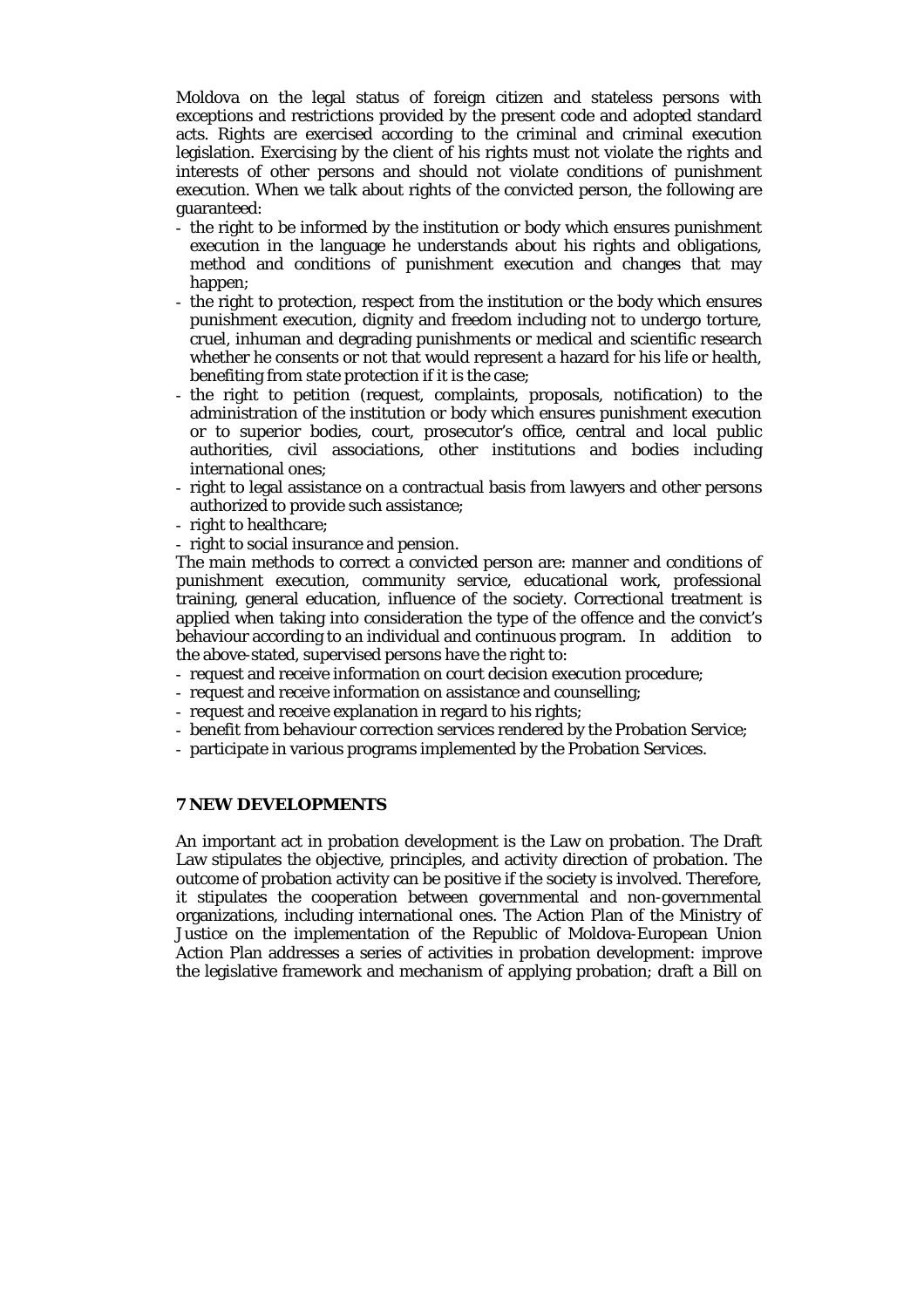probation; develop and approve the Concept for Probation Service development; develop the Regulations on the status of probation counsellors; develop instructions for the activity of probation counsellors related to assisting, counselling and supervising within the community; introduce necessary amendments to the legislation to improve the direct cooperation between probation counsellors and other authorities; determine the exact type of probation activities needed to be carried out for juveniles; develop a work standard for the probation counsellor; implement the Probation Service; develop efficient programs for probation counsellor in assisting, counselling and supervision of juveniles. This plan stipulates ongoing training of probation staff, develop a complex training program for probation counsellors, carry out training courses for counsellors, develop evaluation norms of individual professional performance, develop a methodological guidebook for the probation counsellor.

In order to implement the National Action Plan on human rights for the years 2004-2008, the Action Plan of the Ministry of Justice includes the development of the mechanism for accreditation of institutions, public and non-governmental organizations which provide social assistance services to children and families; continuous training of specialists who work for and with children (judges, lawyers, bailiffs, public workers, teachers, doctors, social assistants, representatives of non-governmental organizations); promote annual awareness raising programs in raising public awareness on child protection issues: children from institutions, children with disabilities, children living on the street, mistreated/trafficked children; create a unique, efficient system of social integration (by creating social integration centres) for persons released from prison. Although the Republic of Moldova is a relatively small state and unknown to the world, it faces problems common to various countries, crime prevention being the most serious. Therefore, a series of measures were undertaken to create a probation system in the Republic of Moldova, previously described in this report. It is only normal that methodological, theoretical, financial and other issues emerged in the beginning; therefore the experience of some European countries was followed (Czech Republic, Hungary, Poland, Estonia, Sweden, Netherlands, Romania, Latvia, Georgia, Lithuania etc.). Work visits helped initiating the process, even if Moldova needs further support and assistance in developing probation.

#### **8 IMPORTANT PUBLICATIONS**

Dr. G. Florian, dr. V. Zaharia, dr. M. Dilion, Vitalie Popa, R. Moraru-Chiliman, V. Cojocaru. *Probaţiunea presentenţială în privinţa minorilor*. Teorie şi practică. IRP, 2005.

Dr. X. Ulianovschi, V. Mîrza, I. Golubţov, S. Rîjicova, S. Hanganu. *Ghid privind munca neremunerată în folosul comunităţii, aplicată faţă de minori.* IRP, 2005.

Dr. V. Zaharia, A. Adam, A. Cocîrţă, V. Cojocaru. *Ghidul rudelor persoanelor condamnate.* IRP, 2006.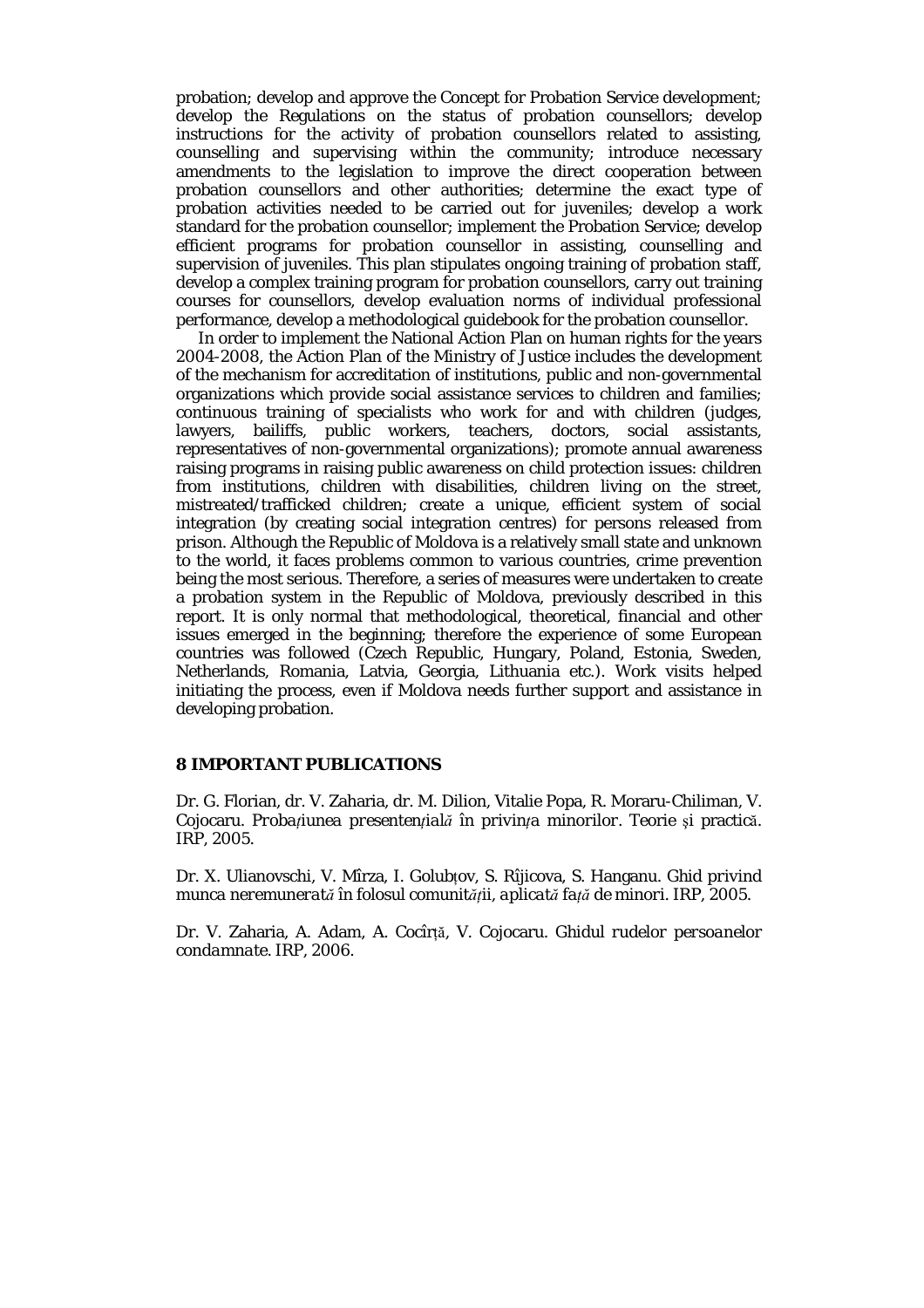Institutul de Reforme Penale. *Raportul misiunii de evaluare a necesităţilor în domeniul pregătirii pentru liberare a deţinuţilor*.

V. Priţcan, T. Gribincea, R. Moraru-Chiliman, A. Cojocaru, C. Fuschici, Vladimir Popa, V. Dumbrăveanu, V. Lungu, M. Popovici, V. Cojocaru. *Reintegrarea socială a persoanelor liberate din locurile de detenţie.* Ghid practic. IRP, 2007.

*Ghid pentru specialiştii din domeniul justiţiei juvenile*. IRP, UNICEF-Moldova, 2005

*Justiţia juvenilă în Moldova.* Raportul de evaluare UNICEF 2002-2003

N. Canter, A. Vulpesc, D. Postu , I. Adam . *Pregătirea pentru liberare a deţinuţilor.* Ghid practic. IRP. 2007

#### **9 CONTACT DETAILS**

Ministry of Justice No.82 31 August1989 Street, Chisinau Tel + 373 22 234795 Fax + 373 22 234797 www.justice.gjv.md secretariat@justice.gov.md

Enforcement Department Probation Service No.1 V. Alecsandri Street, Chisinau Tel. 373 22 281331 Fax 373 22 280978 vladimirpopa@mail.md

Department of Penitentiary Institutions 35 Titulescu Street, Chisinau Tel/fax 373 22 559068

Institute for Penal Reform No.23 a Bucuresti Street, Chisinau Tel/fax +373 22 210 910www.irp.md

UNICEF-Moldova No 131, 31 august 1989 Street, Chisinau Tel +373 22 220034

SOROS-Moldova No 32, Bulgara Street,Chisinau Tel +373 22 270031 Fax +373 22 270507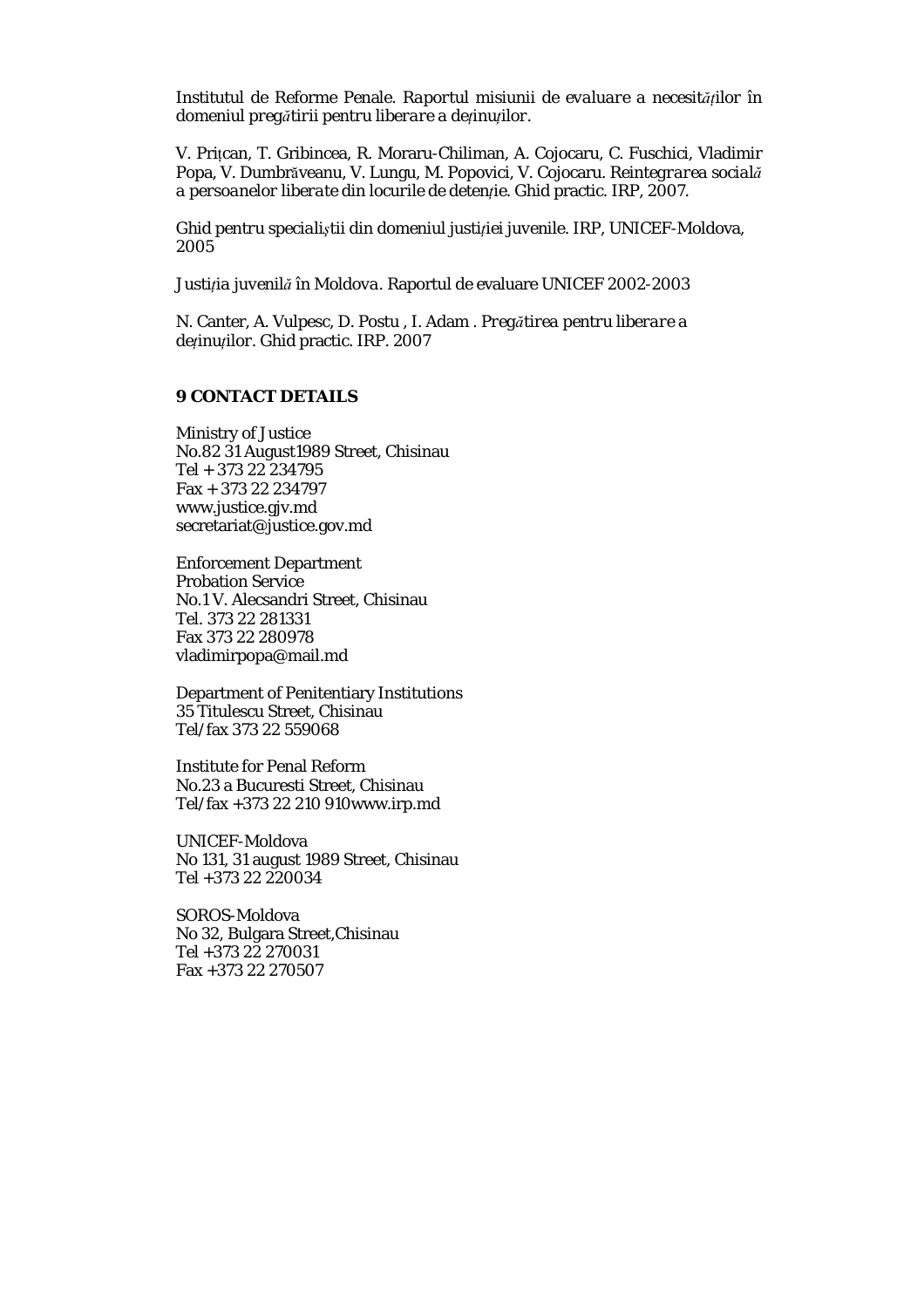foundation@soros.md